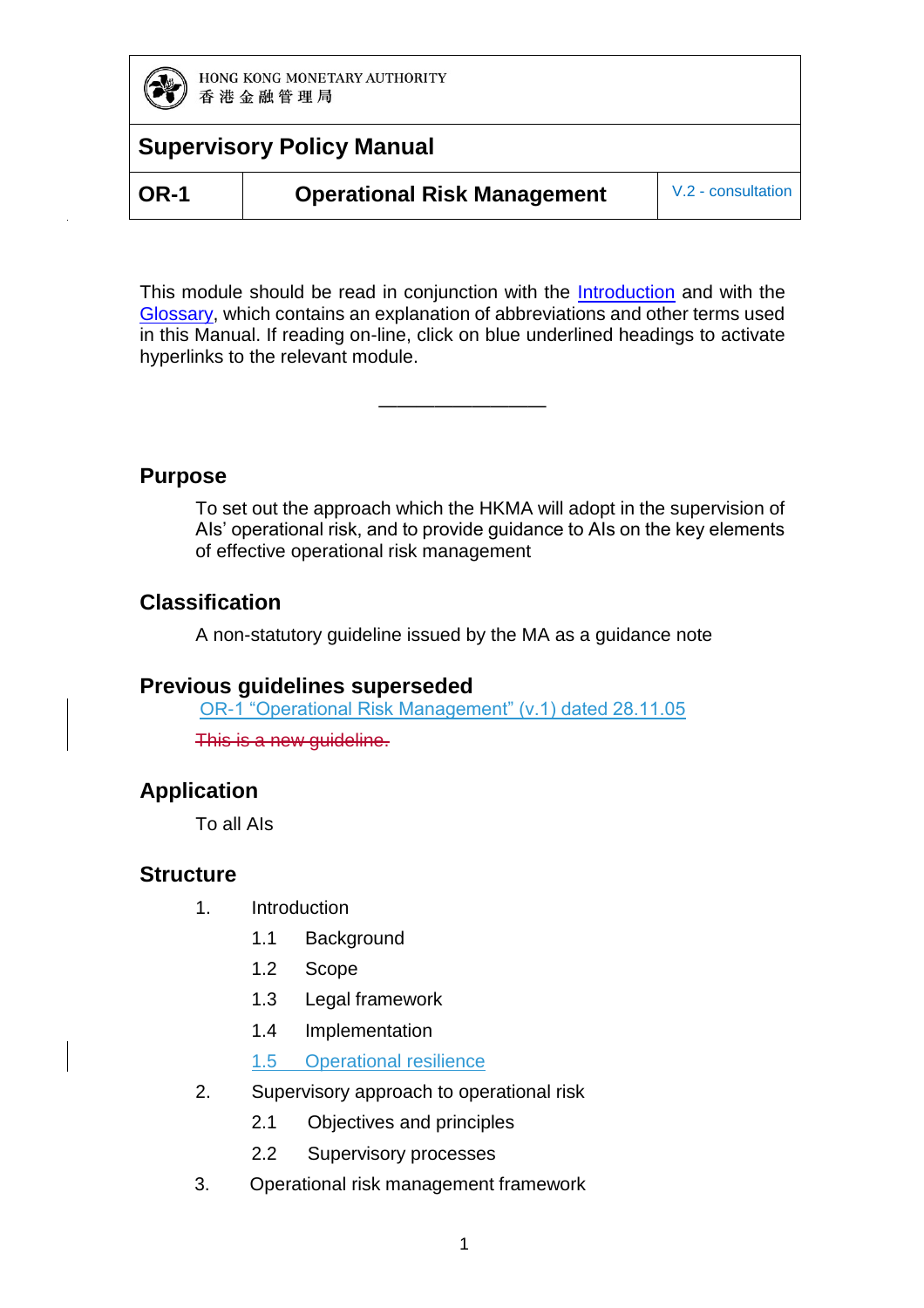

| OR-1 | V.2 - consultation<br><b>Operational Risk Management</b>                |  |
|------|-------------------------------------------------------------------------|--|
|      | 3.1<br>Overview                                                         |  |
|      | 3.2<br>An appropriate framework                                         |  |
| 4.   | <b>Risk governance Organisational structure</b>                         |  |
|      | 4.1<br>Overview                                                         |  |
|      | 4.2<br>Board oversight                                                  |  |
|      | 4.3<br>Senior management responsibilities                               |  |
|      | 4.4<br>Risk CultureAn operational risk management function              |  |
|      | 4.5 Roles of business line management                                   |  |
|      | Other operational risk related functions<br>$4.6 -$                     |  |
|      | 4.7 Role of internal audit                                              |  |
| 5.   | Risk culture Three lines of defence                                     |  |
|      | Business unit management (first line of defence)<br>5.1                 |  |
|      | 5.2<br>Operational risk management function (second line of<br>defence) |  |
|      | Other operational risk related functions<br>5.3                         |  |
|      | Independent assurance (third line of defence)<br>5.4                    |  |
| 6.   | Operational risk management strategy, policies and procedures           |  |
|      | 6.1<br>Strategy                                                         |  |
|      | 6.2<br><b>Policies</b>                                                  |  |
|      | 6.3<br>Definition of operational risk                                   |  |
| 7.   | Operational risk management process                                     |  |
|      | 7.1<br>Overview                                                         |  |
|      | 7.2<br>Risk identification and assessment                               |  |
|      | 7.3<br>Risk monitoring and reporting                                    |  |
|      | Risk control and mitigation<br>7.4                                      |  |
| 8.   | Specific aspects of operational risk management                         |  |
|      | 8.1<br><b>Change management</b>                                         |  |
|      | <b>Information Communication and Technology</b><br>8.2                  |  |
|      | 8.3<br>Business continuity management and disaster recovery plan        |  |
| ୫.   | Business continuity management and disaster recovery plan               |  |

9. Disclosure

Annex: Detailed loss event type classification

—————————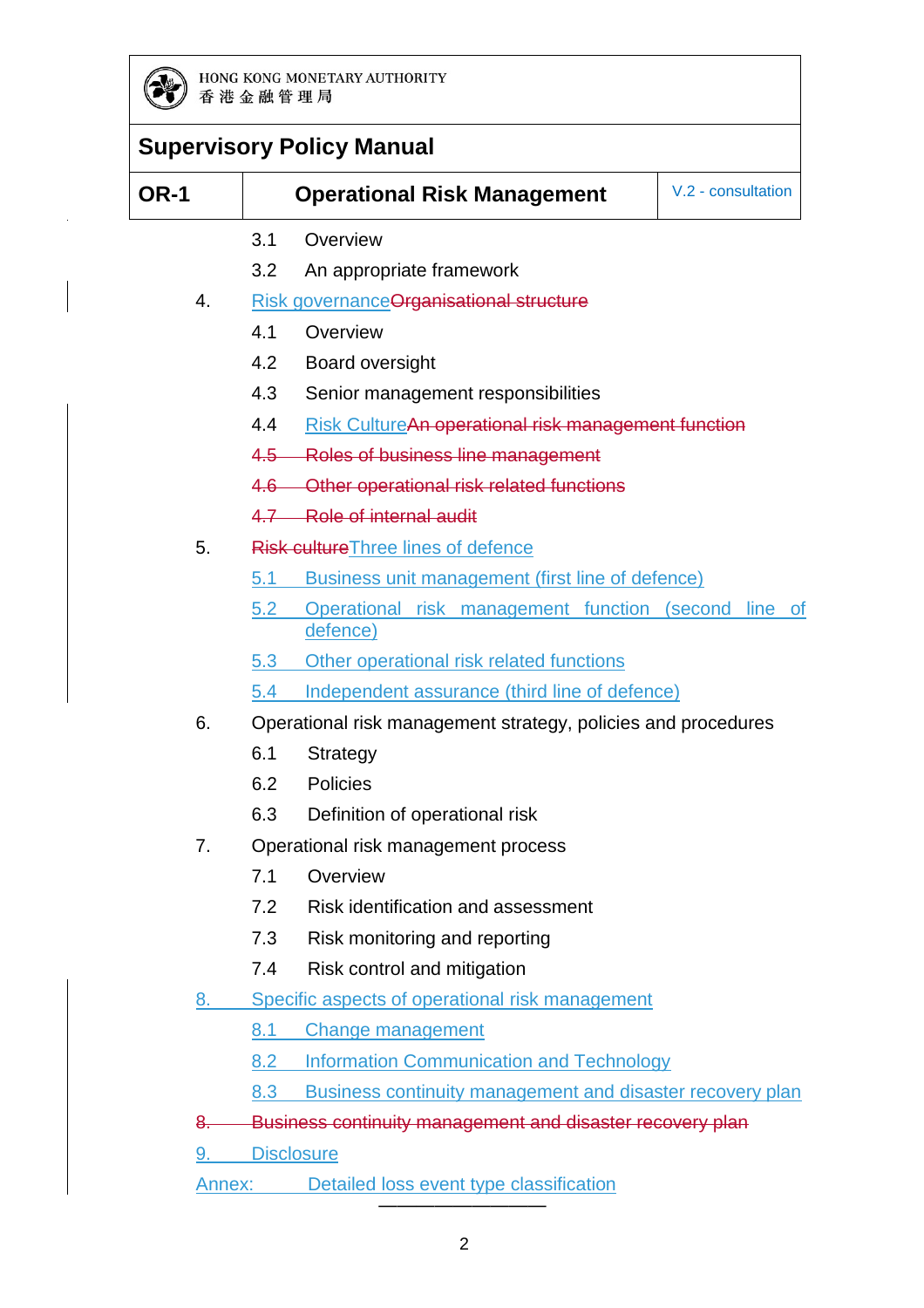

**OR-1 Operational Risk Management** V.2 - consultation

#### **1. Introduction**

#### 1.1 **Background**

- 1.1.1 As set out in the HKMA's risk-based supervisory approach under section 2 of [SA-1](https://www.hkma.gov.hk/media/eng/doc/key-functions/banking-stability/supervisory-policy-manual/SA-1.pdf) "Risk-based Supervisory Approach", AIs are generally subject to eight major types of risks - credit, market, interest rate, liquidity, operational, reputation, legal and strategic. They are expected to establish a sound and effective system to manage each of these risks.
- 1.1.2 Operational risk is inherent present in virtually all banking products, bank transactions and activities, processes and systems. It is defined under the capital standards issued by the Basel Committee under its revised framework on Banking Supervision (BCBS)capital standards for banks ("Basel II") as "the risk of loss resulting from inadequate or failed internal processes, people and systems or from external events". This definition includes legal risk but excludes strategic and reputational risks. However, where appropriate, strategic and reputational risks should be considered under an AI's operational risk management framework (ORMF).
- 1.1.3 Operational risk has become an increasing issue over the last few years as banks:
	- (a) rely more on increasingly complex automated technology;
	- (b) develop more complex products;
	- (c) are involved in large scale mergers and acquisitions;
	- (d) initiate consolidation and internal reorganisation;
	- (e) adopt techniques which are devised to mitigate other forms of risks (e.g. collateralisation, credit derivatives, netting and asset securitisation), but potentially create other forms of risk (e.g. legal risk); and
	- (f) outsource some of their functions.

Failure to implement proper processes and procedures to control operational risks has resulted in significant operational losses for some banks-in recent years.

1.1.4 In March 2021, the BCBS issued the "Revisions to the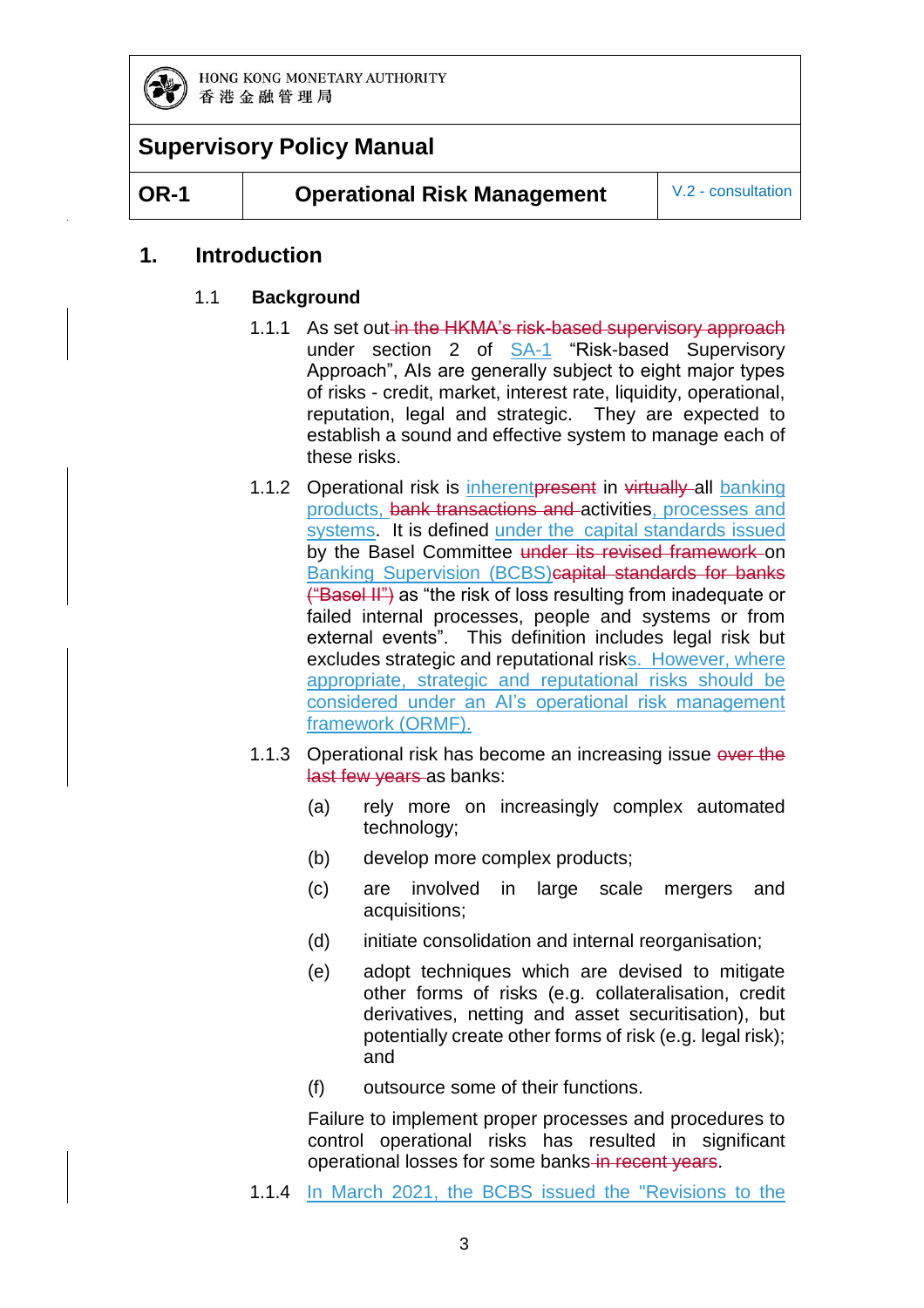

#### **OR-1 Operational Risk Management** V.2 - consultation

Principles for the Sound Management of Operational Risk"<sup>1</sup> on which this module is primarily based. Superseding the BCBS "Principles for the Sound Management of Operational Risk" issued in 2003 (and revised in 2011 to address lessons from the Global Financial Crisis of 2007 - 09), the 2021 revisions incorporate further guidance to facilitate banks' implementation of the principles, cover other important sources of operational risk, reflect the new operational risk framework in the Basel III reforms, and emphasize the importance of the principles in ensuring operational resilience of banks<sup>2</sup> In February 2003, the Basel Committee issued a paper entitled "Sound Practices for the Management and Supervision of Operational Risk" for use by banks and supervisory authorities when evaluating operational risk management policies and practices. The Basel Committee believes that the principles outlined in the Paper establish sound practices relevant to banks of any size and scope. Therefore, it recommends compliance with its guidance set out in the Paper for all approaches to measuring an operational risk capital charge under Basel II. It also requires that use of the more advanced measurement approaches i.e. the Standardized (Operational Risk) Approach (STO Approach) (and Alternative Standardized Approach (ASA Approach)) or the Advanced Measurement Approaches (AMA Approach) be conditional upon the fulfilment of specific operational risk management criteria.

#### 1.2 **Scope**

- 1.2.1 This module:
	- (a) sets out the HKMA's supervisory approach to operational risk; and
	- $(b)$  provides guidance on the key elements of a sound ORMFoperational risk management framework; and
	- (c)(b) provides additional guidance on how the qualitative criteria for using the STO Approach (or ASA Approach) to calculate operational risk capital charge under Basel II may be met by AIs.

-

<sup>1</sup> [https://www.bis.org/bcbs/publ/d515.pdf.](https://www.bis.org/bcbs/publ/d515.pdf)

<sup>&</sup>lt;sup>2</sup> Please see the "Principles for operational resilience" issued by the Basel Committee in March 2021 [\(https://www.bis.org/bcbs/publ/d516.htm\)](https://www.bis.org/bcbs/publ/d516.htm).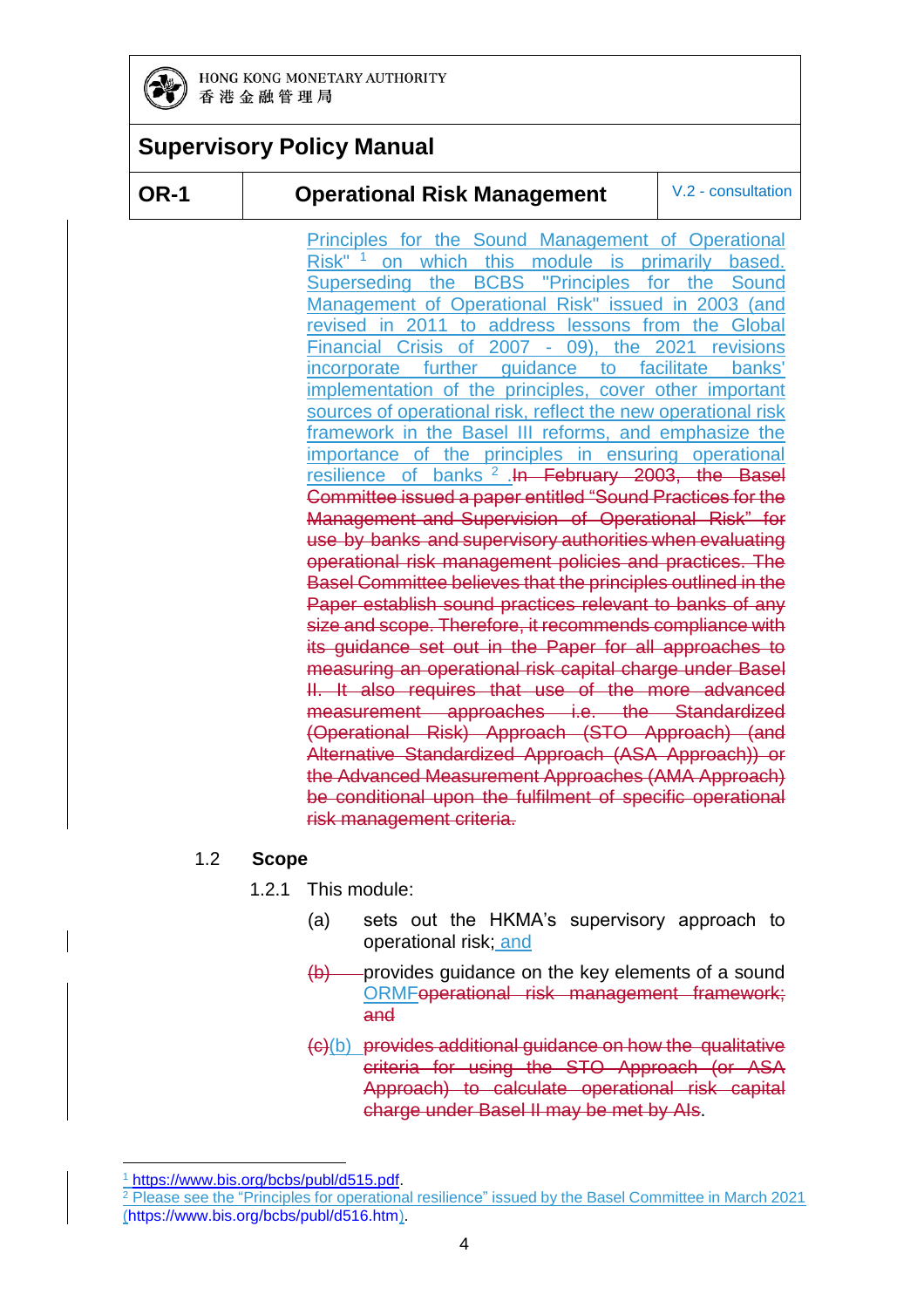

|             |       |     | <b>Supervisory Policy Manual</b>                                                                                                                                                                                                                    |                    |
|-------------|-------|-----|-----------------------------------------------------------------------------------------------------------------------------------------------------------------------------------------------------------------------------------------------------|--------------------|
| <b>OR-1</b> |       |     | <b>Operational Risk Management</b>                                                                                                                                                                                                                  | V.2 - consultation |
|             | 1.2.2 | to: | In developing this module, the HKMA has made reference                                                                                                                                                                                              |                    |
|             |       | (a) | the two sets of 2021 BCBS principles Paper issued<br>by the Basel Committee as mentioned under para.<br>1.1.4 above and footnote 2;                                                                                                                 |                    |
|             |       | (b) | Principle 25 of the "Core Principles for Effective<br><b>Banking Supervision</b> "3; and                                                                                                                                                            |                    |
|             |       | (c) | the operational risk management policies and<br>practices adopted by some international banks.                                                                                                                                                      |                    |
|             |       |     | the qualifying criteria for adopting the STO<br>Approach (or ASA Approach) to calculate<br>operational risk capital charge under Basel II;                                                                                                          |                    |
|             |       |     | the operational risk management policies and<br>practices adopted by some international banks; and                                                                                                                                                  |                    |
|             |       |     | Principle 13 of the "Core Principles for Effective<br>Banking Supervision" covering banks' risk<br>management processes for controlling other<br>material risks (including operational risk) (the<br>relevant information is contained in the Basel |                    |
|             |       |     | Committee paper on "Core Principles Methodology"<br>$(1999)$ .                                                                                                                                                                                      |                    |
|             |       |     | 1.2.3 For the purpose of this guidance, there is no standard<br>measure of materiality, criticality or significance of an<br>operational event or exposure as it varies among Als. In                                                               |                    |

operational event or exposure as it varies among AIs. In determining the relative significance of an operational event or exposure, AIs may take into account both qualitative and quantitative factors that are relevant to their own circumstances and assess both the current and future impact of such factors on their capital, earnings, franchise or reputation.

#### 1.3 **Legal framework**

1.3.1 Para. 10 of the Seventh Schedule to the Banking Ordinance requires AIs to maintain on and after authorization adequate accounting systems and systems of control. These are essential for ensuring prudent and efficient running of the business, safeguarding the assets of the institution, minimising the risk of fraud, monitoring the risks to which the institution is exposed and complying with legislative and regulatory requirements.

<sup>-</sup><sup>3</sup> [https://www.bis.org/basel\\_framework/standard/BCP.htm.](https://www.bis.org/basel_framework/standard/BCP.htm)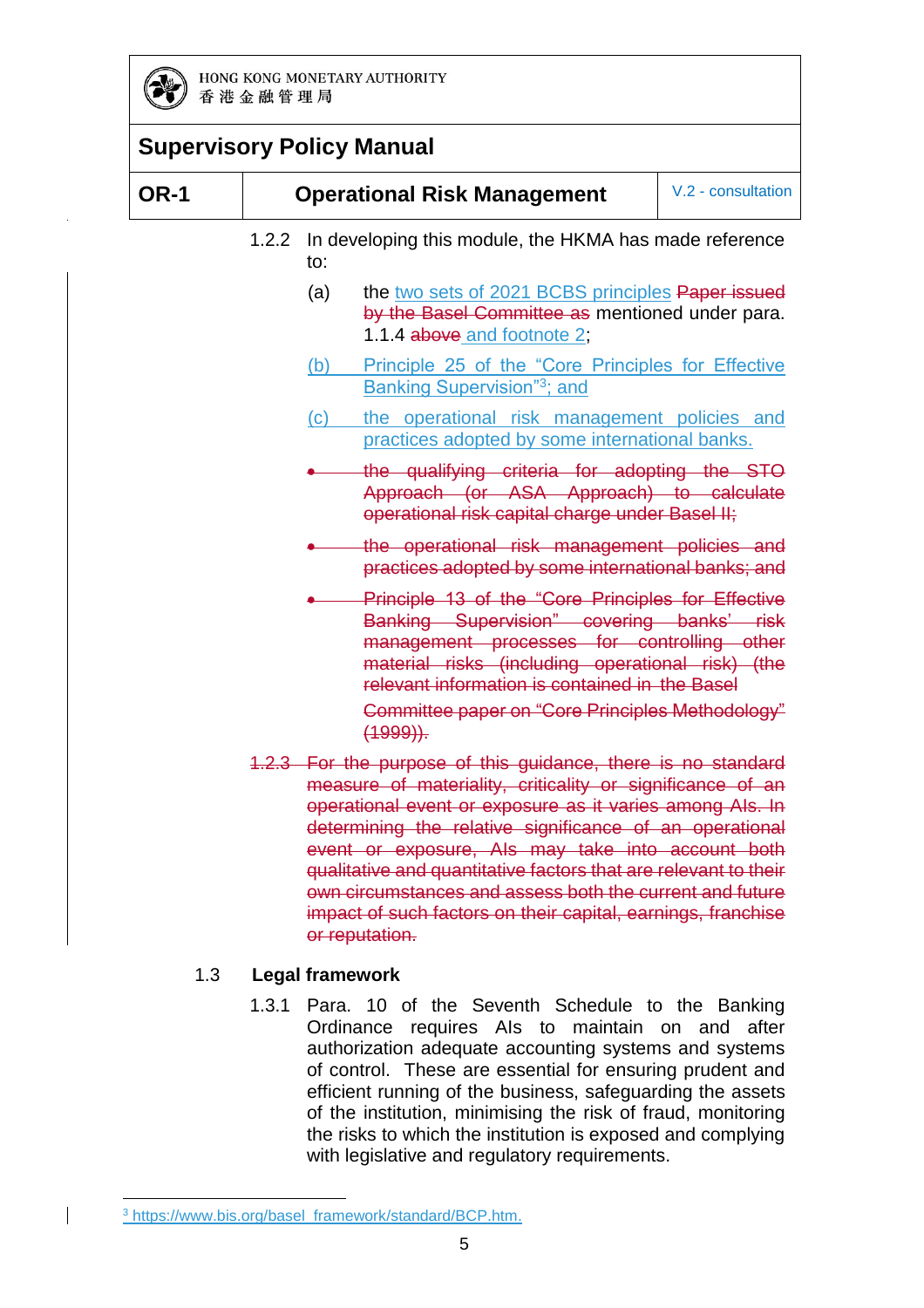

#### **OR-1 Operational Risk Management** V.2 - consultation

- 1.3.2 Para. 12 of the Seventh Schedule further requires AIs to conduct their business with integrity, prudence, competence and in a manner which is not detrimental to the interests of depositors or potential depositors. As set out in the "Guide to Authorization", the HKMA's assessment of an institution's compliance with this paragraph will take account of, among other considerations, operational risk issues such as its ability to deal with external shocks and unexpected contingencies, competence in resistance to internal and external fraud and avoidance of operational errors, and quality of information and communication technology (ICT)<sup>4</sup> computer systems and staff.
- 1.3.3 Moreover, under§98 of the Banking (Capital) Rules (BCR), any AlOrdinance requires all Als incorporated in Hong Kong is required to maintain adequate regulatorya capital calculated in accordance with the BCR, takingadequacy ratio of not less than 8%. The ratio will take into account thean AI's operational risk in addition to credit risk and market risk when Basel II is implemented in Hong Kong.

#### 1.4 **Implementation**

- 1.4.1 The HKMA recognises that operational risk management as a separate discipline remains at an early stage ofdevelopment compared with some other areas of risk management. The various techniques and tools used to identify, assess, monitor and report operational risk exposures are still evolving. The guidance therefore sets out "sound practices" rather than "statutory requirements" on operational risk management. AIs are expected to develop and implement an ORMFoperational risk management framework consistent with the guidance in this module and commensurate with their nature, size, complexity, and risk profile as soon as practicable. The ORMF should be reviewed regularly and kept up to date in the light of the evolving operating environment and operational risk management techniques.
- 1.4.2 AIs intending to use the STO Approach (or ASA Approach) to calculate the capital charge for their operational risk need to consider the guidance where appropriate in assessing their compliance with the qualitative criteria for using such approaches.

<sup>-</sup>4 ICT refers to the underlying physical and logical design of information technology and communication systems, the individual hardware and software components, data, and the operating environments.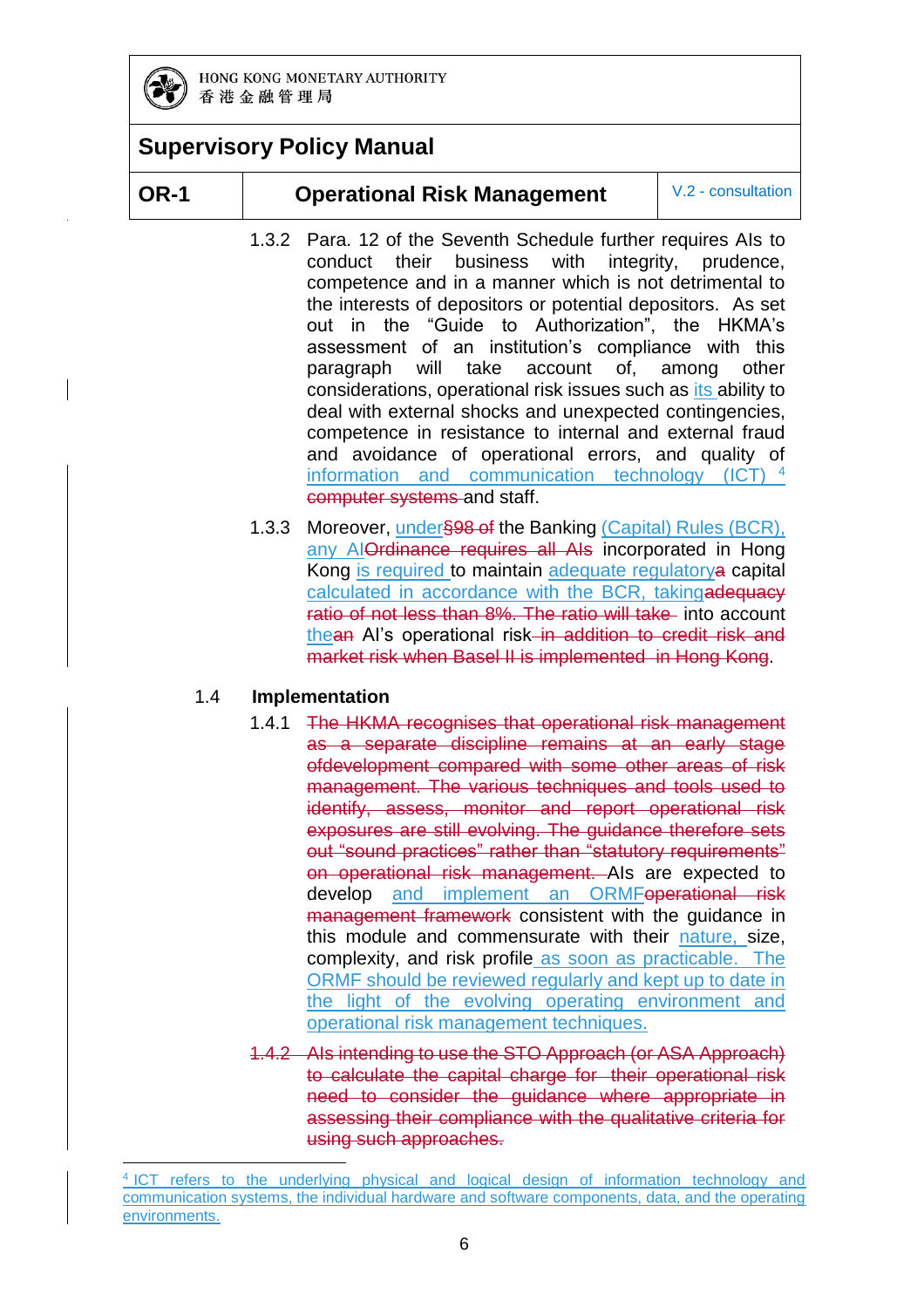

-

|             | <b>Supervisory Policy Manual</b>  |                                                                                                                                                                                                                                                                                                                                                                                                                                                                                                                                                                                                                                                                                                                                                                                           |                    |
|-------------|-----------------------------------|-------------------------------------------------------------------------------------------------------------------------------------------------------------------------------------------------------------------------------------------------------------------------------------------------------------------------------------------------------------------------------------------------------------------------------------------------------------------------------------------------------------------------------------------------------------------------------------------------------------------------------------------------------------------------------------------------------------------------------------------------------------------------------------------|--------------------|
| <b>OR-1</b> |                                   | <b>Operational Risk Management</b>                                                                                                                                                                                                                                                                                                                                                                                                                                                                                                                                                                                                                                                                                                                                                        | V.2 - consultation |
| 1.5         | <b>Operational resilience</b>     |                                                                                                                                                                                                                                                                                                                                                                                                                                                                                                                                                                                                                                                                                                                                                                                           |                    |
|             | 1.5.1<br>scenarios <sup>7</sup> . | Operational resilience refers to the ability of an AI to deliver<br>critical operations <sup>5</sup> through disruptions. This ability<br>enables an AI to identify and protect itself from threats and<br>potential failures, respond and adapt to, as well as recover<br>and learn from disruptive events, in order to minimize their<br>impact on the delivery of critical operations through<br>disruptions. In considering its operational resilience, an AI<br>should assume that disruptions will occur, and take into<br>account its overall risk appetite and tolerance for<br>disruption <sup>6</sup> under a range of severe but plausible                                                                                                                                     |                    |
|             | 1.5.2                             | Although operational risk management and operational<br>resilience address different goals, they are closely<br>interconnected. An effective operational risk management<br>system and a robust level of operational resilience work<br>together to reduce the frequency and the impact of<br>operational risk events. When implementing the guidance<br>in this module, an AI should also take into account relevant<br>guidance issued by the HKMA in the SPM module OR-2<br>"Operational Resilience". Specific guidance that links<br>ORMF of an AI to its operational resilience / ability to<br>ensure critical operations delivery through disruptions is<br>set out in paras. 2.2.4, 5.2.1(g), 7.1.1, 7.2.4(f), 7.2.6,<br>7.4.7(a) & (d), 8.1.3, 8.3.1 (footnote 21) and 8.3.2(a). |                    |

### **2. Supervisory approach to operational risk**

#### 2.1 **Objectives and principles**

- 2.1.1 Each AI should develop and maintain an appropriate ORMFoperational risk management framework that is effective and efficient in identifying, assessing, monitoring and controlling/mitigating operational risk, taking into account. Each institution will need to consider its complexity, range of products and services, organisational structure<sub></sub> and risk management culture as it develops its operational risk management framework.
- 2.1.2 The HKMA adopts a risk-based supervisory approach (see

<sup>5</sup> The term "critical operations" follows the meaning of the same term as defined in OR-2 "Operational Resilience".

 $6$  The term "tolerance for disruption" follows the meaning of the same term as defined in OR-2 "Operational Resilience".

 $\frac{7}{7}$  The term "severe but plausible scenarios" follows the meaning of the same term as defined in OR-2 "Operational Resilience".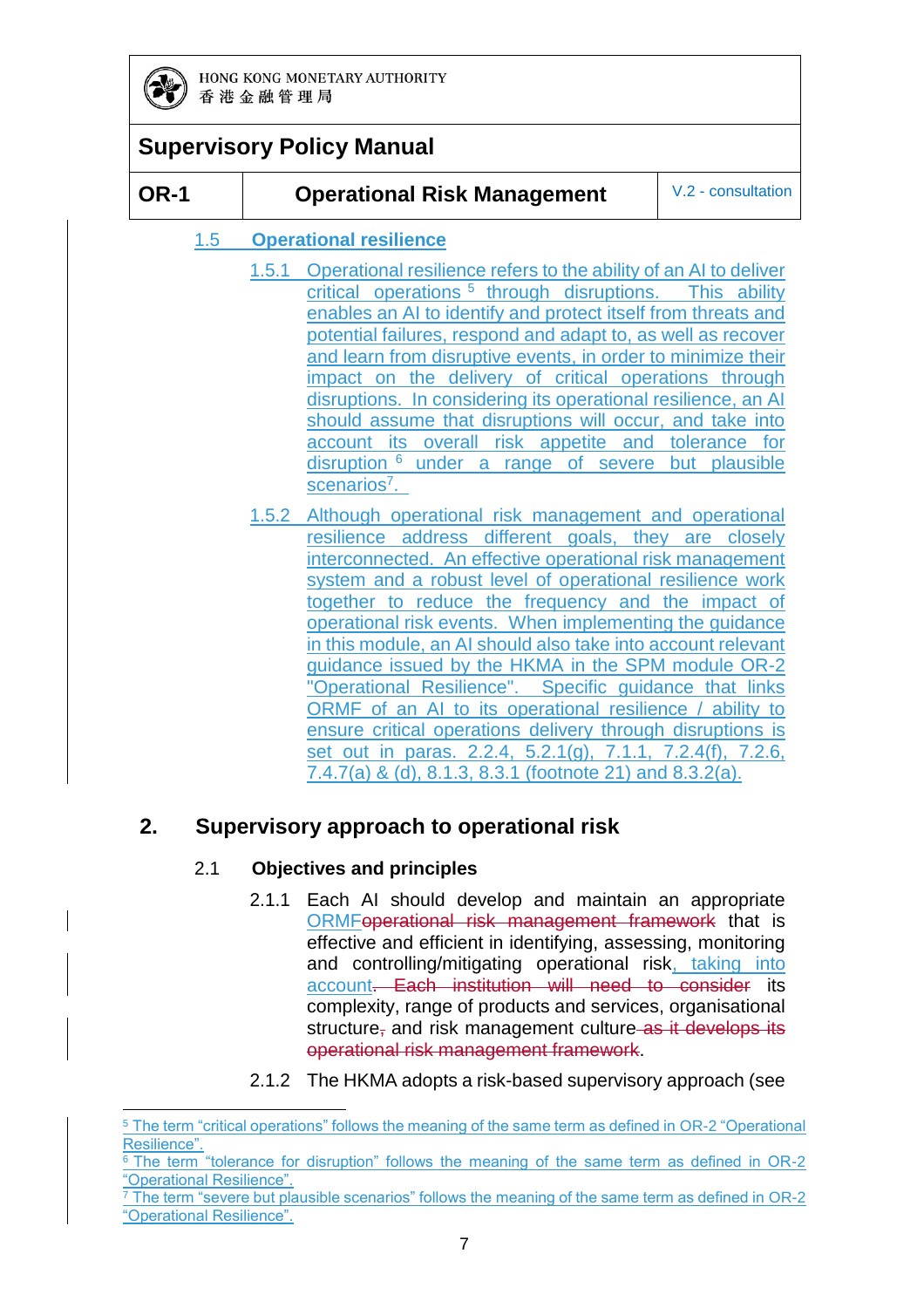

#### **OR-1 Operational Risk Management** V.2 - consultation

[SA-1](https://www.hkma.gov.hk/media/eng/doc/key-functions/banking-stability/supervisory-policy-manual/SA-1.pdf) "Risk-based Supervisory Approach") which enables continuous supervision of AIs' operational risk through a combination of on-site examinations, off-site reviews and prudential meetings. The objective is to assess, among other things, the level and trend of the AI's operational risk exposures and losses as well as the adequacy and effectiveness of its ORMF, taking into account the guidance set out in this module. operational risk management framework. In the case of a locally incorporated AI, the HKMA will also assess the adequacy of its capital relative to the size of its operational risk exposure.

- 2.1.3 In assessing an AI's exposure to and management of operational risk, the HKMA will have particular regard to the following factors:
	- (a) the appropriateness of the AI's ORMFoperational risk management framework, including the level of oversight exercised by the Board of Directors (Board) and senior management, and risk culture;
	- (b) the adequacy of strategies, policies and procedures for managing operational risk, including the definition of operational risk;
	- (c) the adequacy of the operational risk management processes in identifying, assessing, monitoring and controlling operational risks;
	- (d) the effectiveness of the AI's operational risk mitigation efforts;
	- (e) the adequacy and results of the AI's internal review and audit of operational risk;
	- (f) the findings and recommendations made in the management letter issued by the AI's external auditors;
	- (g) the causes and impacts of significant operational risk events of the AI;
	- (h) the AI's procedures for the timely and effective resolution of operational risk events and vulnerabilities; and
	- (i) the quality and comprehensiveness of the AI's disaster recovery and business continuity plans.
- 2.1.4 Where necessary, the HKMA will coordinate and exchange information with other relevant supervisors to facilitate the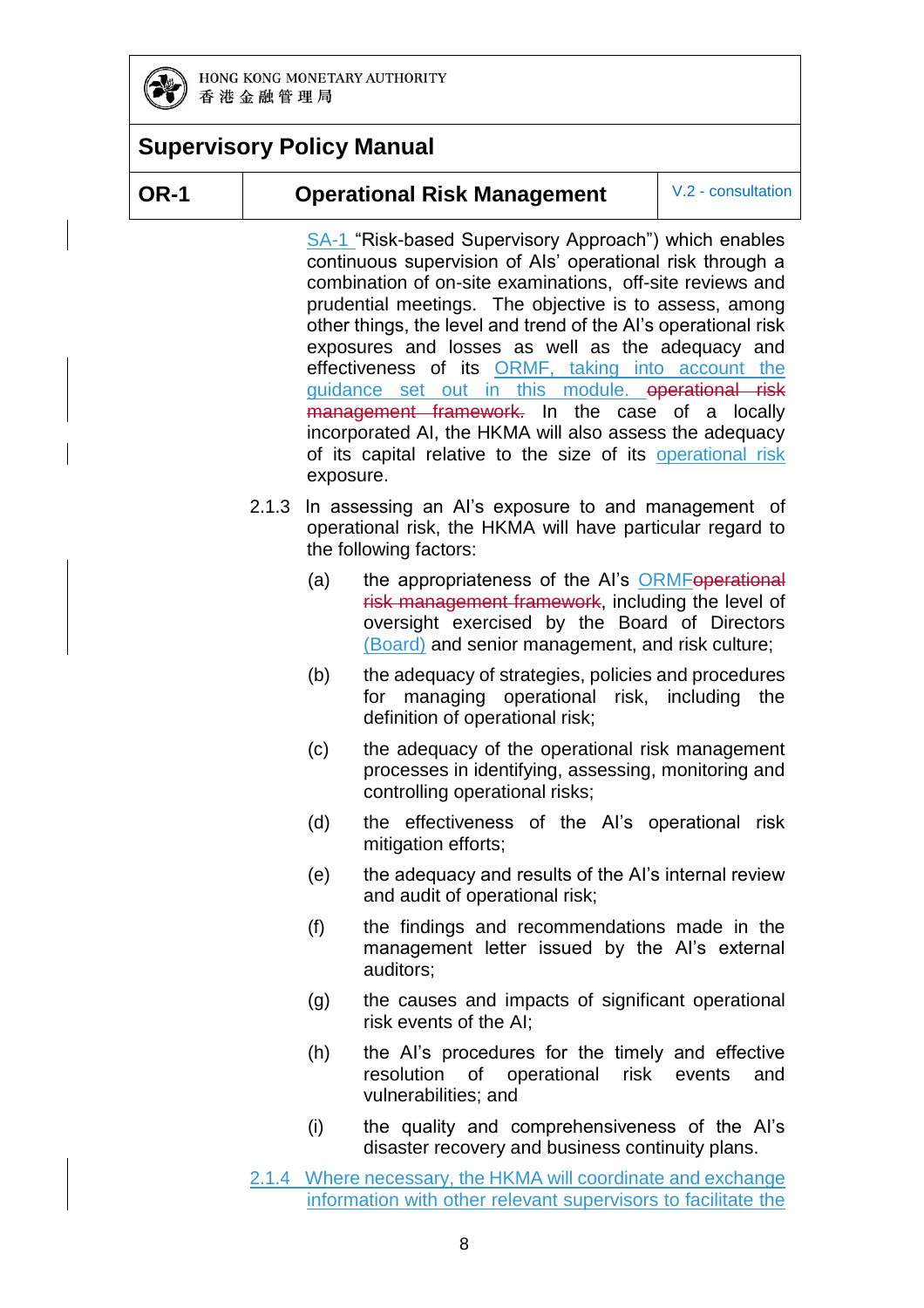

### **Supervisory Policy Manual**

#### **OR-1 Operational Risk Management** V.2 - consultation

#### evaluation of an AI's ORMF.

2.1.4 The HKMA will also seek to ensure that AIs make sufficient public disclosure to allow market participants to assess their approach to operational risk management. In this connection, more guidance will be set out in the supervisory quideline on the disclosure requirements for AIs for implementation of Basel II.

#### 2.2 **Supervisory processes**

- 2.2.1 Every AI is subject to the examination of the effectiveness of its ORMFoperational risk management framework by the HKMA. In addition, the HKMA has the power under §59(2) of the Banking Ordinance to require external auditors' reports to be submitted on an ad hoc basis covering AIs' internal control systems.
- 2.2.2 In determining the minimum capital adequacy ratio to be observed by The HKMA also monitors a locally incorporated AI's compliance with the capital requirementsAI under §98 of the BCR, taking Banking Ordinance, the HKMA currently takes into account the AI's exposure to operational risk. Methodology for calculating thea specific capital charge for operational risk isof locally incorporated AIs will be set out in the **BCRBanking** (Capital) Rules prescribed by the MA under the Banking Ordinance.
- 2.2.3 AIs are expected to notify the HKMA of any event(s) that may have a significant impact on their operations. Such events may include:
	- (a) a significant operational loss/exposure that has been incurred/identified;
	- (b) a significant failure in their systems or controls;
	- (c) an intention to enter into an insourcing/outsourcing arrangement in respect of a banking related business area (including back office activities), or to make changes to or amend the scope of their insourcing/outsourcing of such areas;
	- (d) any significant changes in organisation, infrastructure or business operating environment; and
	- (e) the invocation of a business continuity plan.
- 2.2.4 Upon receiving notification of the above events, and if the situation as determined by the HKMA warrants, the HKMA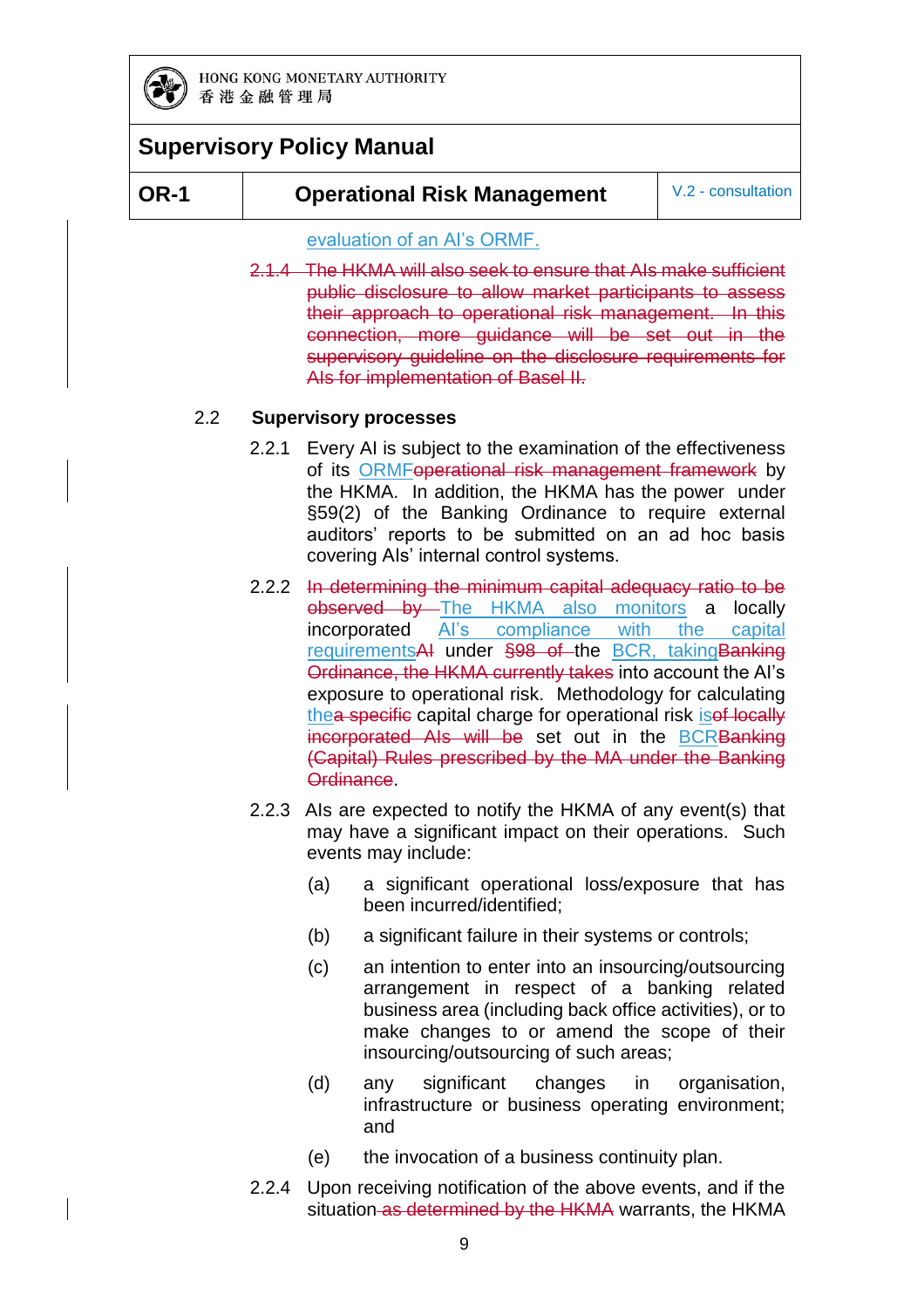

### **Supervisory Policy Manual**

#### **OR-1 Operational Risk Management** V.2 - consultation

may require the reporting AI to submit a report to it analysing the causes/purposes and impacts of the event as well as setting out the action plan to rectify any weaknesses identified or the contingency plan in dealing with failure inarising from an intended change. In any case, after an operational risk incident, an AI should assess threats and vulnerabilities that affect the delivery of its critical operations again, taking into account lessons learned and new threats and vulnerabilities that caused the incident. The HKMA also expects that any controls and procedures implemented to address those threats and vulnerabilities should be reviewed from time to time to ensure their continued effectiveness.

- 2.2.5 Serious lapses or deficiencies in internal controls of an institution can constitute an unsafe and unsound practice and possibly lead to significant losses or otherwise compromise the financial integrity of the institution. If appropriate, the MA will initiate supervisory actions if material deficiencies or situations that threaten the safe and sound conduct of the institution's activities are not adequately addressed in a timely manner. Such supervisory actions may include the requirement of an independent special review report on the problem area, attachment of a condition to the consent of authorization limiting the level of business activity involved, or suspension of the activity completely, enforcement actions against the institution or its responsible directors and managers, or both, and would require the immediate implementation of all necessary corrective measures.
- 2.2.6 An AI should strive to improve its operational risk management framework on an ongoing basis. Where necessary, the HKMA will monitor, compare and evaluate the improvements achieved by an AI and its plans for prospective developments during the course of its riskbased supervision.

### **3. Operational risk management framework**

#### 3.1 **Overview**

3.1.1 An AI should develop, implement and maintain an ORMF that is fully integrated into its overall risk management processes. The ORMF should be embedded across all levels of the organization including group and business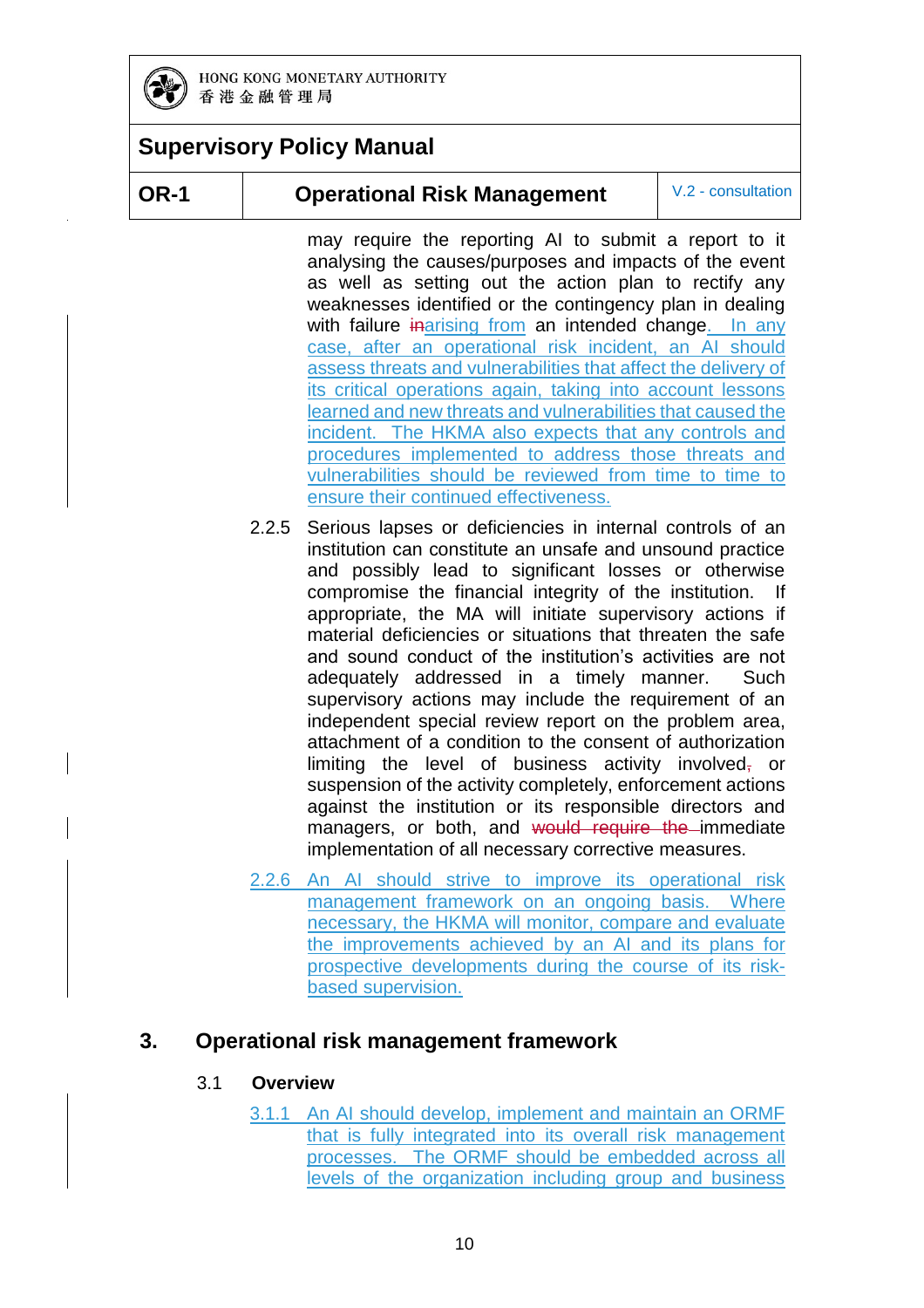

-

### **Supervisory Policy Manual**

#### **OR-1 Operational Risk Management** V.2 - consultation

units  $8$  as well as new business initiatives, products, activities, processes and systems. In addition, results of the AI's operational risk assessment should be incorporated into its overall business strategy development process.

3.1.1 In the past, AIs relied primarily on internal control mechanisms within business lines, supplemented by the audit function, to manage operational risk. Recently, sound operational risk management is developing into a functional discipline with dedicated staff using established formal policies and processes. This is driven by a growing recognition by the Boards and senior management of the need to address operational risk as a distinct class of risk such as credit risk and market risk for increased risk awareness, protection of reputation, reduced losses, and ultimately protection and enhancement of shareholder value.

#### 3.2 **An appropriate framework**

- 3.2.1 Regardless of its size or complexity, each AI is expected to develop an appropriate framework for managing operational risk. The objective of an ORMFoperational risk management framework is to ensure that operational risks are consistently and comprehensively identified, assessed, mitigated/controlled, monitored and reported.
- 3.2.2 For the purpose of this module guidance, an appropriate ORMF should contain the majoroperational risk management framework is considered to consist of these components set out below:
	- (a) risk governance organisational structure (including Board andoversight, senior management oversight) and risk culture – see section 4;
	- (a)(b) risk management structure made up of three linesresponsibilities, roles of defence, i.e. business line management (first line of defence), independent corporate - an operational risk management function (CORF, second line of defence<sup>9</sup>) and independent assurance (third line of defence) – see section 5;and internal audit);

<sup>8</sup> The term "business unit" is meant broadly to include all associated support, corporate and/or shared service functions, e.g. Finance, Human Resources and Operations and Technology. However, Risk Management and Internal Audit are not included unless otherwise specifically indicated. <sup>9</sup> In addition to a CORF, the second line of defence also typically includes a Compliance function.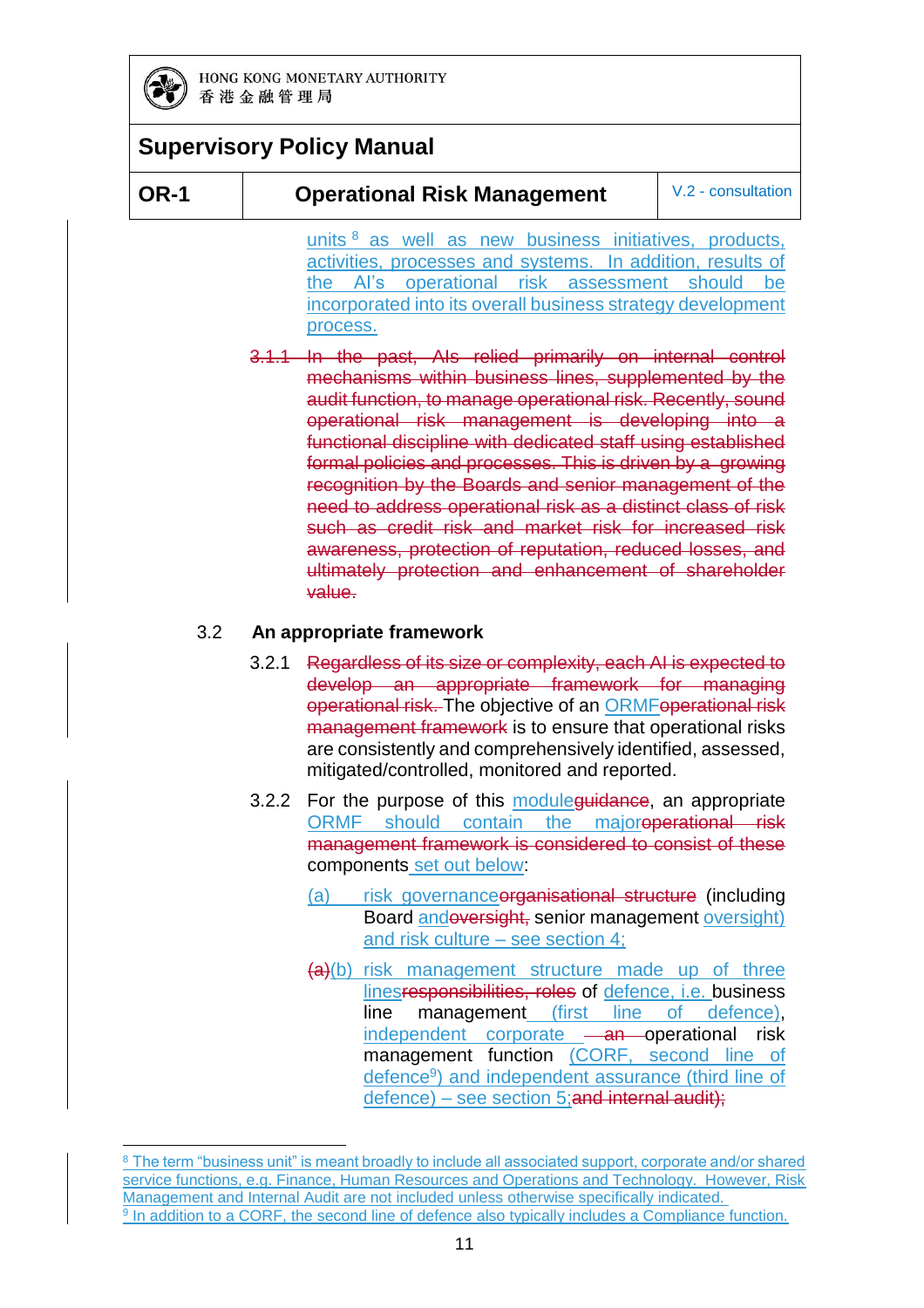

| <b>Supervisory Policy Manual</b>                                                                                                                                                                                                                                                                                                                                                                                                                                                                                                                                                                                                                                                          |                                                                                                                                       |
|-------------------------------------------------------------------------------------------------------------------------------------------------------------------------------------------------------------------------------------------------------------------------------------------------------------------------------------------------------------------------------------------------------------------------------------------------------------------------------------------------------------------------------------------------------------------------------------------------------------------------------------------------------------------------------------------|---------------------------------------------------------------------------------------------------------------------------------------|
| <b>Operational Risk Management</b>                                                                                                                                                                                                                                                                                                                                                                                                                                                                                                                                                                                                                                                        | V.2 - consultation                                                                                                                    |
| risk culture;<br>$(b)(c)$ strategy and policy (operational risk management<br>strategy, policies and procedures – see section $6$ ;);<br>and                                                                                                                                                                                                                                                                                                                                                                                                                                                                                                                                              |                                                                                                                                       |
| $\left(\frac{c}{c}\right)$ operational<br>risk<br>management<br>identify,<br><del>processes</del> to<br>control/mitigate and report operational risk $-$ see<br>section 7;).                                                                                                                                                                                                                                                                                                                                                                                                                                                                                                              | <del>(the</del><br>process<br>monitor,<br>assess,                                                                                     |
| specific aspects of operational risk management<br>(e)<br>including change management, ICT and business<br>continuity planning $-$ see section 8; and                                                                                                                                                                                                                                                                                                                                                                                                                                                                                                                                     |                                                                                                                                       |
| disclosure – see section 9.<br>(f)                                                                                                                                                                                                                                                                                                                                                                                                                                                                                                                                                                                                                                                        |                                                                                                                                       |
| reflect the scope and complexity of business lines, range<br>of products and services, as well as the corporate<br>organisational structure, and risk management culture.<br>Each Al's operational risk profile is unique and requires a<br>tailored risk management approach appropriate for the<br>scale and materiality of the risks present, and size of the<br>institution. There is no single framework that would suit<br>every institution; different approaches will be needed for<br>different institutions. In fact, the banking industry and<br>supervisory authorities continue to develop their<br>organisational models and techniques for operational risk<br>management. |                                                                                                                                       |
| widely adopted in the industry with varied degrees of<br>implementation formality. Als should adopt this model<br>adequately and proportionately to manage every kind of<br>operational risk subcategory, including ICT risk, and be<br>able to demonstrate that the model is operating<br>satisfactorily and to explain how the Board<br>independent committee of the Board) and senior<br>management ensure that the model is implemented and<br>operating in an appropriate manner. They should ensure<br>that each line of defence:<br>(a)<br>is adequately resourced in terms of budget, tools<br>and staff;                                                                         | (or an                                                                                                                                |
|                                                                                                                                                                                                                                                                                                                                                                                                                                                                                                                                                                                                                                                                                           | 3.2.3<br>In practice, an Al's ORMFoperational risk framework must<br>Nevertheless, the three lines of defence model has been<br>3.2.4 |

(d) promotes a sound risk management culture across the AI; and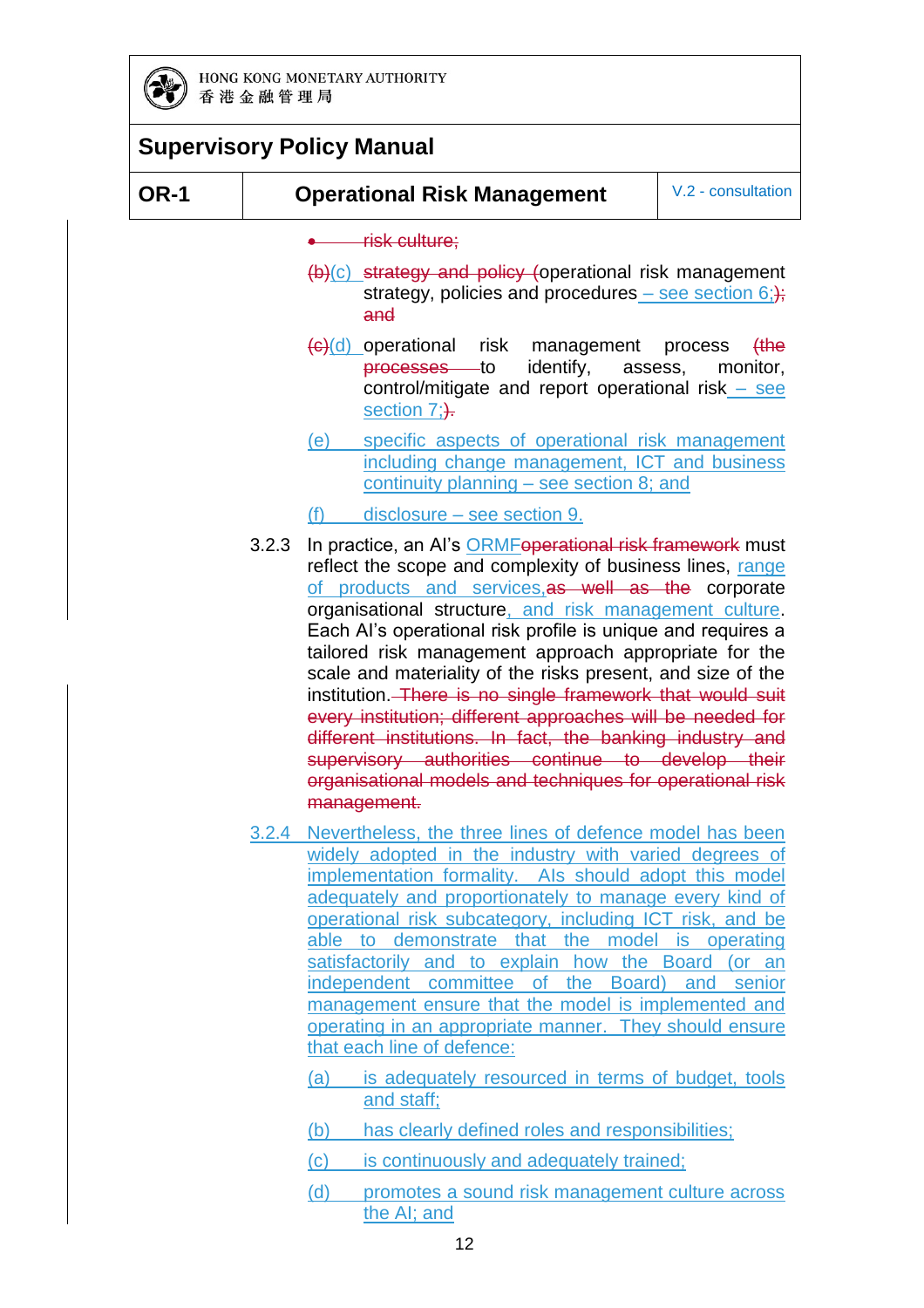

| <b>OR-1</b> | <b>Operational Risk Management</b> | V.2 - consultation |
|-------------|------------------------------------|--------------------|
|-------------|------------------------------------|--------------------|

- (e) communicates with the other lines of defence to reinforce the ORMF.
- 3.2.5 The components of the ORMF should be fully integrated into the overall risk management processes of the AI by the first line of defence, adequately reviewed and challenged by the second line of defence, and independently reviewed by the third line of defence.
- 3.2.6 If in one business unit there are functions of both the first and second line of defence, the AI should document and distinguish the responsibilities of such functions in the first and second line of defence, emphasising the independence of the second line of defence.

#### **4. Risk governance**

#### **4. Organisational structure**

#### 4.1 **Overview**

4.1.1 Operational risk management requires the attention and involvement of a wide variety of organisational components, each of which has different responsibilities. It is essential that each of the organisational components clearly understands its roles, authority levels and accountabilities under the institution's organisational and risk management structure. All business and support functions should be an integral part of the overall ORMF. operational risk management framework. The establishment of a CORFan independent centralised risk management function can assist the Board and senior management in meeting their responsibility for understanding and managing operational risk. Moreover, although certain staff may be charged with specific responsibilities in relation to operational risk, all staff of the institution should play a role in the identification and management of operational risk.

#### 4.2 **Board oversight**

4.2.1 The Rresponsibility for operational risk management ultimately rests with the Board of an AI. To discharge this responsibility, the Board, (or its delegated committee), should approve and periodically review the following:

(a) the ORMF; and

(b) the risk appetite and tolerance statement and risk limits for operational risk.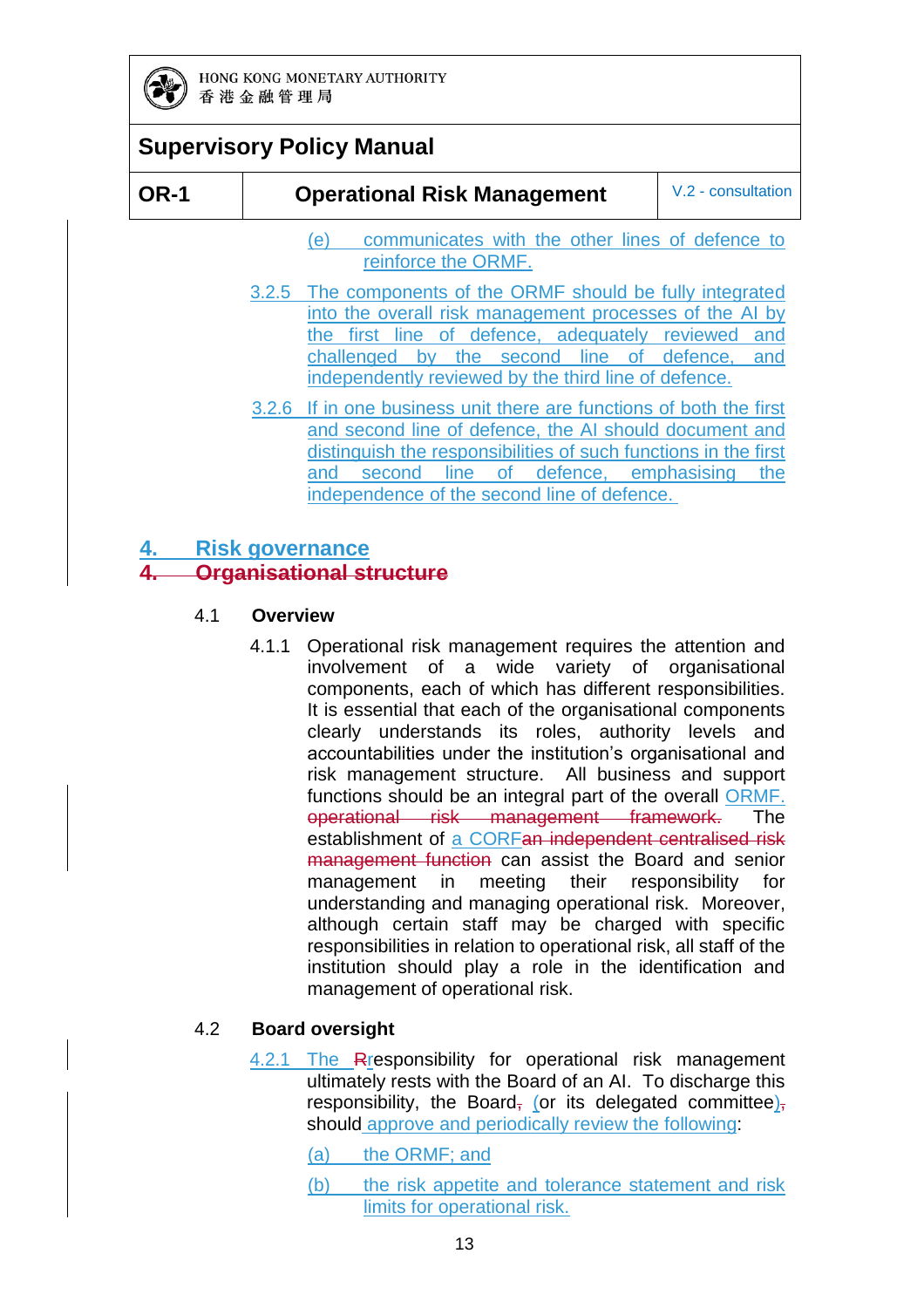

|             |             |     | <b>Supervisory Policy Manual</b>                                                                                                                                                                                                                                                                                                                                                                                                                                                                |                       |
|-------------|-------------|-----|-------------------------------------------------------------------------------------------------------------------------------------------------------------------------------------------------------------------------------------------------------------------------------------------------------------------------------------------------------------------------------------------------------------------------------------------------------------------------------------------------|-----------------------|
| <b>OR-1</b> |             |     | <b>Operational Risk Management</b>                                                                                                                                                                                                                                                                                                                                                                                                                                                              | V.2 - consultation    |
|             | <b>ORMF</b> |     | 4.2.2 To ensure that the ORMF is suitable and will be working<br>effectively for the AI, the Board or its delegated<br>committee(s) should:                                                                                                                                                                                                                                                                                                                                                     |                       |
|             |             | (a) | understand the nature and complexity of the risks<br>inherent in the portfolio of the AI's products,<br>services, activities, and systems;                                                                                                                                                                                                                                                                                                                                                      |                       |
|             |             | (b) | establish a risk culture and ensure that the AI has<br>adequate processes for understanding the nature<br>and scope of the operational risk inherent in its<br>current and planned strategies and activities;                                                                                                                                                                                                                                                                                   |                       |
|             |             | (c) | establish clear lines of management responsibility<br>and accountability for implementing a strong<br>internal control environment with appropriate<br>independence/segregation of duties between<br><b>CORF, business units and support functions;</b>                                                                                                                                                                                                                                         |                       |
|             |             | (d) | ensure that the operational risk management<br>processes are subject to comprehensive and<br>dynamic oversight and are fully integrated into, or<br>coordinated<br>with,<br>the<br>managing all risks across the AI;                                                                                                                                                                                                                                                                            | overall framework for |
|             |             | (e) | provide senior management with clear guidance<br>regarding the principles underlying the ORMF, and<br>approve the corresponding policies developed by<br>senior management under these principles;                                                                                                                                                                                                                                                                                              |                       |
|             |             | (f) | regularly review and evaluate the ORMF's<br>effectiveness to ensure that the AI has identified<br>and is managing the operational risk arising from<br>external market changes and other environmental<br>factors, as well as those operational risks<br>associated with new products, activities, processes<br>or systems (including in relation to the application of<br>$ICT - see section 8.2)$ , including changes in risk<br>profiles and priorities (e.g. changing business<br>volumes); |                       |
|             |             | (g) | ensure that the AI's ORMF is subject to effective<br>independent review by the third line of defence<br>(audit or other appropriately trained independent<br>third parties from external sources); and                                                                                                                                                                                                                                                                                          |                       |
|             |             | (h) | ensure that, as best practice evolves, management<br>is availing themselves of these advances.                                                                                                                                                                                                                                                                                                                                                                                                  |                       |

understand the major aspects of the AI's operational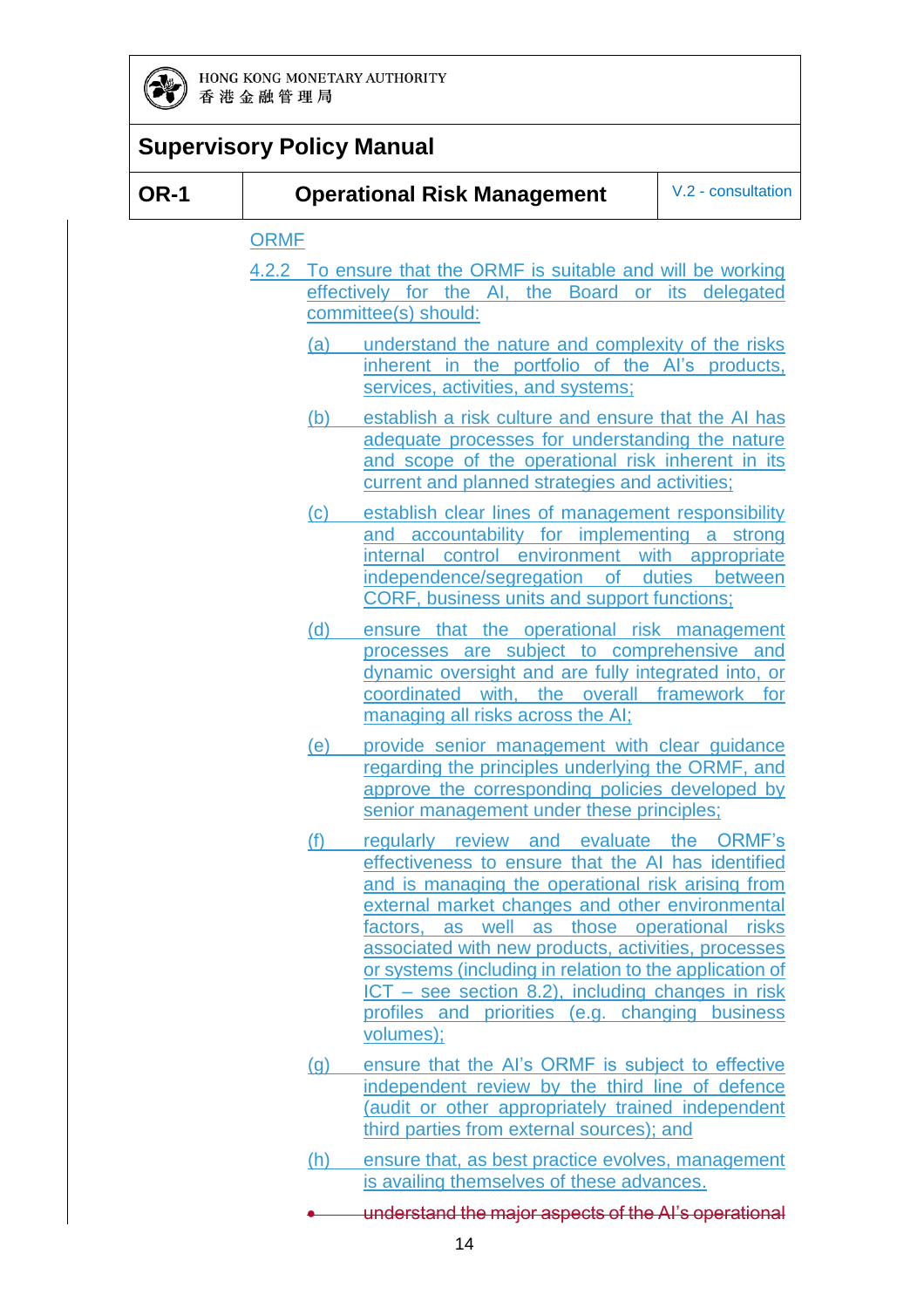

| <b>OR-1</b> | <b>Operational Risk Management</b>                                                                                                                                                                                                                                                                                                                                                                                                      | V.2 - consultation |
|-------------|-----------------------------------------------------------------------------------------------------------------------------------------------------------------------------------------------------------------------------------------------------------------------------------------------------------------------------------------------------------------------------------------------------------------------------------------|--------------------|
|             | risk as a distinct category of risk that should be<br>managed;                                                                                                                                                                                                                                                                                                                                                                          |                    |
|             | define the operational risk strategy and ensure that<br>the strategy is aligned with the AI's overall business<br>objectives;                                                                                                                                                                                                                                                                                                           |                    |
|             | approve and periodically review the Al's corporate<br>framework to explicitly manage operational risk,<br>which aims to establish a common definition of<br>operational risk of the AI, the AI's principles<br>concerning operational risk management and a<br>common risk management framework, and clear<br>governance and reporting structures for operational<br>risk including roles and responsibilities, standards<br>and tools: |                    |
|             | review periodic high-level reports on the institution's<br>overall operational risk profile, which identify<br>material risks and strategic implications for the<br>institution;                                                                                                                                                                                                                                                        |                    |
|             | ensure that the senior management is taking<br>necessary steps to implement appropriate policies,<br>processes and procedures within the institution's<br>different lines of business, based on the principles<br>under the Board-approved risk management<br>framework;                                                                                                                                                                |                    |
|             | review the risk management framework regularly to<br>ensure that the AI is managing the operational risks<br>from external market changes and other<br>environmental factors, as well as the operational<br>risks associated with new products, activities or<br>systems;                                                                                                                                                               |                    |
|             | ensure that the AI's operational risk management<br>framework is subject to effective and<br>comprehensive internal audit by operationally<br>independent, appropriately trained and competent<br>staff; and                                                                                                                                                                                                                            |                    |
|             | ensure compliance with regulatory disclosure<br>requirements on operational risk.                                                                                                                                                                                                                                                                                                                                                       |                    |
|             | Risk appetite and tolerance statement and risk limits                                                                                                                                                                                                                                                                                                                                                                                   |                    |
|             | 4.2.3 The risk appetite and tolerance statement for operational<br>risk should articulate the nature, types and levels of<br>operational risk that the bank is willing to assume. It should                                                                                                                                                                                                                                             |                    |

be developed under the authority of the Board and linked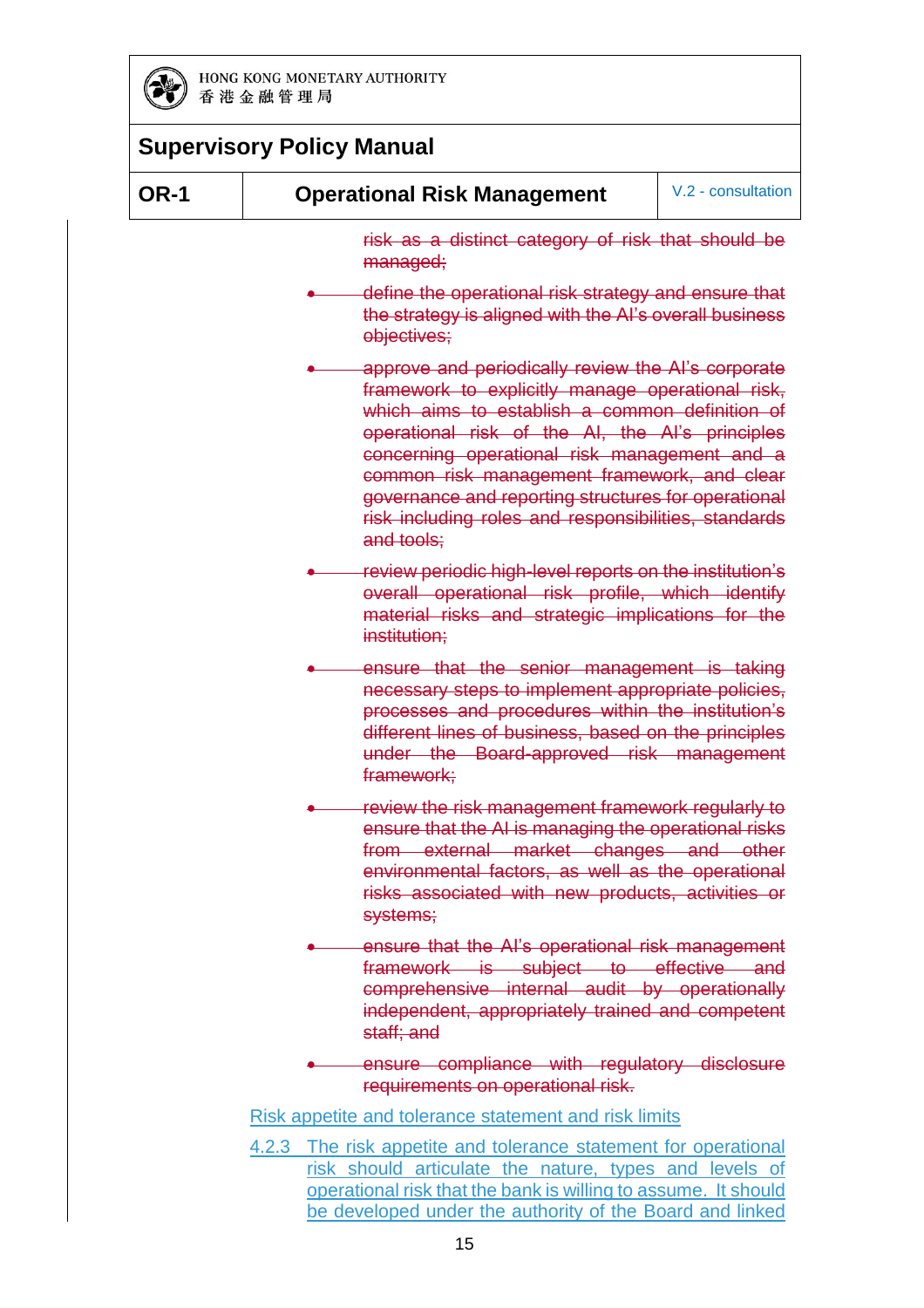

#### **Supervisory Policy Manual OR-1 Operational Risk Management** V.2 - consultation to the AI's short- and long-term strategic and financial plans. Taking into account the interests of the AI's customers and shareholders as well as regulatory requirements, an effective risk appetite and tolerance statement should: (a) be easy to communicate and therefore easy for all stakeholders to understand; (b) include key background information and assumptions that informed the AI's business plans at the time it was approved; (c) include statements that clearly articulate the motivations for taking on or avoiding certain types of risk, and establish boundaries or indicators (which may be quantitative or not) to enable monitoring of these risks; (d) ensure that the strategy and risk limits of business units and legal entities, as relevant, align with the bank-wide risk appetite statement; and (e) be forward-looking and, where applicable, subject to scenario and stress testing to ensure that the AI understands what events might push it outside its risk appetite and tolerance statement. 4.2.4 The Board should review regularly the risk appetite and tolerance statement and the appropriateness of the operational risk limits. This review should consider the current and expected changes in the external environment (including the regulatory context across all jurisdictions where the institution provides services); ongoing or forthcoming material increases in business or activity volumes; the quality of the control environment; the effectiveness of risk management or mitigation strategies; loss experience; and the frequency, volume or nature of limit breaches. The Board should also monitor management adherence to the risk appetite and tolerance statement and provide for timely detection and remediation

#### 4.3 **Senior management responsibilities**

of breaches.

4.3.1 Senior management should have the responsibility for implementing the operational risk management framework approved by the Board. Specifically, they are responsible for developing specific policies, processes and procedures for managing operational risk in all of the AI's material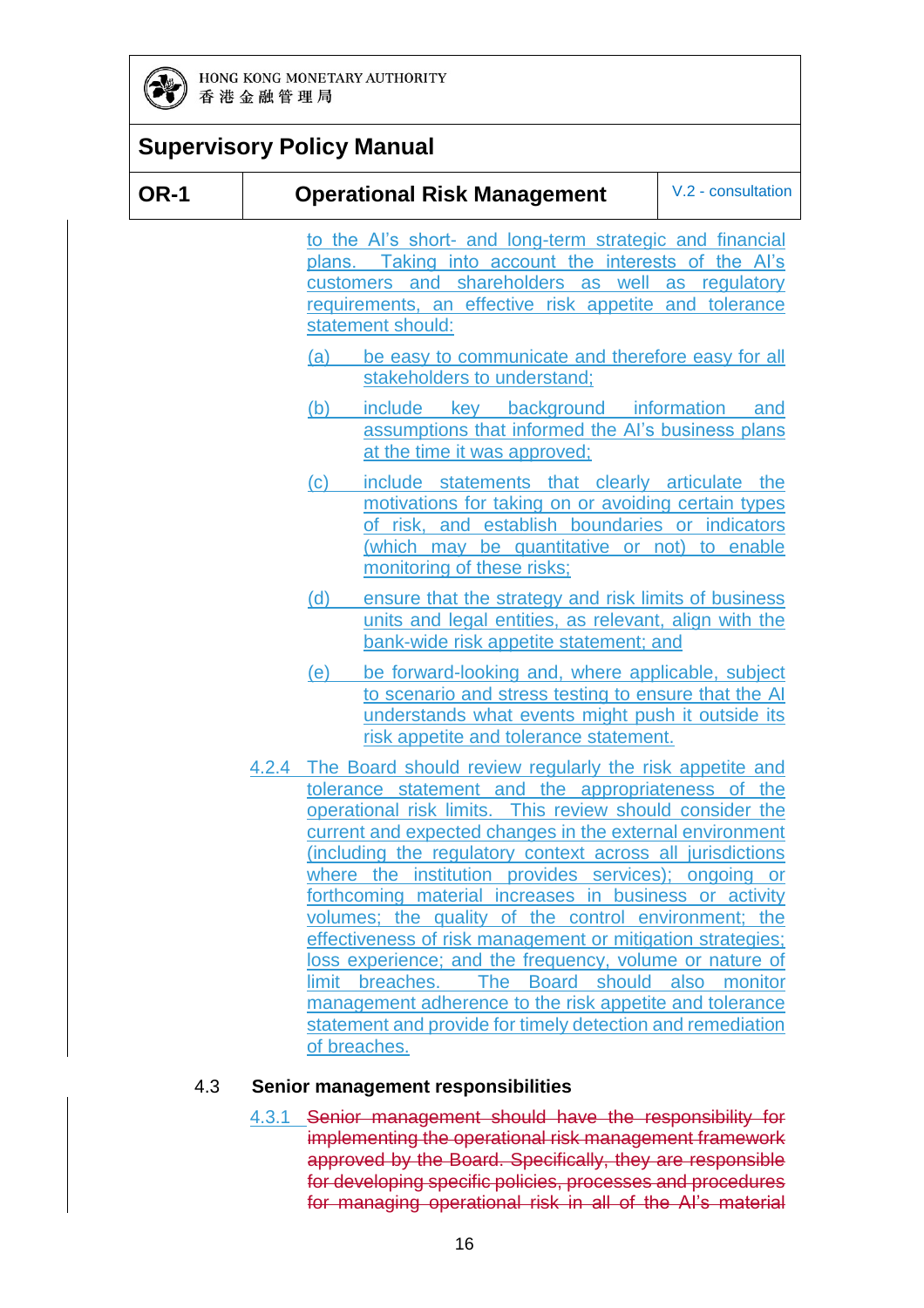

| <b>Supervisory Policy Manual</b> |                                                                                                                                                                                                                                                                                                                                                                                                                                                                                                                             |                    |
|----------------------------------|-----------------------------------------------------------------------------------------------------------------------------------------------------------------------------------------------------------------------------------------------------------------------------------------------------------------------------------------------------------------------------------------------------------------------------------------------------------------------------------------------------------------------------|--------------------|
| <b>OR-1</b>                      | <b>Operational Risk Management</b>                                                                                                                                                                                                                                                                                                                                                                                                                                                                                          | V.2 - consultation |
|                                  | products, activities, processes and systems. Senior<br>management should develop for approval by the Board a<br>clear, effective and robust governance structure with well-<br>defined, transparent and consistent lines of responsibility<br>for operational risk management.                                                                                                                                                                                                                                              |                    |
|                                  | 4.3.2 An Al's governance structure should be commensurate<br>with the nature, size, complexity and risk profile of its<br>activities. When designing the operational risk governance<br>structure, an AI should take into account the following<br>sound industry practices:                                                                                                                                                                                                                                                |                    |
|                                  | <b>Committee structure</b> – A large and more complex<br>establishes one or more operational risk<br>management committees which report to the Board<br>level risk management committee. Depending on<br>the nature, size and complexity of the AI, there may<br>be operational risk committees by country, business<br>or functional area. Smaller and less complex Als<br>may establish just one risk management committee<br>overseeing all risks without a separate operational<br>risk management committee;           |                    |
|                                  | <b>Committee composition - An operational risk</b><br>management committee (or the risk management<br>committee for a smaller AI) includes members with<br>a variety of expertise, covering business activities,<br>financial activities, legal, technological<br>regulatory matters and independent<br>management;                                                                                                                                                                                                         | and<br>risk        |
|                                  | <b>Committee operation</b> - Committee meeting<br>should be held at appropriate frequencies with<br>adequate time and resources to permit productive<br>discussion and decision-making. Records of<br>committee operations should be adequate to permit<br>review and evaluation of committee effectiveness.                                                                                                                                                                                                                |                    |
|                                  | 4.3.3 Senior management is responsible for implementing the                                                                                                                                                                                                                                                                                                                                                                                                                                                                 |                    |
|                                  | ORMF approved by the Board through the development of<br>specific policies, processes and procedures that can be<br>implemented and verified within business units for<br>managing operational risk. Such policies, processes and<br>procedures should be consistently implemented and<br>maintained throughout the organization for the<br>management of operational risk in all of the Al's material<br>products, activities, processes and systems, in alignment<br>with the AI's risk appetite and tolerance statement. |                    |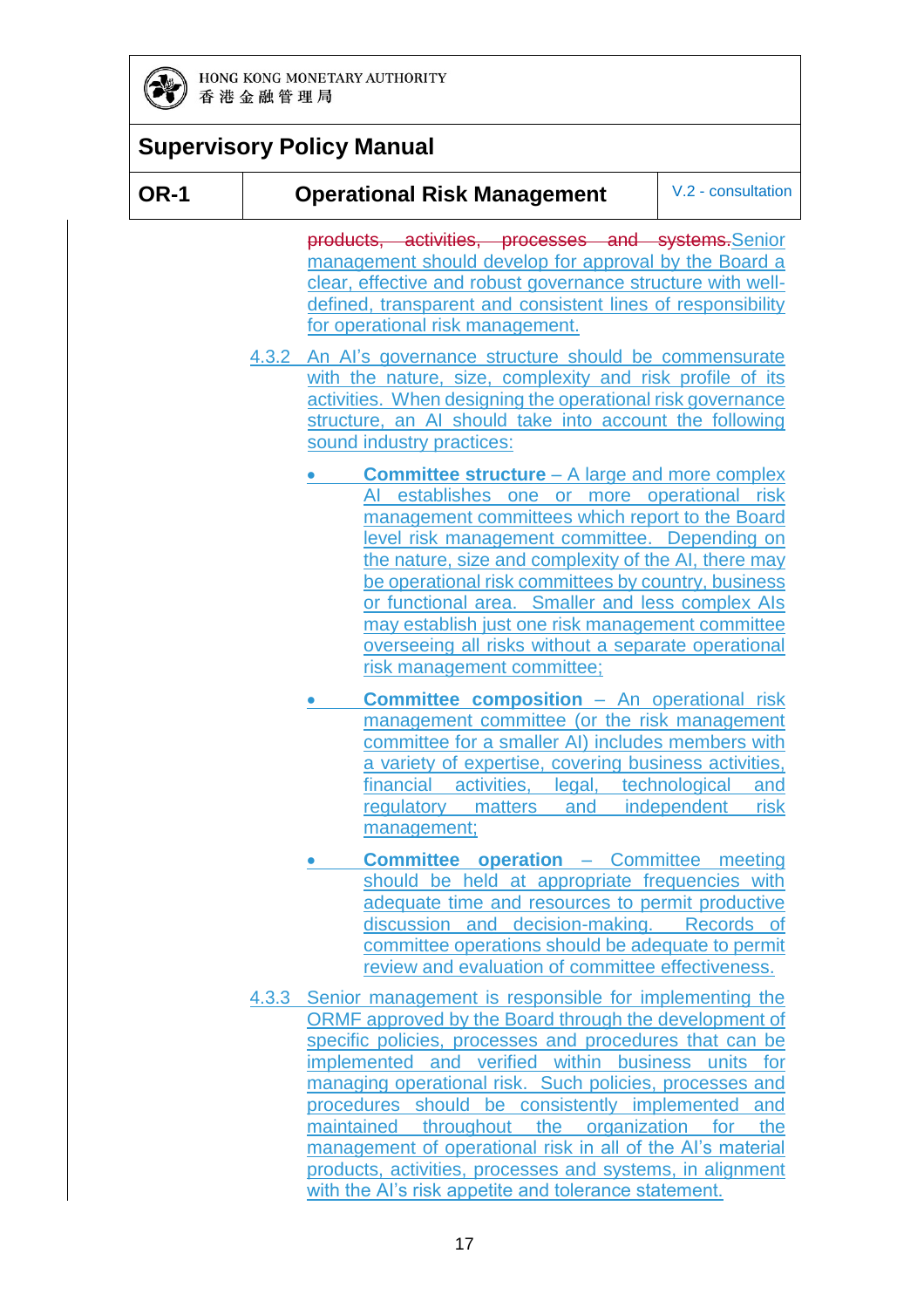

### **OR-1 Operational Risk Management** V.2 - consultation

- 4.3.4 In order to ensure that operational risk management policies and procedures are clearly understood and executed, senior management should define the AI's organisational structure for operational risk management and communicate individual roles and responsibilities. It is essential that staff at all levels in the institution clearly understand their individual roles in the operational risk management process.
- 4.3.5 While each level of management is responsible for the appropriateness and effectiveness of policies, processes, procedures and controls within its purview, senior management should clearly assign authority, responsibility and reporting relationships to encourage and maintain this accountability, and ensure that the necessary resources are available to manage operational risk effectively in line with the AI's risk appetite and risk tolerance statement. They should also ensure that staff responsible for monitoring and enforcing compliance with the AI's operational risk policy have authority independent from the units they oversee. Moreover, senior management should assess and ensure the appropriateness of the operational risk management process in the light of the risks inherent in a business unit's activities.
- 4.3.6 Senior management is also responsible for ensuring that sufficient human and technical resources are devoted for operational risk management such that the AI's activities are conducted by qualified staff with the necessary experience, and technical capabilities and access to resources.
- 4.3.7 Senior management should ensure that staff responsible for managing operational risk coordinate and communicate effectively with staff responsible for managing other risks such as credit, market, etc., as well as with those responsible for the procurement of external services such as insurance risk transfer and other third-party arrangements (including outsourcing). Failure to do so could result in significant gaps or overlaps in the AI's overall risk management programme.
- 4.3.8 Senior management is responsible for establishing and maintaining robust challenge mechanisms and processes for resolving operational issues, including systems to report, track and escalate issues to ensure their resolution.
- 4.3.9 Since operational risk management is evolving and the business environment is constantly changing, senior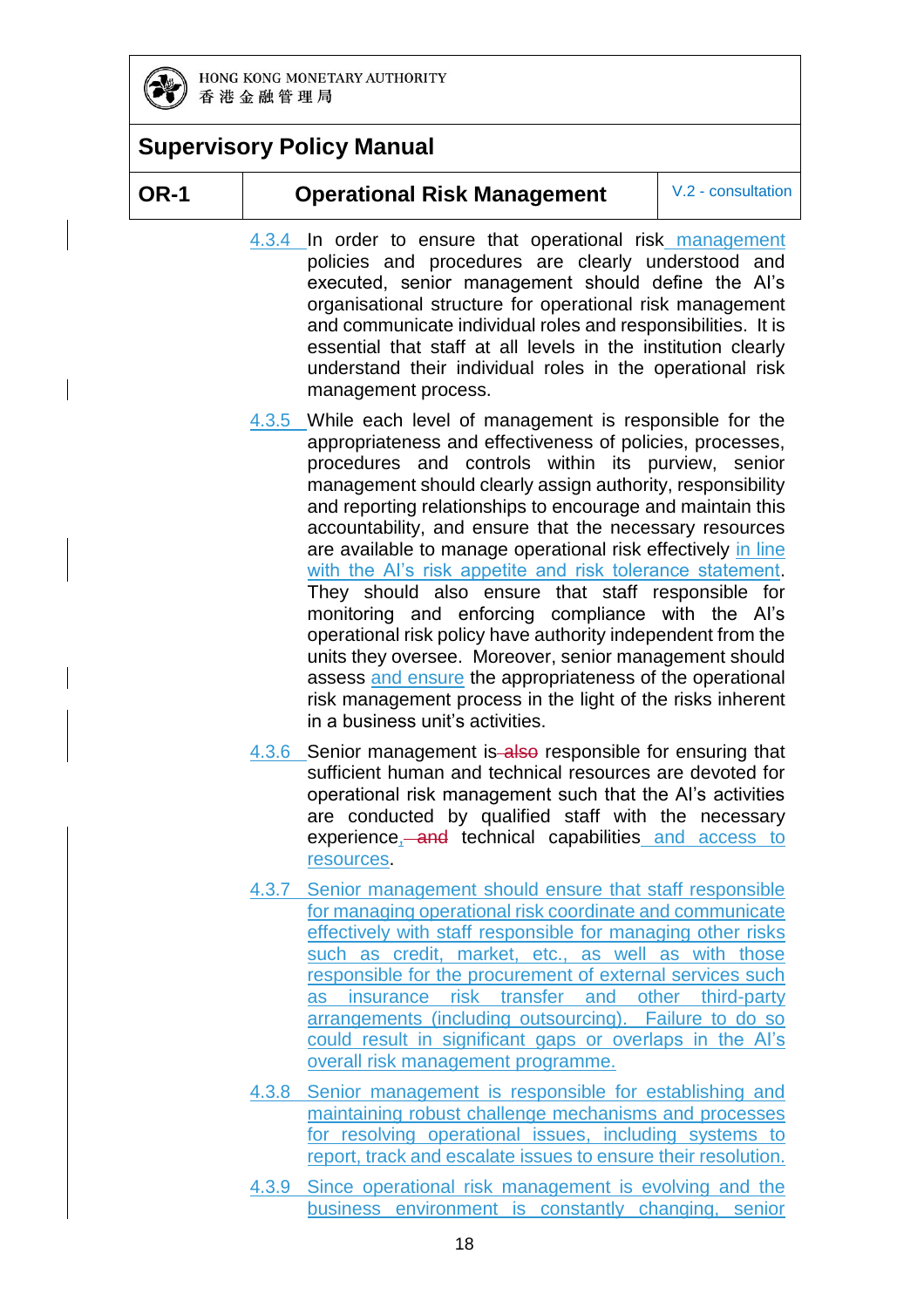

### **OR-1 Operational Risk Management** V.2 - consultation

management should ensure that the ORMF (in particular policies, processes and systems) remain sufficiently robust to manage and ensure that operational losses are adequately addressed in a timely manner. Improvements in operational risk depend heavily on senior management's willingness to be proactive and also act promptly and appropriately to address operational risk managers' concerns.

4.3.10 See also [CG-1](https://www.hkma.gov.hk/media/eng/doc/key-functions/banking-stability/supervisory-policy-manual/CG-1.pdf) "Corporate Governance of Locally Incorporated Authorized Institutions" for general guidance on corporate governance.

#### 4.4 **Risk culture**

- 4.4.1 The Board and senior management of an AI also have an important responsibility in fostering a positive risk culture on which a successful ORMF (particularly in respect of the effectiveness of the processes in that framework) depends. In general, the Board should take the lead in establishing a strong risk management culture for the AI, which should be implemented by the senior management.
- 4.4.2 A successful operational risk management framework, and in particular, effectiveness of the processes in that framework, is depending on a positive risk culture. An AI's risk culture encompasses the general awareness, attitude and behaviour of its employees to risk and the management of risk within the organisation. Factors contributing to a positive risk culture include:
	- (a) An AI's business objectives and risk appetite, operational risk management framework and the related roles, and responsibilities and authorities of relevant staff in implementing the framework must be clearly set out and communicated by the senior management to staff at all levels, and the staff within the organization in order for them toshould understand their responsibilities with respect to operational risk management.
	- (b) The Board and senior management should provide strong and consistent support for operational risk management and ethical behavior, convincingly reinforcing codes of conduct and ethics, compensation strategies and training programmes. Senior management must have an ongoing role throughout the risk management process and send out a consistent message to the whole organisation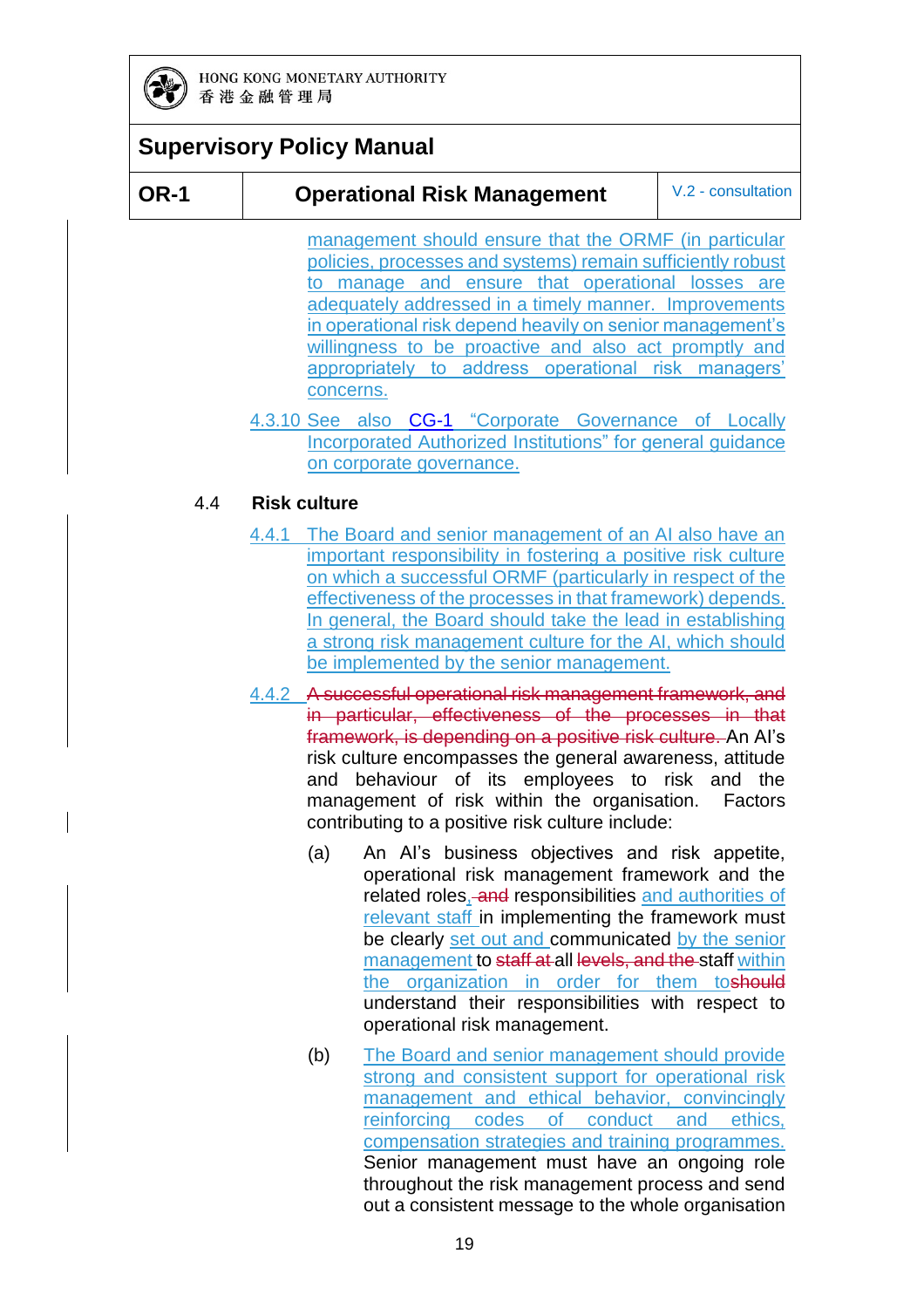

### **Supervisory Policy Manual**

-

**OR-1 Operational Risk Management** V.2 - consultation

that the Board and senior management they are fully supportive of the risk management framework through their actions and words.

- (c) The Board and senior management should communicate a culture emphasising high standards of ethical behaviour and prohibiting conflicts of interest or inappropriate provision of financial services (whether willful or negligent) at all levels of the AI. This can be achieveddemonstrated through the establishment and application to both staff and Board membersadoption of a code of conduct<sup>10</sup>, or an ethic policy, and by members of the Board and senior management setting the example of following it. The code or relevant policy should be regularly reviewed and approved by the Board and attested by employees. Its implementation should be overseen by a board level committee and should be made publicly available (e.g. on the AI's website). A separate code of conduct may be established for specific positions in the AI (e.g. treasury dealers and senior management).
- (d) The AI's business and risk management activities must be carried out by qualified staff with the necessary experience, technical capabilities and adequate access to resources.
- (d) Senior management should ensure that appropriate operational risk management and ethical behavior training is available at all levels throughout the organization, such as heads of business units, heads of internal controls and senior managers. Training provided should reflect the seniority, role and responsibilities of the individuals for whom it is intended.
- (e) The AI's remuneration policies must be consistent with its appetite and tolerance for risk as well as overall safety and soundness. It must also appropriately balancefor risk and reward <sup>11</sup> . Performance incentives should include

<sup>&</sup>lt;sup>10</sup> For the detailed requirement of a code of conduct please refer to CG-3 "Code of Conduct". <sup>11</sup> See also BCBS *Report on the range of methodologies for the risk and performance alignment of remuneration*, May 2011; Financial Stability Forum *Principles for sound compensation practices*, April 2009; Financial Stability Board *FSB principles for sound compensation practices – implementation standards*, September 2009 and the Financial Stability Board's toolkit *Strengthening Governance Frameworks to Mitigate Misconduct Risk*, April 2018.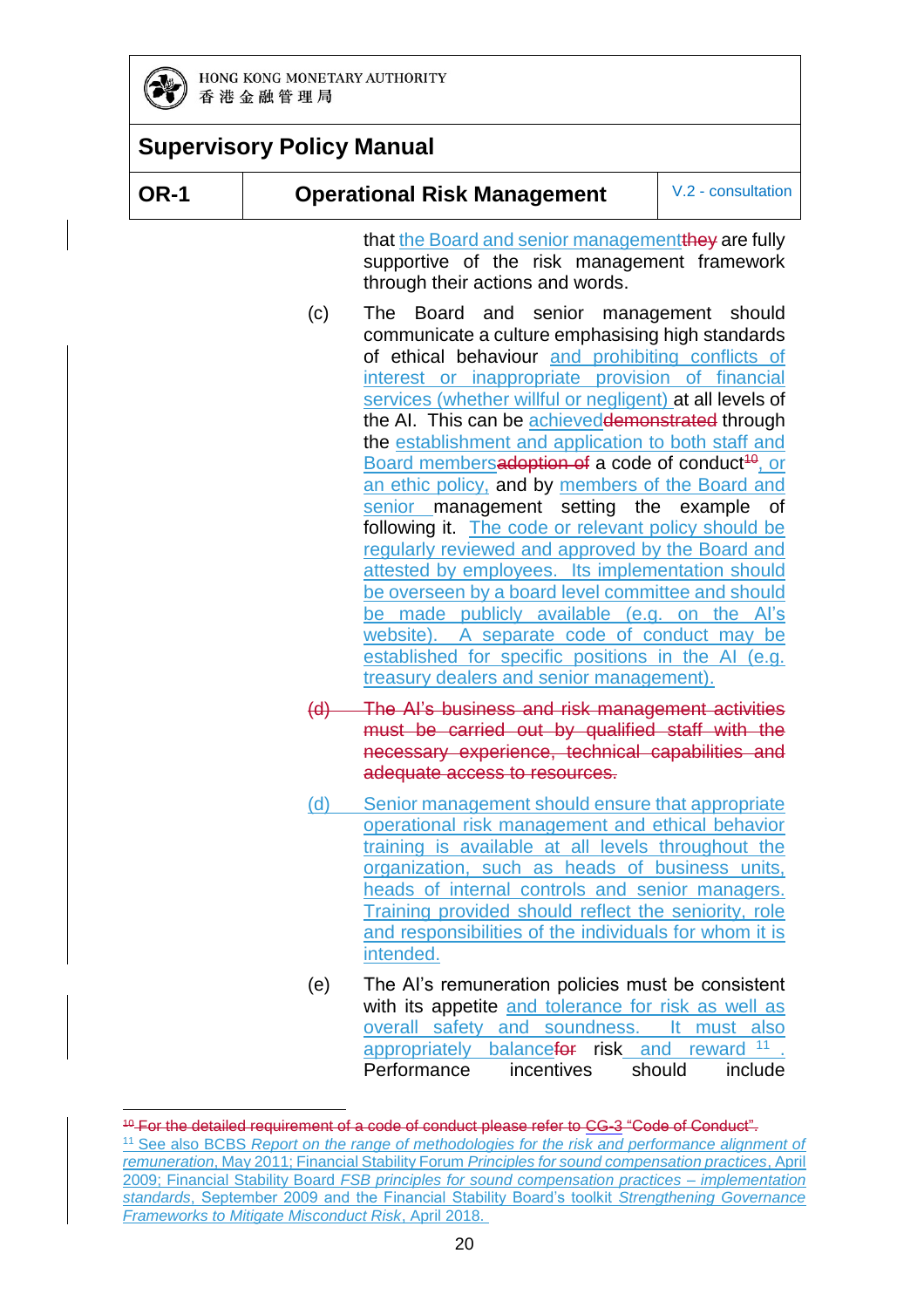

-

|      | <b>Supervisory Policy Manual</b> |                                                                                                                                                                                              |                    |
|------|----------------------------------|----------------------------------------------------------------------------------------------------------------------------------------------------------------------------------------------|--------------------|
| OR-1 |                                  | <b>Operational Risk Management</b>                                                                                                                                                           | V.2 - consultation |
|      |                                  | consideration of risk management and its design<br>should not provide incentives to people to operate<br>contrary to the desired risk management values e.g.<br>established position limits. |                    |
|      | (f)                              | There must be an environment in which staff can<br>speak out and raise operational risk problems<br>openly without fear of negative consequences.                                            |                    |

- 4.4.3 An AI should also refer to the following SPM modules for general guidance relating to sound risk management culture:
	- (a) [CG-1](https://www.hkma.gov.hk/media/eng/doc/key-functions/banking-stability/supervisory-policy-manual/CG-1.pdf) "Corporate Governance of Locally Incorporated Authorized Institutions";
	- (b) [IC-1](https://www.hkma.gov.hk/media/eng/doc/key-functions/banking-stability/supervisory-policy-manual/IC-1.pdf) "Risk Management Framework";
	- (c) [CG-3](https://www.hkma.gov.hk/media/eng/doc/key-functions/banking-stability/supervisory-policy-manual/CG-3_consultation_20210209.pdf) "Code of Conduct"; and
	- (d) [CG-5](https://www.hkma.gov.hk/media/eng/doc/key-functions/banking-stability/supervisory-policy-manual/CG-5.pdf) "Guideline on a Sound Remuneration System".

### **5. Three lines of defence**

#### 5.1 **Business unit Roles of business line management (first line of defence)**

5.1.1 Business unit line management is accountable on a dayto-day basis for identifying, managing and reporting operational risks specific to a business unit. their business units. They must ensure that internal controls and practices within their business line are consistent with the AI's firmwide policies and procedures to support the management of the institution's operational risk. They should ensure that business- specific policies, processes, procedures and staff are in place to manage operational risk for all material products, activities, and processes. Implementation of the ORMFoperational risk management framework within each business unitline should reflect the scope of that business *unitline* and its inherent operational complexity and operational risk profile  $12$ . Business unitline management must be independent of the AI's firm-wide CORFoperational risk management function.

<sup>&</sup>lt;sup>12</sup> Operational risk profile describes the operational risk exposures and control environment assessments of business units and considers the range of potential impacts that could arise from estimates of expected to severe losses. The profile generally provides management and the Board with a representation of operational risk exposures at a level which supports their decision-making and oversight responsibilities.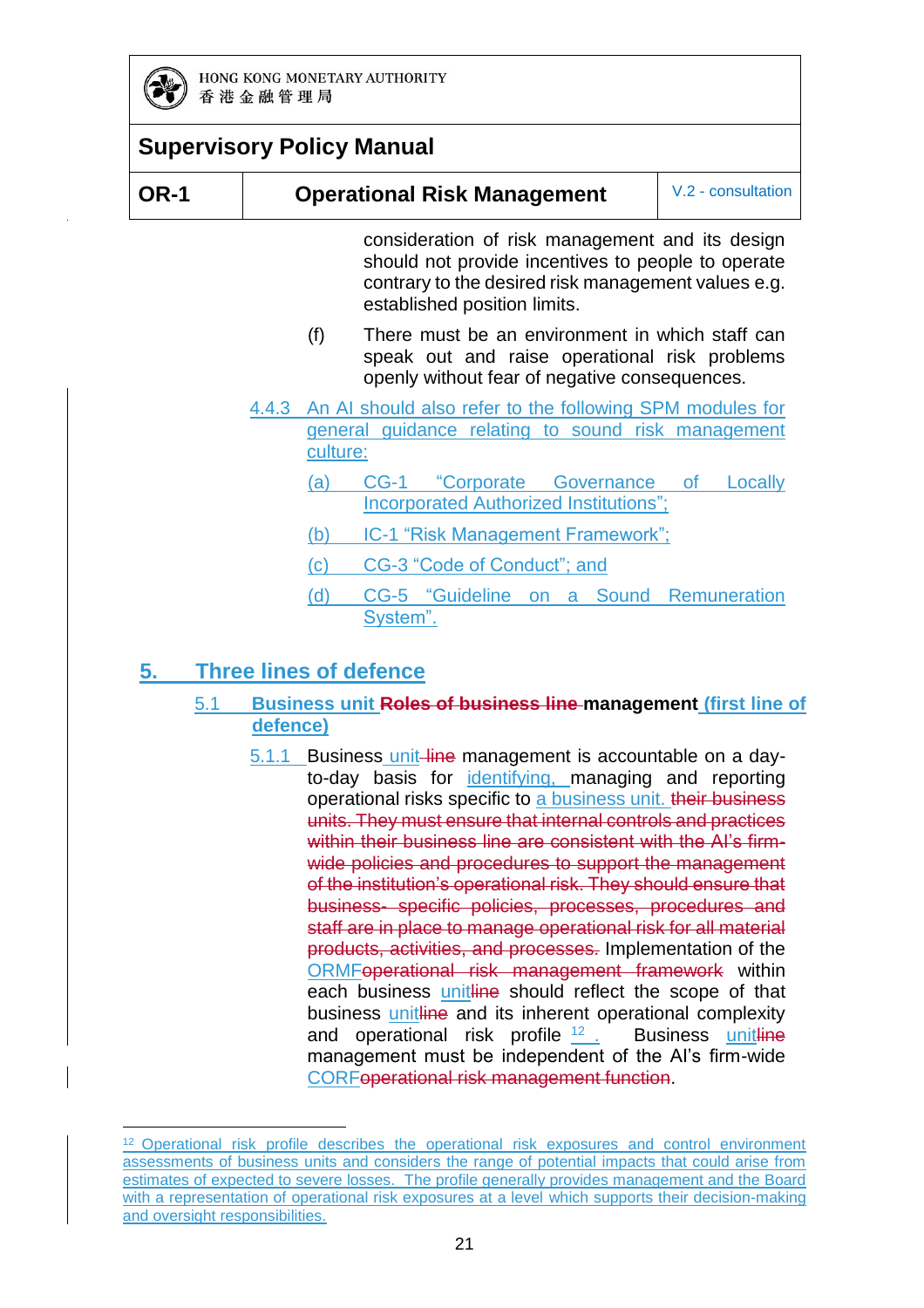

#### **OR-1 Operational Risk Management** V.2 - consultation

- 5.1.2 To facilitate management of operational risk within each business unit, good practice suggests that there should be dedicated operational risk staff at the business units. These staff members usually have dual reporting lines. While they have a direct reporting relationship in the business unit, they work closely with the CORFcentral risk management function to assure consistency of policy and tools, as well as to report results and issues. TheTheir responsibilities of the first line of defence may include development of risk indicators, determining escalation triggers and providing management reports. To be effective, such staff should include:be given sufficient empowerment and resources to carry out their responsibilities.
	- (a) identifying and assessing the materiality of operational risks inherent in their respective business units through the use of operational risk management tools;
	- (b) establishing appropriate controls to mitigate inherent operational risks, including businessspecific policies, processes, procedures and systems, and assessing the design and effectiveness of these controls through the use of the operational risk management tools;
	- (c) reporting whether the business units lack adequate resources, tools and training to ensure identification and assessment of operational risks;
	- (d) monitoring and reporting the business units' operational risk profiles, and ensuring their adherence to the established operational risk appetite and tolerance statement; and
	- (e) reporting residual operational risks not mitigated by controls, including operational loss events, control deficiencies, process inadequacies, and noncompliance with operational risk tolerances.

#### 5.2 **OperationalAn operational risk management function (second line of defence)**

5.2.1 It has become a leading practice of banks to establish a CORFcentral operational risk management function (at the group and/or corporate level) in a similar manner to institutional credit and market risk functions. The key role of the function is to assist seniorthe management in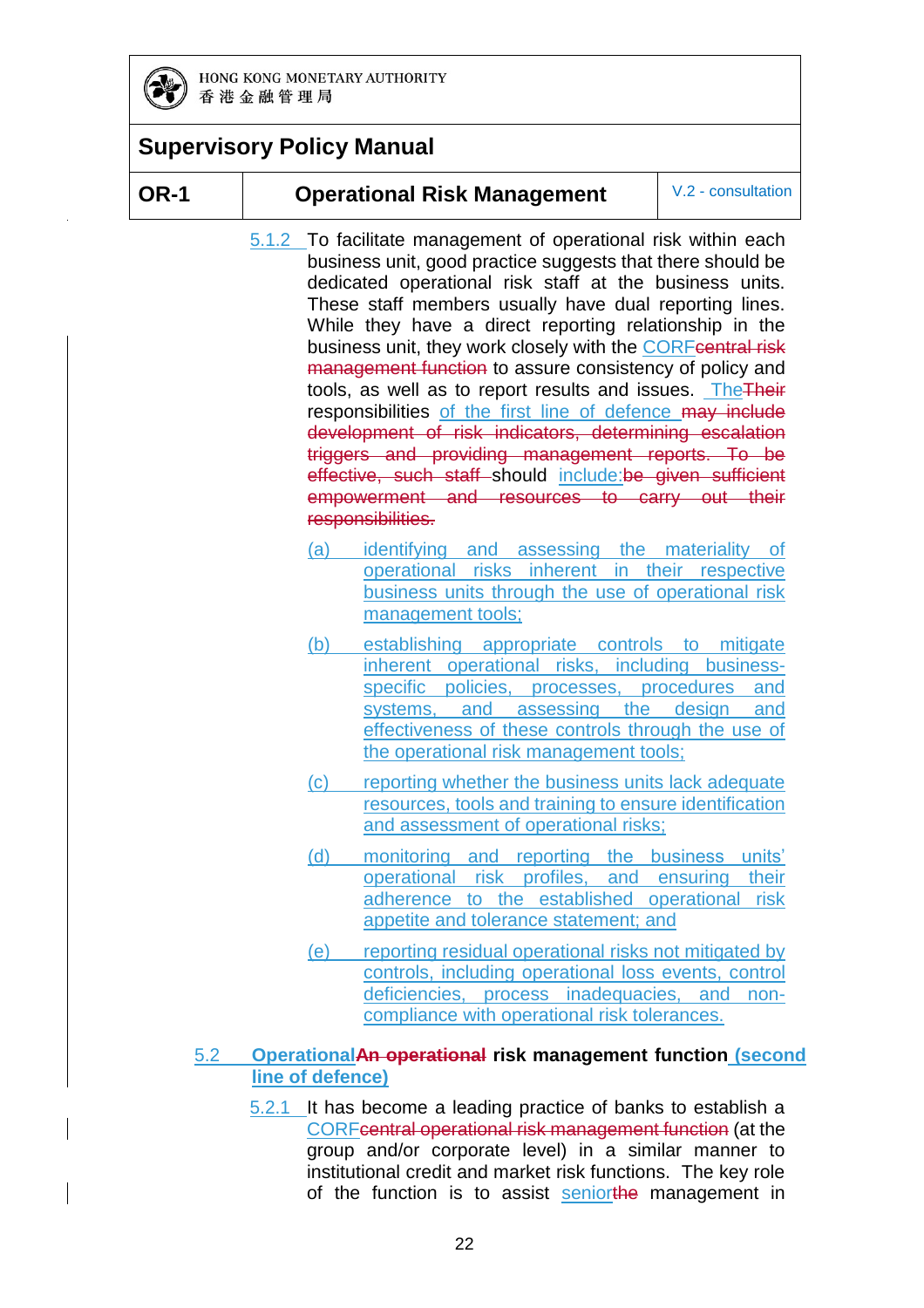

#### **OR-1 Operational Risk Management** V.2 - consultation

meeting their responsibility for understanding and managing operational risk and to ensure the development and consistent application of operational risk policies, processes and procedures (see section 7) throughout the institution. In so doing CORFit performs a number of roles including:

- (a) developing and maintaining setting corporate-level policies, and procedures and guidelines forconcerning operational risk management and controls;
- (b) designing and implementing the institution's operational risk assessment methodology tools and risk reporting system;
- (c) developing an independent view regarding business unit's (i) identified material operational risks, (ii) design and effectiveness of key controls, and (iii) risk tolerance;
	- challenging the relevance and consistency of the business unit's implementation of the operationalco-ordinating risk management tools, measurement activities andacross the organisation;
- (d) consolidated reporting systems, and providing evidence that such challenge is conducive to the evaluation of its effectiveness;
- (e) establishing unified classification, methodology and procedures of operational risk;
- (d)(f) reviewing and contributing to the monitoring and reporting of the operational risk profile to the Board and senior management;
- (g) working alongside other relevant functions to manage and address any risks that threaten the delivery of critical operations and coordinating business continuity planning, third-party dependency management, recovery and resolution planning and other relevant risk management frameworks to strengthen operational resilience across the institution;
- $(e)(h)$  designing and providing operational risk management training, including to instill risk awareness, and advising the business units on operational risk management issues, e.g. deployment of operational risk tools; and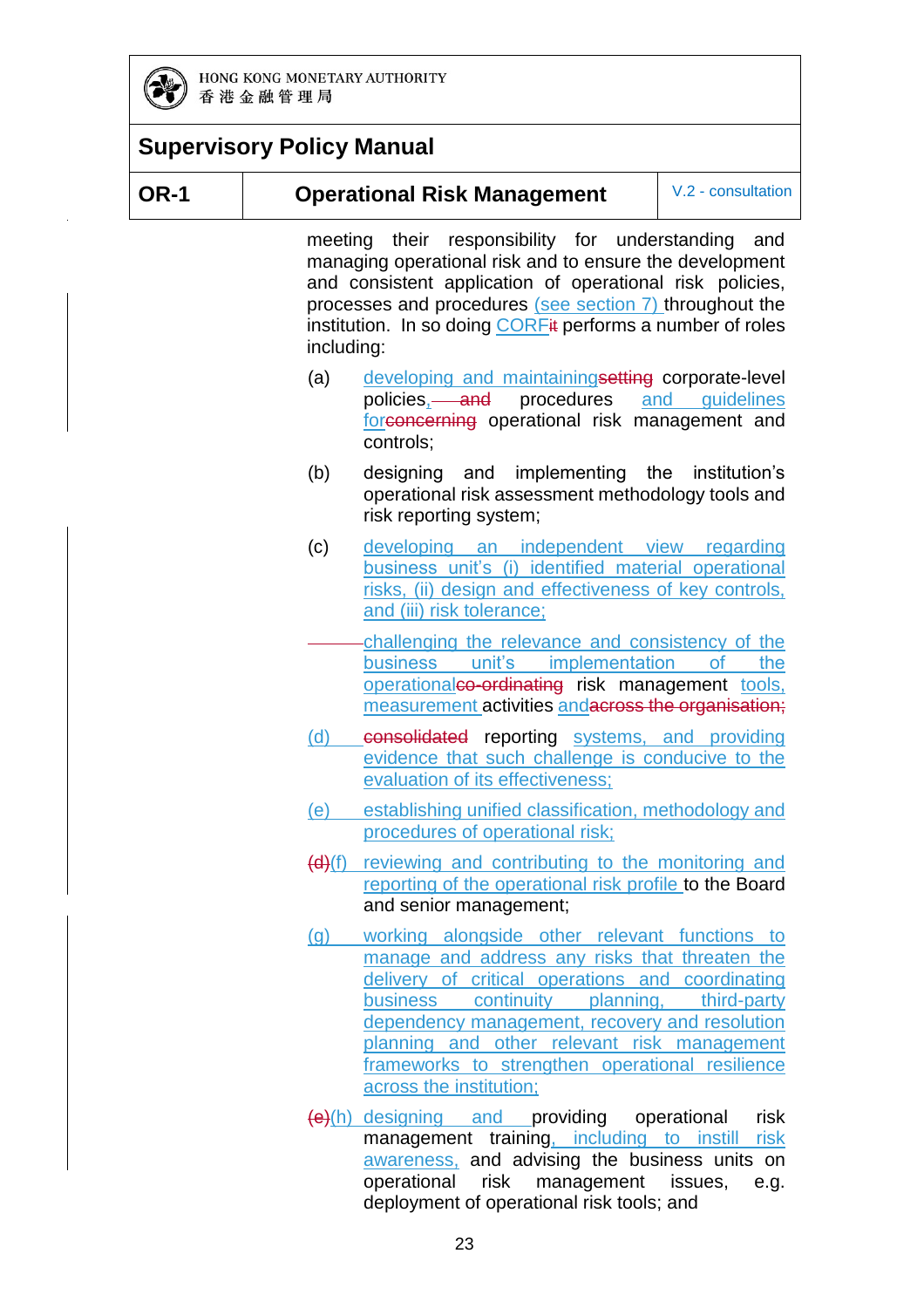

#### **OR-1 Operational Risk Management** V.2 - consultation

 $(f(x))$  liaising with internal and external audits.

- 5.2.2 The managers of the CORF should be of sufficient stature within the AI to perform their duties effectively. Ideally, they are assigned a title that is commensurate with other risk management functions such as those on credit, market and liquidity risks.
- 5.2.3 The HKMA recognises that AIs operate in different ways and are using different operational risk management structures and methodologies. Therefore, it does not propose to prescribe a formal definition foret an independent CORFoperational risk management function. However, in developing their own organisational structures for operational risk management, AIs should in any case have a policy which clearly defines theconsider how the statures, roles and, responsibilities of the CORF, reflectiveand procedures of different staff functions within the sizestructures can ensure both consistency and complexity of their operations.completeness in their overall operational risk management.
- 5.2.4 In general, the CORF in larger AIs is expected to have a reporting structure independent of the risk-generating business units and be responsible for the design, maintenance and ongoing development of the ORMF within the AI. For smaller AIs, independence of the ORMF may be achieved through separation of duties and independent review of processes and functions.
- 5.2.5 In practice, the internal audit function in some AIsThe operational risk management function will be more effective if its role is performed by an independent risk function in a similar vein to that for market and credit risk. In practice, the audit function at some institutions may have initial responsibility for developing an operational risk management programme. Where this is the case, AIs should see to it that responsibility for day-to-day operational risk management is transferred elsewhere in a timely manner. This is to ensure that the independence of internal audit is maintained.
- 5.2.6 In the case of a branch, subsidiary, or individual business units of an Ala bank with a CORFcentralised risk management function at the group and/or corporate level, there should will usually be dedicated operational risk staff at the branch, subsidiary or business units to assure consistency of policy and tools, as well as to report results and issues.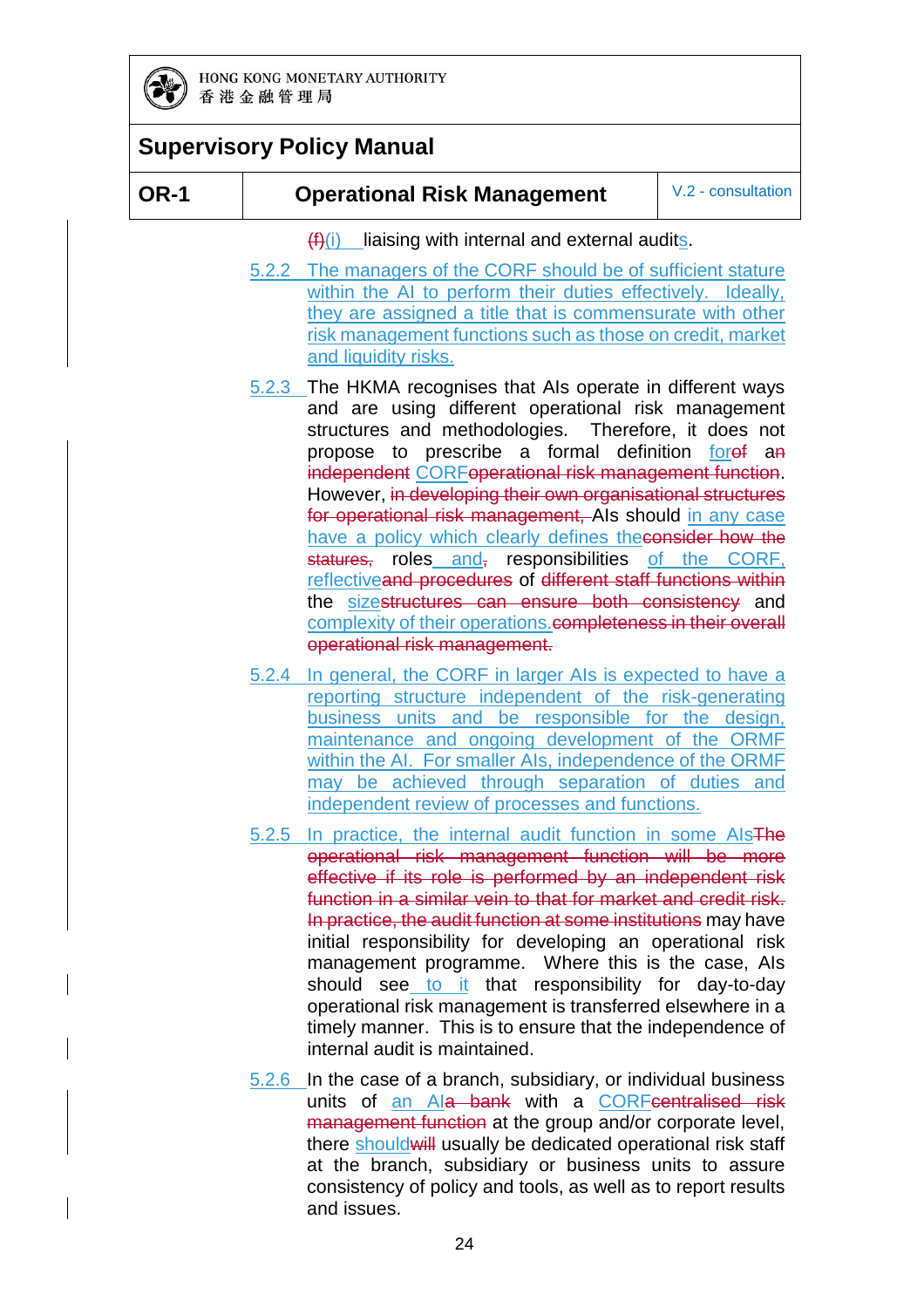

#### **OR-1 Operational Risk Management** V.2 - consultation

5.2.7 As appropriate, the ORMF documentation should clearly reference the relevant operational risk management policies and procedures.

#### 5.3 **Other operational risk related functions**

5.3.1 The CORF typically engages relevant corporate control groups to support its assessment of the operational risks and controls. There are a number of other operational risk related staff functions within an AI that should play a supporting role to CORF in the operational risk management of an AI. These include specialist departments of such as legal and compliance, human resources, ICTinformation technology, and finance, etc., which should be responsible for some specific aspects of operational risk and the related issues, e.g. the human resources function should be a key participant in the management of "people" risk, rather than merely playing the role of sharing of information and providing of expert advice. These other operational risk related functions should on the one hand be responsible for managing the operational risk in their own area, and on the other hand provide support to other parties within the organisational structure for operational risk management.

#### 5.4 **Independent assurance (third line of defence)Role of internal audit**

5.4.1 Internal auditThe Board should be provided provide an independent assurance regarding the appropriateness of an AI's ORMF. The relevant assessment should be performed by parties such as the internal auditors, external auditors or other suitably qualified independent third parties, who are not involved in the development, implementation and day-to-day of the operational risk management processesframework, including or the operationsfunctioning of the other two lines of defence. central operational risk management function. Therefore, it should not have direct operational risk management responsibilities. Als should have in place adequate audit coverage to verify that operational risk management policies and procedures have been implemented effectively across the AI. The Board (either directly or indirectly through its audit committee) should ensure that the scope and frequency of the audit programme is appropriate to the risk exposures. Any operational issues identified and reported in the audit process should be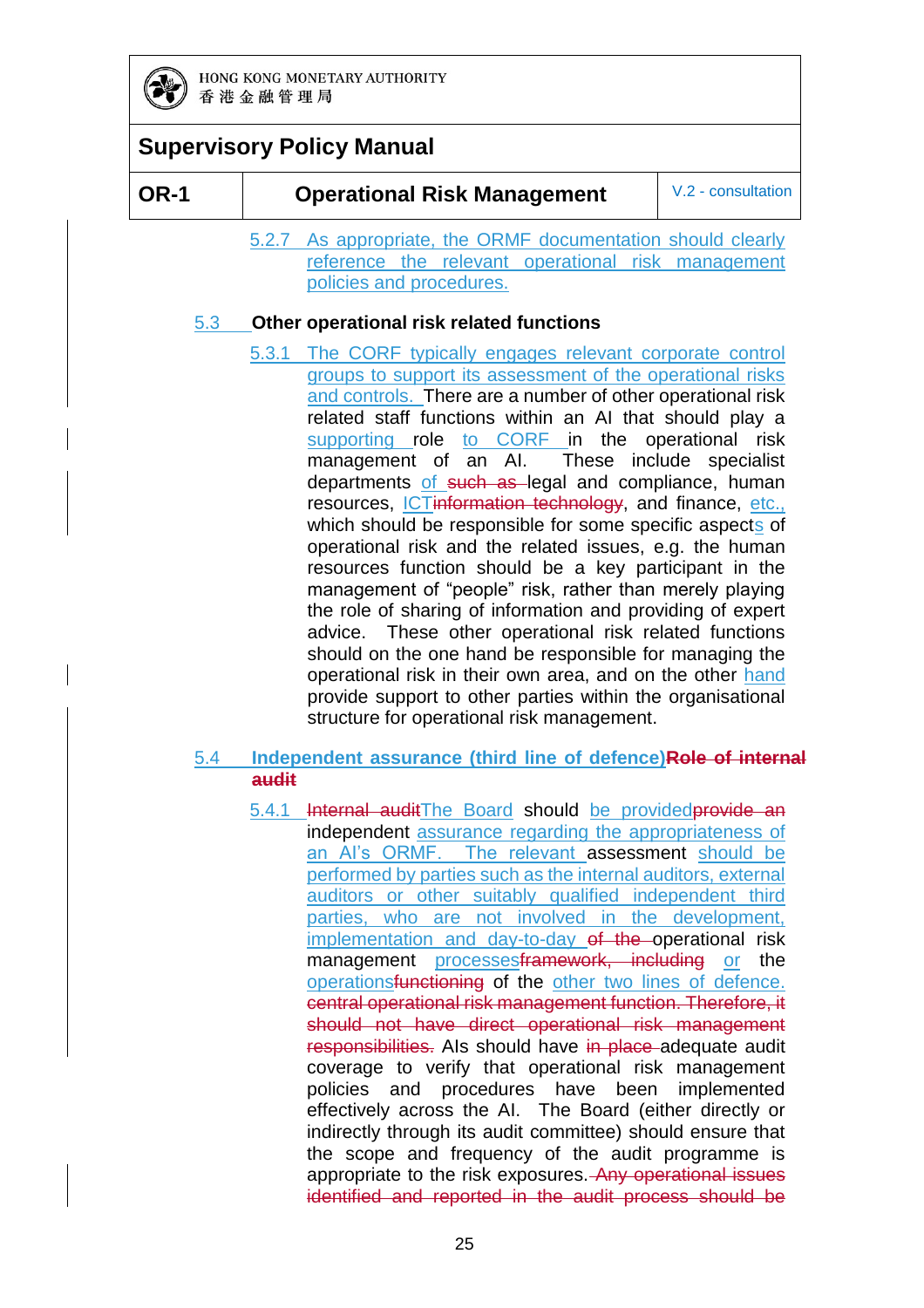

|             | <b>Supervisory Policy Manual</b>                                                                                                                                                                                                                                                                                                                                                                                                                                                              |
|-------------|-----------------------------------------------------------------------------------------------------------------------------------------------------------------------------------------------------------------------------------------------------------------------------------------------------------------------------------------------------------------------------------------------------------------------------------------------------------------------------------------------|
| <b>OR-1</b> | V.2 - consultation<br><b>Operational Risk Management</b>                                                                                                                                                                                                                                                                                                                                                                                                                                      |
|             | addressed by senior management in a timely and effective<br>manner, or raised to the attention of the Board, as<br>appropriate.                                                                                                                                                                                                                                                                                                                                                               |
|             | 5.4.2 An effective independent assessment should:                                                                                                                                                                                                                                                                                                                                                                                                                                             |
|             | review the design and implementation of the<br>(a)<br>operational risk management systems<br>and<br>associated governance processes through the first<br>and second lines of defence (including the<br>independence of the second line of defence);                                                                                                                                                                                                                                           |
|             | review validation <sup>13</sup> processes to ensure they are<br>(b)<br>independent and implemented in a<br>manner<br>consistent with established policies;                                                                                                                                                                                                                                                                                                                                    |
|             | (c)<br>ensure that business unit management promptly,<br>accurately and adequately respond to the issues<br>raised, and regularly report to the Board or its<br>relevant committees on pending and closed issues;<br>and                                                                                                                                                                                                                                                                      |
|             | (d)<br>opine on the overall appropriateness and adequacy<br>of the ORMF and the associated governance<br>processes across the AI, including whether the<br>ORMF meets organisational needs<br>and<br>expectations (such as in respect of the corporate<br>risk appetite and tolerance, and adjustment of the<br>framework to changing operating circumstances)<br>and complies with statutory and legislative<br>provisions, contractual arrangements, internal rules<br>and ethical conduct. |
|             | 5.4.3 Any operational issues identified and reported in the<br>assessment process should be addressed by senior<br>management in a timely and effective manner, or raised to<br>the attention of the Board, as appropriate.                                                                                                                                                                                                                                                                   |
|             | 5.4.4 As appropriate, the CORF should assess and propose<br>control measures to manage the operational risk inherent                                                                                                                                                                                                                                                                                                                                                                          |

in the third line of defence.

<sup>-</sup><sup>13</sup> Validation is critical for a well-functioning ORMF in that it ensures that the quantification systems used by an AI are sufficiently robust and provide assurance of the integrity of inputs, assumptions, methodologies, processes and outputs, resulting in assessments of operational risk that credibly reflect the operational risk profile of the AI.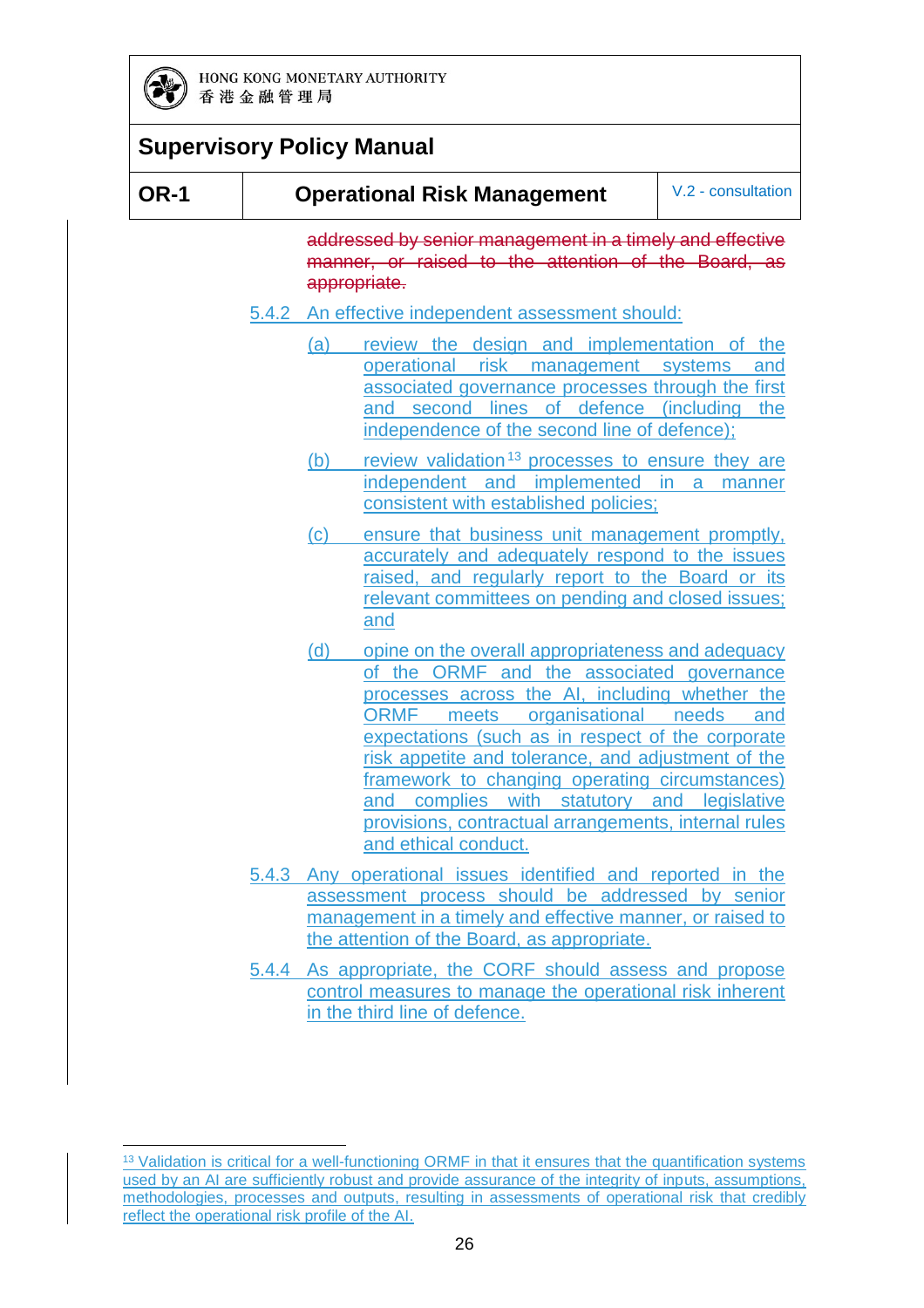

**OR-1 Operational Risk Management** V.2 - consultation

#### **5. Risk culture**

#### **6. Operational risk management strategy, policies and procedures**

#### 6.1 **Strategy**

6.1.1 Operational risk management begins with the determination of the overall strategies and objectives of an institution. Once determined, the institution can identify the associated inherent risks in its strategy and objectives, and thereby establish an operational risk management strategy. Responsibility for defining the operational risk management strategy, and for ensuring it is aligned with overall business objectives, should rest with the Board. In doing so, the Board should provide clear guidance on the AI's risk appetite or tolerance, i.e. what risks the AI is prepared to take in pursuit of its business objectives and what risks are unacceptable.

#### 6.2 **Policies**

- 6.2.1 An AI should document its policies for managing operational risk, setting out its strategy and objectives for operational risk management for all key underlying businesses and support processes and the processes that it intends to adopt to achieve these objectives. An AI's corporate operational risk policy should be documented and approved by the Board (or its delegated committee) and communicated clearly to staff at all levels.
- 6.2.2 An AI's corporate policy for managing operational risk should include:
	- (a) the definition of operational risk (see section  $6.3$ ) and operational loss for the institution, including the types of operational risk that are faced by the AI and its customers that the AI will monitor;
	- the AI's risk appetite and tolerance for operational risks;
	- the approach to identifying, assessing, monitoring, and controlling its operational risks;
	- an outline of the reporting framework and types of data/information to be included in the risk management reports; and
	- (b) the organisational governance structure, which defines operational risk management roles,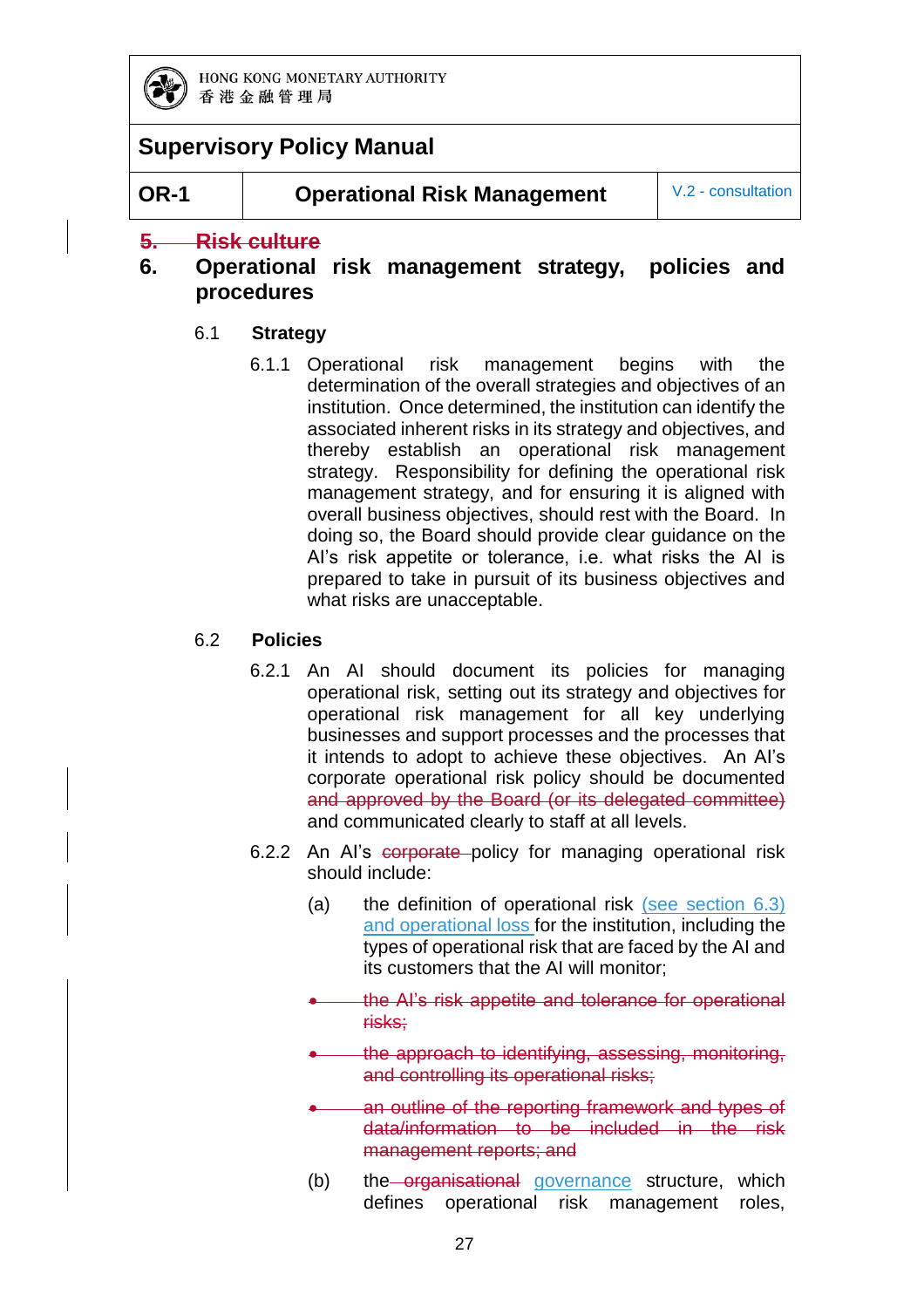

 $\overline{\phantom{a}}$ 

| <b>Supervisory Policy Manual</b> |                            |                                                                                                                                                                                                                                                                                                                                                                   |                             |
|----------------------------------|----------------------------|-------------------------------------------------------------------------------------------------------------------------------------------------------------------------------------------------------------------------------------------------------------------------------------------------------------------------------------------------------------------|-----------------------------|
| <b>OR-1</b>                      |                            | <b>Operational Risk Management</b>                                                                                                                                                                                                                                                                                                                                | V.2 - consultation          |
|                                  |                            | responsibilities and reporting lines of the Board,<br>committees $\frac{14}{1}$ , senior<br>management function, business line management<br>and other operational risk related functions;-                                                                                                                                                                       | management,<br>risk         |
|                                  | $\left( \mathrm{c}\right)$ | the Al's accepted operational risk appetite and<br>tolerance; the thresholds, material activity triggers<br>or limits for inherent operational risk (i.e. the risk<br>before controls are considered) and residual<br>operational risk (i.e. the risk exposure after controls<br>are considered); and the approved risk mitigation<br>strategies and instruments; |                             |
|                                  | (d)                        | the tools for risk and control identification and<br>assessment and the role and responsibilities of the<br>three lines of defence in using them;                                                                                                                                                                                                                 |                             |
|                                  | (e)                        | the approach to establishing and monitoring<br>thresholds or limits for inherent and residual risk<br>exposure and ensuring controls are designed,<br>implemented and operating effectively;                                                                                                                                                                      |                             |
|                                  | (f)                        | the inventory risks and controls implemented by all<br>business units (e.g. in a control library);                                                                                                                                                                                                                                                                |                             |
|                                  | (q)                        | a common taxonomy of operational risk terms (see<br>further elaboration in para. 6.3.1);                                                                                                                                                                                                                                                                          |                             |
|                                  | (h)                        | an outline of the management reporting framework<br>for producing timely and accurate data/information<br>and the types of data/information to be included in<br>the risk management reports;                                                                                                                                                                     |                             |
|                                  | (i)                        | a mechanism for independent review and challenge<br>of the outcome of the operational risk management<br>process; and                                                                                                                                                                                                                                             |                             |
|                                  | (i)                        | a requirement that the policy will be reviewed and<br>revised as appropriate based on<br>of the quality of<br>assessment<br>environment addressing internal and external<br>environmental changes or whenever a material<br>change in the operational risk profile of the Al<br>occurs.                                                                           | continued<br>the<br>control |
|                                  |                            | 6.2.3 The–corporate policy should be supported by a set of                                                                                                                                                                                                                                                                                                        |                             |

principles that apply to specific components of operational risk, such as new customer approval, new product approval, *ICTnew information technology* (IT) systems

<sup>-</sup><sup>14</sup> Mandates and memberships of the relevant committees should also be available.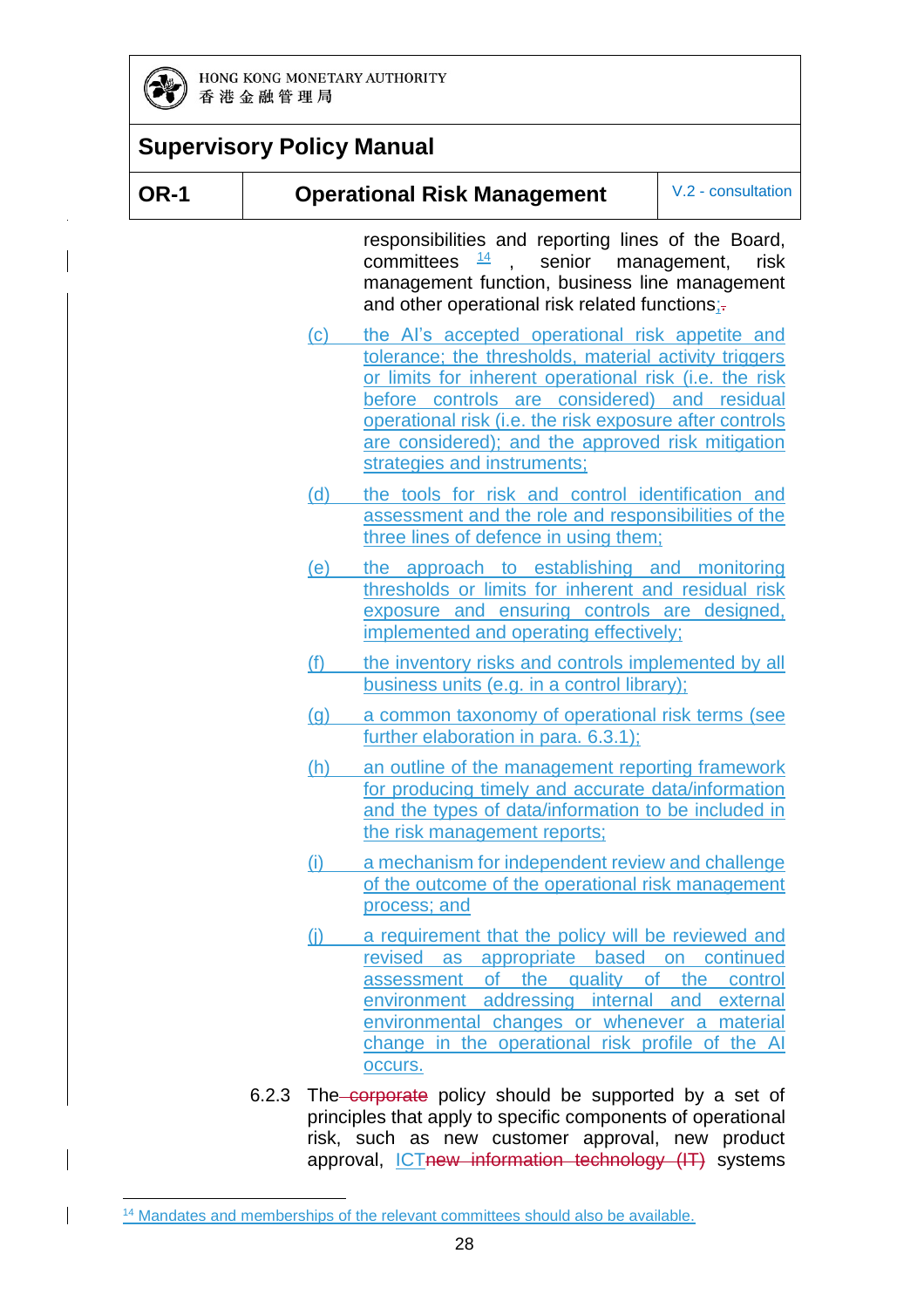

### **Supervisory Policy Manual**

-

#### **OR-1 Operational Risk Management** V.2 - consultation

approval, outsourcing, business continuity planning, crisis management, and money laundering (see para. 7.4.7 for further guidance).

6.2.4 Business unitline management is are responsible for managing risks in atheir particular business unit. Therefore, it is they are required to develop supplementary policies and procedures specific to *itstheir* business, based on and in consistence with the corporate operational risk management policy.

#### 6.3 **Definition of operational risk**

- 6.3.1 In order to be able to efficiently identify, assess, monitor and report operational risk within an AI, it is necessary to define the underlying components of operational risk-for consistent use across the organisation. In this connection, a common taxonomy of operational risk terms should be provided in the policy to ensure consistency of risk identification, exposure rating and risk management objectives across all business units 15 . The taxonomy should distinguish operational risk exposures by event types, causes, materiality and business units where they occur. It should also flag those operational exposures that partially or entirely represent legal, conduct, model, ICT (including cyber) risks as well as exposures in the credit or market risk boundary.
- 6.3.16.3.2 The definition of operational risk should consider the full range of material operational risks facing the institution and capture the most significant causes of severe operational losses. A formal and detailed definition is also essential for improving communications, setting accountability, characterising and accumulating events for modelling and analysis, and consistently sharing experiences and ideas.
- 6.3.26.3.3 The BCBSBasel Committee defines operational risk by referring to the four underlying causes of operational risk – process, people, systems and external events (or environment) (see para. 1.1.2). The definition seeks to delineate operational risks from other risks by referring to key internal and external aspects of a bank's operations that, alone or in combination, can cause operational losses. The following table provides an example of risk cause

<sup>&</sup>lt;sup>15</sup> An inconsistent taxonomy of operational risk terms may increase the likelihood of failure to identify and categorise risks, or failure to allocate responsibility for the assessment, monitoring, control and mitigation of risks.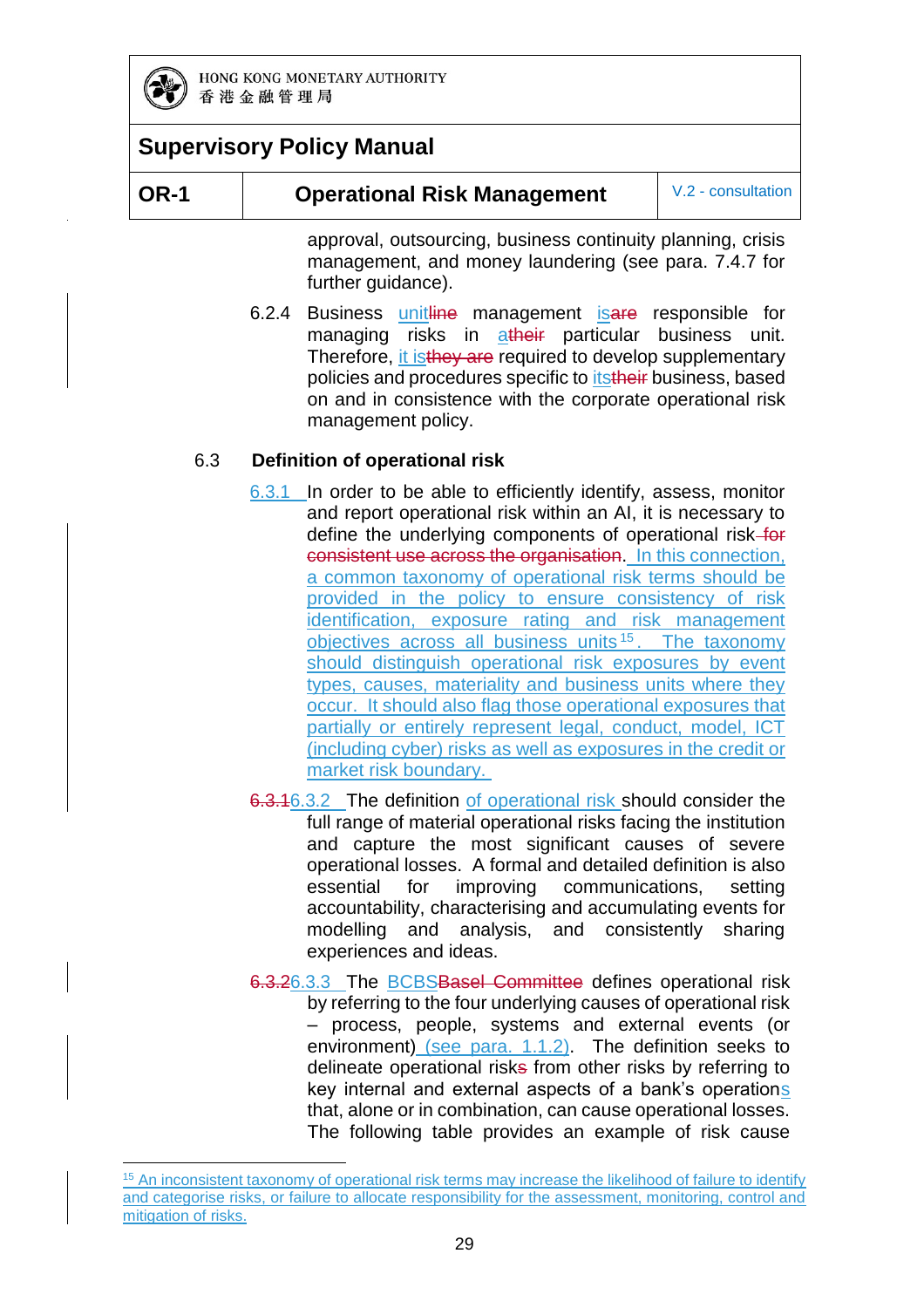

| w<br>۰. |
|---------|
|---------|

#### **Operational Risk Management** V.2 - consultation

categories under each of the four underlying causes of operational risk:

| <b>Risk Cause Factors</b> | <b>Risk Cause Categories</b>                                                                                                                                                                                                                                                                                                                                                                                        |
|---------------------------|---------------------------------------------------------------------------------------------------------------------------------------------------------------------------------------------------------------------------------------------------------------------------------------------------------------------------------------------------------------------------------------------------------------------|
| Process                   | Inadequate / inappropriate<br>guidelines, policies &<br>procedures;<br>Inadequate / failure of<br>communication;<br>erroneous data entry;<br>inadequate reconciliation;<br>poor customer / legal<br>documentation;<br>inadequate security control;<br>breach of regulatory &<br>statutory provisions /<br>requirements;<br>inadequate change<br>management process; and<br>inadequate back up /<br>contingency plan |
| People                    | breach of internal guidelines,<br>$\bullet$<br>policies & procedures;<br>breach of delegated authority;<br>criminal acts (internal);<br>inadequate segregation of<br>duties / dual controls;<br>inexperienced staff;<br>staff oversight; and<br>unclear roles & responsibilities                                                                                                                                    |
| System                    | inadequate hardware /<br>$\bullet$<br>network / server<br>maintenance                                                                                                                                                                                                                                                                                                                                               |
| External                  | criminal acts;<br>vendor misperformance;<br>man-made disaster;<br>natural disaster; and<br>political / legislative /<br>regulatory causes                                                                                                                                                                                                                                                                           |

6.3.36.3.4 Furthermore, to facilitate managing and measuring operational risks and assessing thetheir potential impact, many banks have adopted definitions with categories of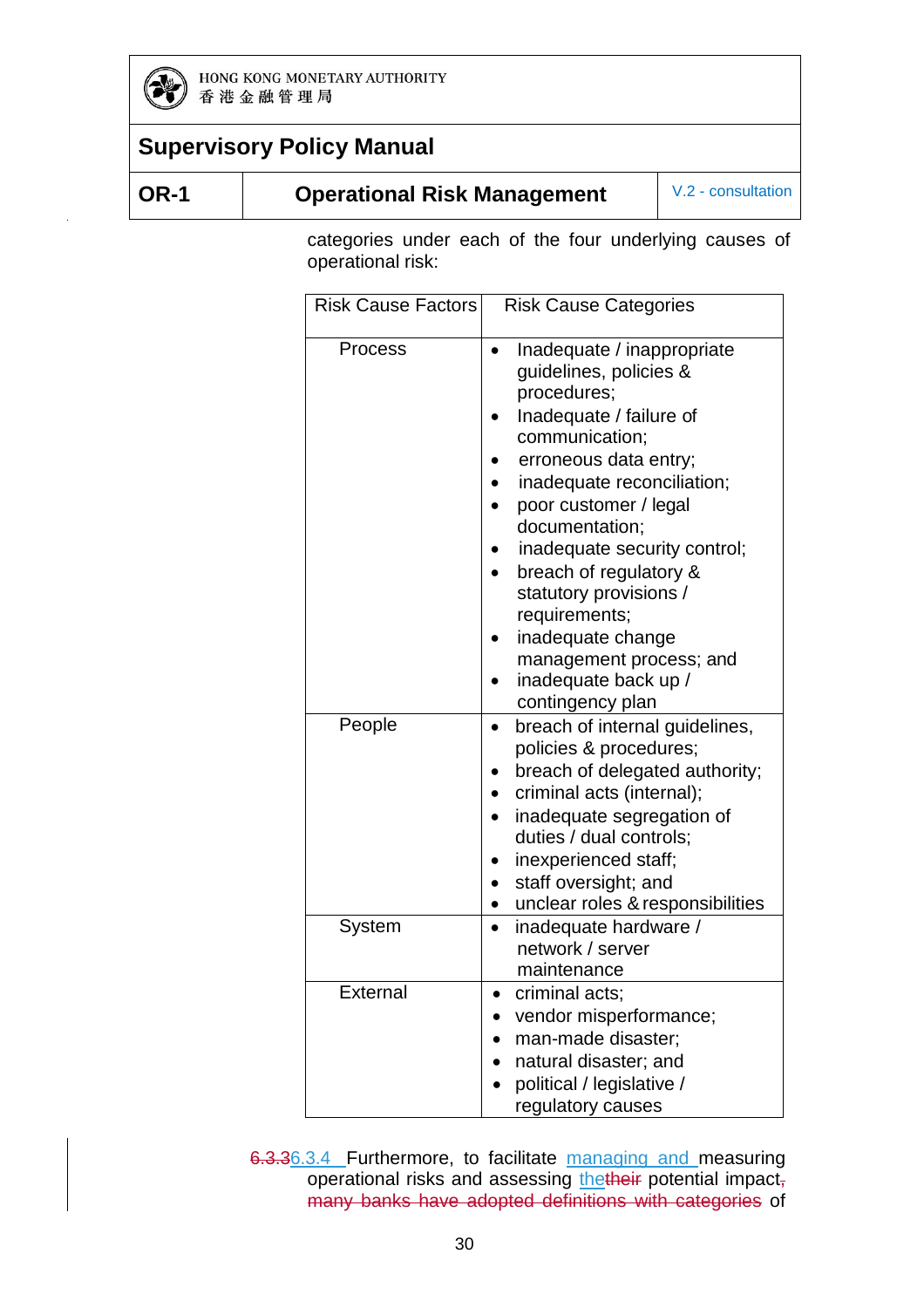

#### **OR-1 Operational Risk Management** V.2 - consultation

operational<del>risk events (i.e. actual</del> loss events, an AI should classify those or loss events into predetermined event } and effects (i.e. the types. - of financial implications) to supplement the cause categories. The **BCBSBasel** Committee has developed a matrix with seven broad categories of operational loss event types that are further broken down into sub-categories and related activity examples  $16^{47}$  as set out in Annex. If an AI's internal classification system is different from that of the BCBS, it should document its criteria for mapping its internal classification with the broad event type categories (level 1) set out in the Annex. An AI should provide its loss data with mapping to the broad event types in the Annex to the HKMA for inspection upon request. Collection and analysis of operational loss data on the basis of these loss event types are required under the AMA Approach of Basel II. In considering and stating their definition of operational risk in their policy, AIs may adopt the Basel matrix as a generic scope. A more detailed definition of operational risk will facilitate assessment, monitoring and reporting of operational risk on a consistent and an aggregate (i.e. group/institution level) basis.

### **7. Operational risk management process**

#### 7.1 **Overview**

7.1.1 Als should have effective means processes and tools to regularly identify, assess, monitor and control the operational risk inherent in their material products, activities, processes and systems in a timely manner, which should ensure that potential risks, threats and vulnerabilities that may affect critical operations delivery are prevented. They should take Reasonable steps should be taken to ensure that these processes and tools the risk management systems put in place to identify, assess, monitor and control operational risk are adequate and effective for the that purposes.

#### 7.2 **Risk identification and assessment**

7.2.1 In order to better understand its operational risk profile and effectively target risk management resources, an AI should identify the types of operational risks to whichrisk that it is

<sup>-</sup><sup>16</sup> See Basel consolidated framework OPE25.17 Table 2.

<sup>&</sup>lt;sup>47</sup> See Annex 7 – Detailed Loss Event Type Classification of Basel II.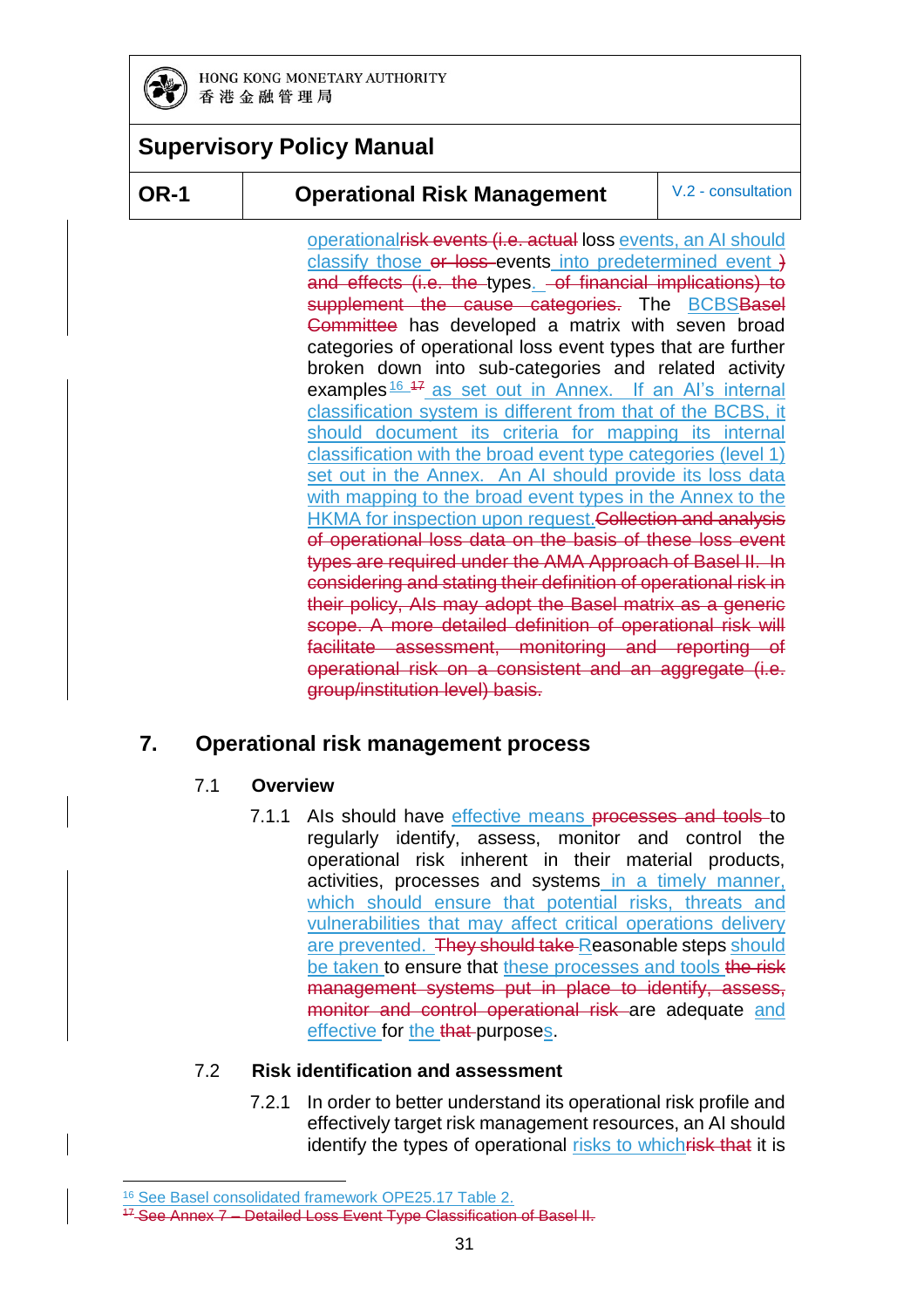

### **Supervisory Policy Manual**

#### **OR-1 Operational Risk Management** V.2 - consultation

exposed  $t\theta$ -as far as reasonably possible and assess its vulnerability to these risks. It should identify and assess the operational risk inherent in all existing or new, material products, activities, processes and systems, based on its own definition and categorisation of operational risk. Effective operational risk identification and assessment are fundamental characteristicsprocesses are paramount for the subsequent development of an effectivea viable operational risk managementmonitoring and control system, and directly contribute to operational resilience capabilities.

- 7.2.2 When identifying its operational risk, an AI should consider both internal and external factors that could adversely affect the achievement of the AI's objectives, such as:
	- (a) the AI's management structure, risk culture, human resource management practices, organisational changes and employee turnover;
	- (b) the nature of the AI's customers, products and activities, including sources of business, distribution mechanisms, and the complexity and volumes of transactions;
	- (c) the design, implementation, and operation of the processes and systems used in the operating cycle of the AI's products and activities; and
	- (d) the external operating environment and industry trend, including political, legal, technological and economic factors, the competitive environment and market structure.
- 7.2.3 Having identified the risks, AIs need to define the appropriate approach to assessing each identified risk, estimate the probability that the identified risks will materialise by considering the causes of the risks, and assess their impact by referring to the potential effect on the realisation of corporate objectives.
- 7.2.4 A number of tools are commonly used for identifying and assessing operational risk:
	- (a) **Event management** (the process of identification, analysis, end-to-end management and reporting of an operational risk event that follows a predetermined set of protocols) – A sound event management approach typically includes analysis of events to identify new operational risks,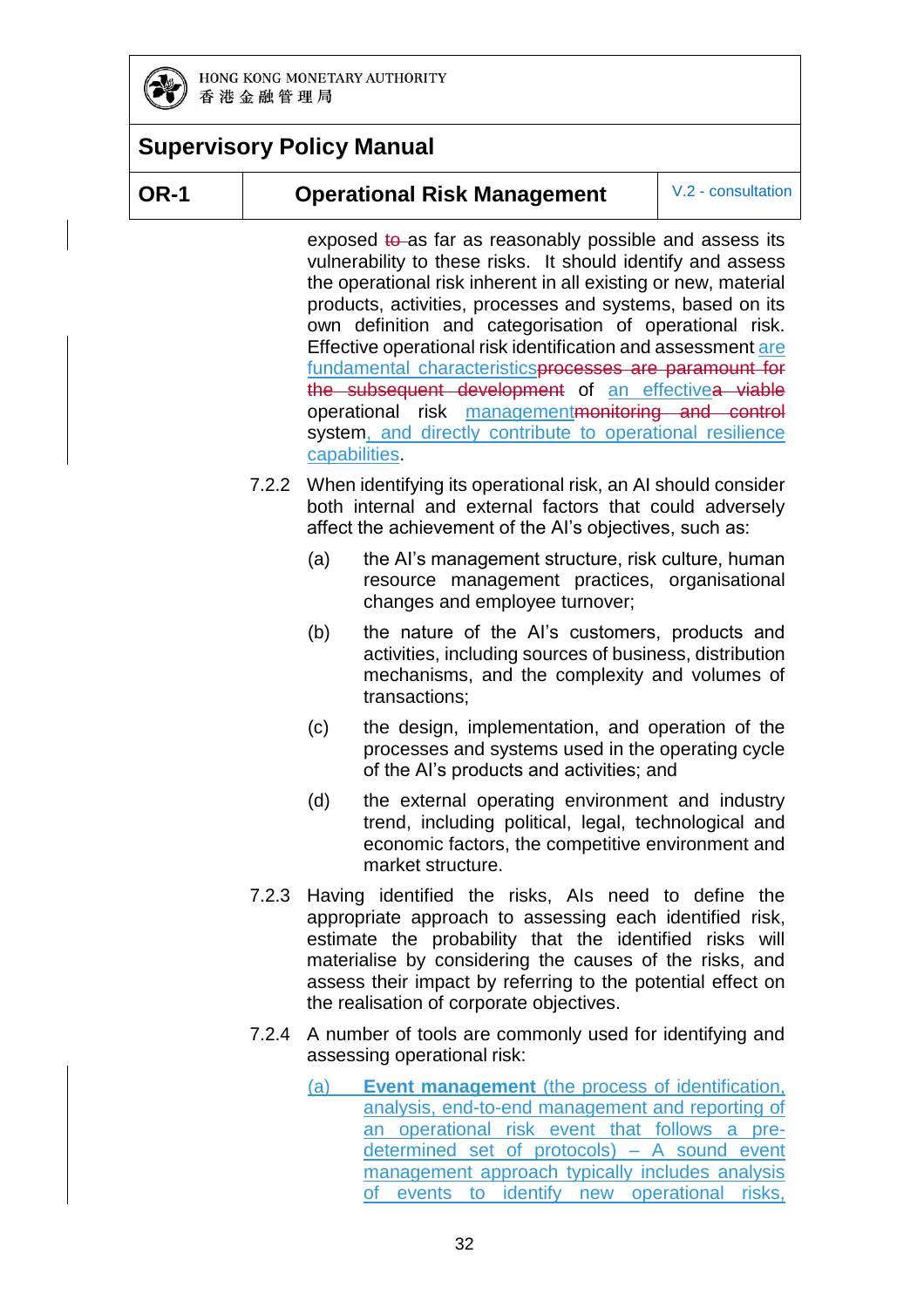

| <b>Supervisory Policy Manual</b> |     |                                                                                                                                                                                                                                                                                                                                                                                                                                                                                                                                                                                                                                                                                                                                                                                                                                                                                                                                                                                                                                                                                                                                            |                    |
|----------------------------------|-----|--------------------------------------------------------------------------------------------------------------------------------------------------------------------------------------------------------------------------------------------------------------------------------------------------------------------------------------------------------------------------------------------------------------------------------------------------------------------------------------------------------------------------------------------------------------------------------------------------------------------------------------------------------------------------------------------------------------------------------------------------------------------------------------------------------------------------------------------------------------------------------------------------------------------------------------------------------------------------------------------------------------------------------------------------------------------------------------------------------------------------------------------|--------------------|
| <b>OR-1</b>                      |     | <b>Operational Risk Management</b>                                                                                                                                                                                                                                                                                                                                                                                                                                                                                                                                                                                                                                                                                                                                                                                                                                                                                                                                                                                                                                                                                                         | V.2 - consultation |
|                                  |     | understanding the underlying causes and control<br>and formulating<br>weaknesses,<br>response to prevent recurrence of similar events.<br>This information is an input to self-assessments<br>(see (c) below) and, in particular, to the assessment<br>of control effectiveness.                                                                                                                                                                                                                                                                                                                                                                                                                                                                                                                                                                                                                                                                                                                                                                                                                                                           | an<br>appropriate  |
|                                  | (b) | Operational risk event data (a comprehensive<br>operational risk event dataset that collects all<br>material events experienced by an AI and serves as<br>a basis for operational risk assessments) – The<br>event dataset typically includes internal loss data<br>and near misses. Event data is typically classified<br>according to a taxonomy defined in the ORMF<br>policies and consistently applied across the Al.<br>Event data typically include the date of the event<br>(occurrence date, discovery date and accounting<br>date) and, in the case of loss events, financial<br>Where available, other root cause<br>impact.<br>information for the events should ideally also be<br>included in the operational risk dataset. Where<br>feasible, Als should also seek to gather external<br>operational risk event data and use the data in their<br>internal analysis, as it is often informative of risks<br>that are common across the industry.                                                                                                                                                                            |                    |
|                                  | (c) | Self-assessments (assessments of operational<br>controls on various different levels<br>risks and<br>conducted by the AI) - The assessments typically<br>evaluate inherent risk (the risk before controls are<br>considered), the effectiveness of the control<br>environment, and residual risk (the risk exposure<br>after controls are considered) and contain both<br>quantitative and qualitative elements.<br>qualitative element reflects consideration of both<br>the likelihood and consequence of the risk event in<br>the bank's determination of its inherent and residual<br>risk ratings. The assessments may utilise business<br>process mapping to identify key steps in business<br>processes, activities, and organisational functions,<br>as well as the associated risks and areas of control<br>weakness. The assessments should contain<br>sufficiently detailed information on the business<br>environment, operational risks, underlying causes,<br>controls and evaluation of control effectiveness to<br>enable an independent reviewer to determine how<br>the bank reached its ratings. A risk register can be | <b>The</b>         |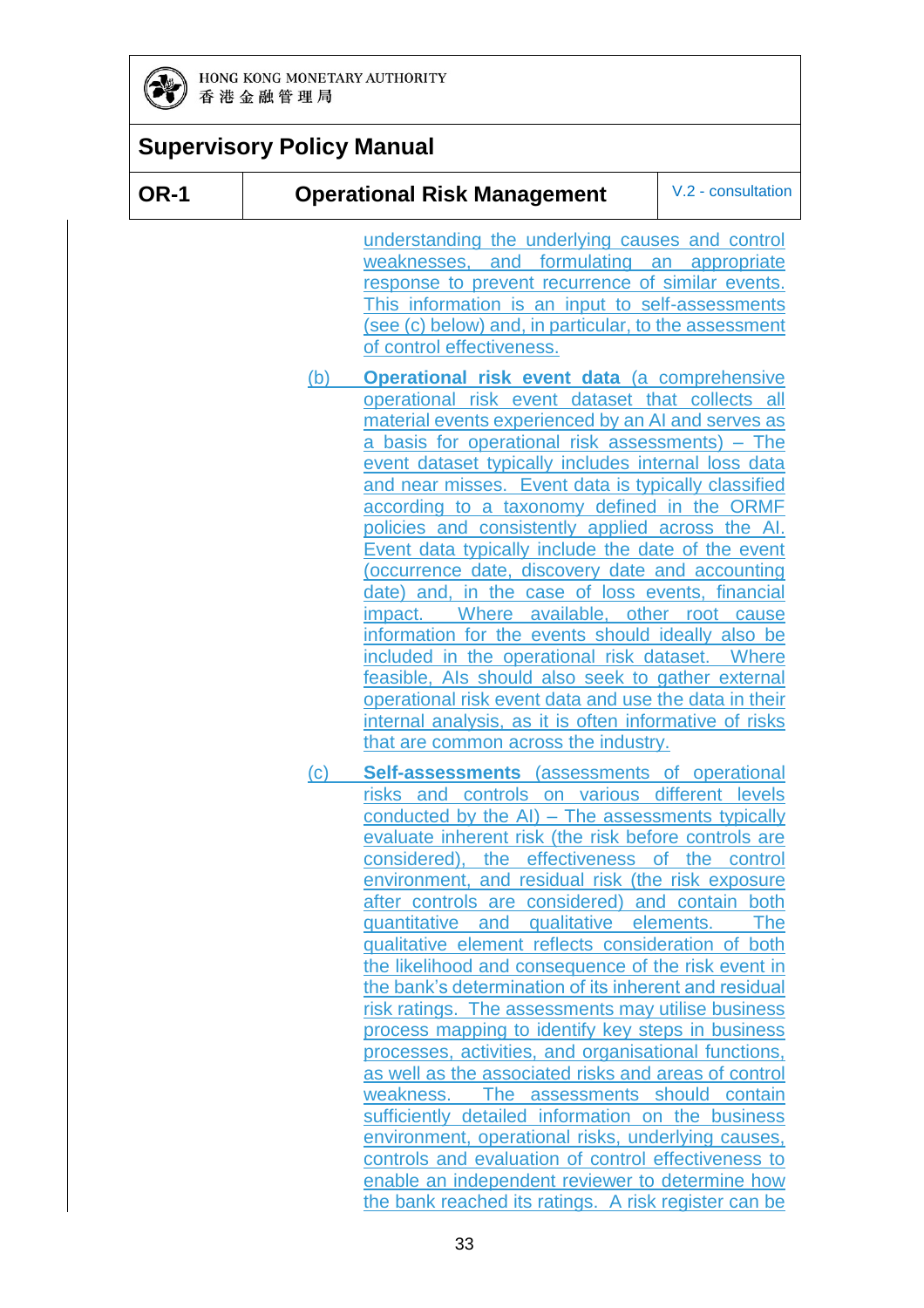

|             | <b>Supervisory Policy Manual</b> |                                                                                                                                                                                                                                                                                                                                                                                                                                                                                                                                                                                                                                                                                                                                                                                                                                                                                                                                                                                                                                                                                                                |                     |  |
|-------------|----------------------------------|----------------------------------------------------------------------------------------------------------------------------------------------------------------------------------------------------------------------------------------------------------------------------------------------------------------------------------------------------------------------------------------------------------------------------------------------------------------------------------------------------------------------------------------------------------------------------------------------------------------------------------------------------------------------------------------------------------------------------------------------------------------------------------------------------------------------------------------------------------------------------------------------------------------------------------------------------------------------------------------------------------------------------------------------------------------------------------------------------------------|---------------------|--|
| <b>OR-1</b> |                                  | <b>Operational Risk Management</b>                                                                                                                                                                                                                                                                                                                                                                                                                                                                                                                                                                                                                                                                                                                                                                                                                                                                                                                                                                                                                                                                             | V.2 - consultation  |  |
|             |                                  | maintained to collate this information to form a<br>meaningful view of the overall effectiveness of<br>facilitate oversight by senior<br>controls<br>and<br>management, risk committees and the Board.                                                                                                                                                                                                                                                                                                                                                                                                                                                                                                                                                                                                                                                                                                                                                                                                                                                                                                         |                     |  |
|             | (d)                              | <b>Control monitoring and assurance framework (a)</b><br>structured approach to the evaluation, review and<br><u>ongoing monitoring and testing of key controls) –</u><br>The analysis of controls ensures they are suitably<br>designed for the identified risks and operating<br>effectively. The analysis should also consider the<br>sufficiency of control coverage, including adequate<br>prevention, detection and response strategies,<br>taking into account different operational risks across<br>business areas.                                                                                                                                                                                                                                                                                                                                                                                                                                                                                                                                                                                    |                     |  |
|             | <u>(e)</u>                       | <b>Metrics</b> (quantitative indicators developed using<br>operational risk event data and risk and control<br>evaluations to assess and monitor operational risk<br>Metrics are primarily selected<br>$exposure) -$<br>operation/control indicators considered relevant for<br>management tracking and escalation triggering.<br>They may be simple indicators that are identified<br>and periodically tracked by various functions of an<br>institution, such as event counts, or outputs from<br>more sophisticated exposure models<br>appropriate. The intention of metrics is to provide<br>early warning information to monitor ongoing<br>performance of the business and the control<br>environment, and to report the operational risk<br>profile, so that management can act on issues<br>before they become major problems to an<br>institution. Effective metrics clearly link to the<br>associated operational risks<br>Monitoring metrics and related trends through time<br>against agreed thresholds or limits provides<br>valuable information for risk management and<br>reporting purposes. | as<br>and controls. |  |
|             | (f)                              | <b>Scenario analysis</b> (a method to identify, analyse<br>and measure a range of scenarios, including low<br>probability and high severity events (e.g.<br>pandemics, natural disasters, and failures or<br>disruptions at a third party or within the third party's<br>supply chain, etc.), some of which could result in<br>severe operational risk losses) - Scenario analysis                                                                                                                                                                                                                                                                                                                                                                                                                                                                                                                                                                                                                                                                                                                             |                     |  |

typically involves workshop meetings of subject matter experts including senior management,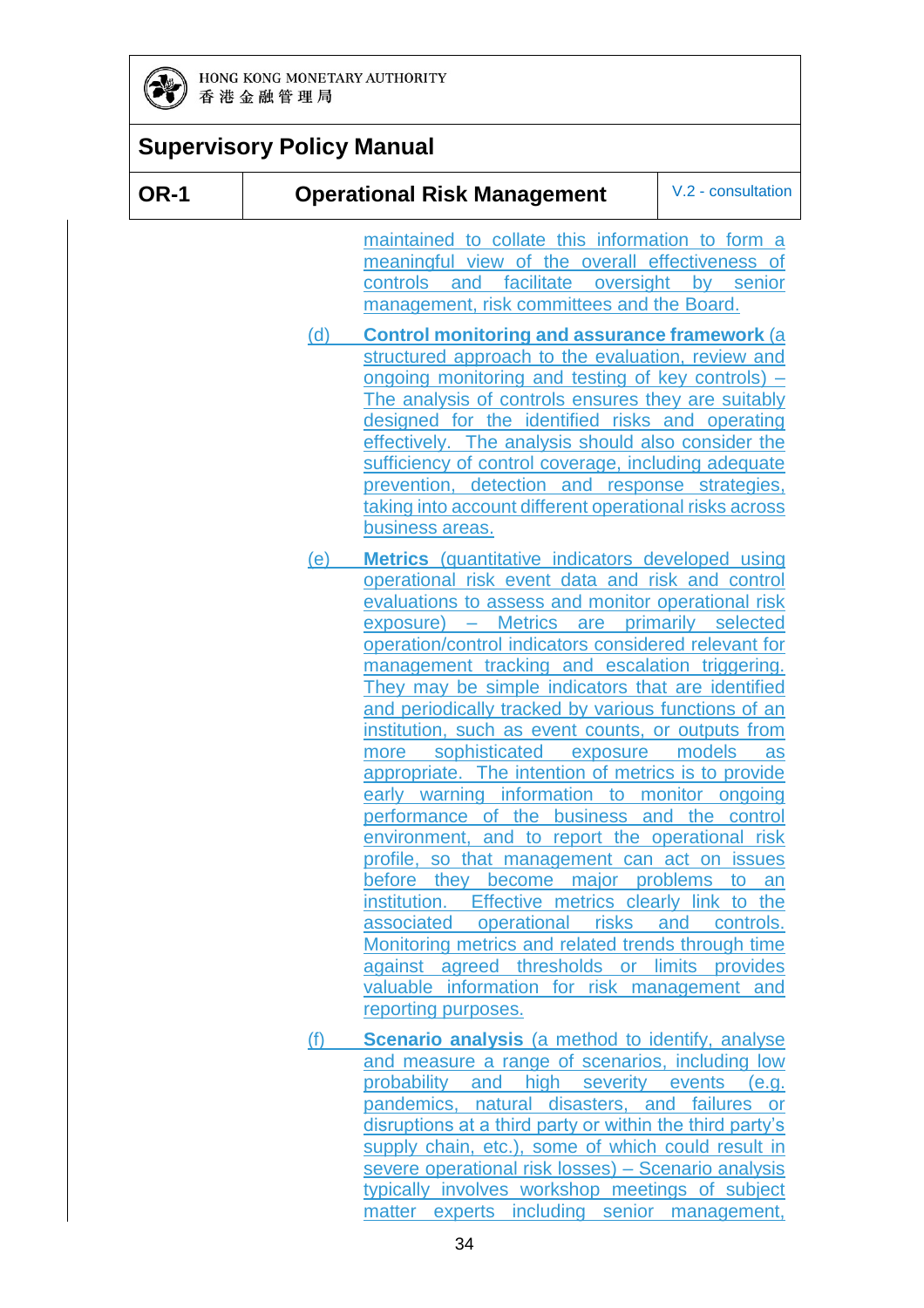

### **Supervisory Policy Manual**

#### **OR-1 Operational Risk Management** V.2 - consultation

business management and senior staff responsible operational risk management and other functional areas such as compliance, human resources and IT risk management, to develop and analyse the drivers and range of consequences of potential events. Inputs to the scenario analysis would typically include relevant internal and external loss data, information from selfassessments, the control monitoring and assurance framework, forward-looking metrics, root-cause analyses and the process framework, where used. The scenario analysis process could be used to develop a range of consequences of potential events, including impact assessments for risk management purposes, supplementing other tools based on historical data or current risk assessments. It could also be integrated with disaster recovery and business continuity plans, for use within testing of operational resilience (also see OR-2 "Operational Resilience"). Given the subjectivity of the scenario process, a robust governance framework and independent review are important to ensure the integrity and consistency of the process.

- (g) **Benchmarking and comparative analyses** (comparisons of the outcomes of different risk measurement and management tools deployed within the AI, as well as comparisons of metrics from the AI to other firms in the industry) – Such comparisons can be performed to enhance understanding of the AI's operational risk profile. For example, comparing the frequency and severity of internal losses with self-assessments can help the AI determine whether its self-assessment processes are functioning effectively. Scenario data can be compared to internal and external loss data to gain a better understanding of the severity of the AI's exposure to potential risk events.
- Self or Risk Assessment a bank assesses its operations and activities against a menu of potential risk vulnerabilities. This process is internally driven and often incorporates checklists and/or workshops to identify the strengths and weaknesses of the operational risk environment.

Risk Mapping – in this process, various business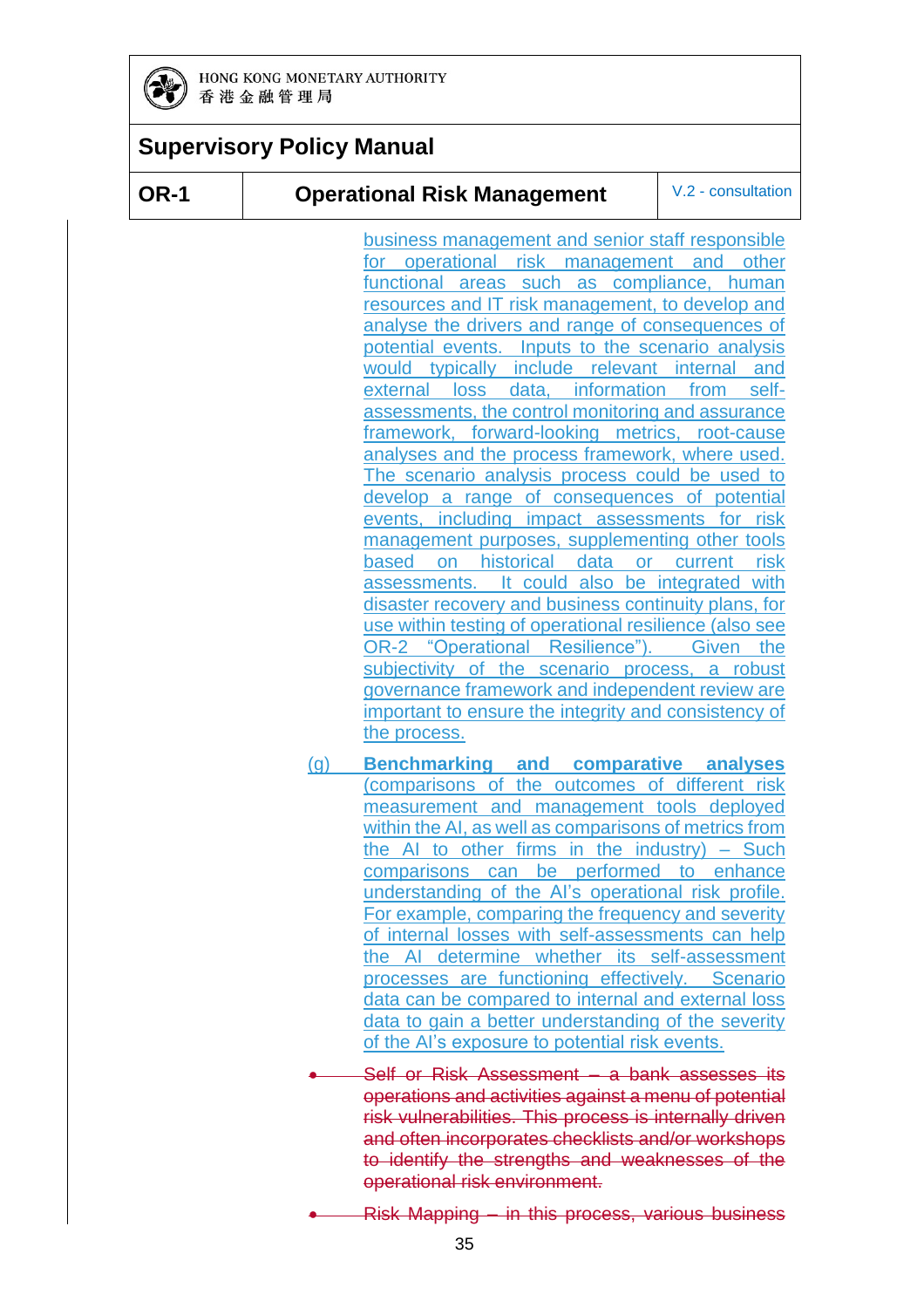

| <b>OR-1</b> |                            | <b>Operational Risk Management</b>                                                                                                                                                                                                                                                                                                                                                                                                                                         | V.2 - consultation |
|-------------|----------------------------|----------------------------------------------------------------------------------------------------------------------------------------------------------------------------------------------------------------------------------------------------------------------------------------------------------------------------------------------------------------------------------------------------------------------------------------------------------------------------|--------------------|
|             |                            | units, organisational functions or process flows are<br>mapped by risk types. This exercise can reveal<br>areas of weakness and help prioritise subsequent<br>management action.                                                                                                                                                                                                                                                                                           |                    |
|             |                            | Risk Indicators – risk indicators are statistics and/or<br>metrics, often financial, which can provide insight<br>into an Al's risk position. These indicators tend to be<br>reviewed on a periodic basis (such as quarterly,<br>monthly) to alert Als to changes that may be<br>indicative of risk concerns. Such indicators may<br>include the number of failed trades, staff turnover<br>rates and the frequency and/or severity of errors<br>and omissions.            |                    |
|             |                            | 7.2.5 Als should ensure that the operational risk assessment<br>tools' outputs are:                                                                                                                                                                                                                                                                                                                                                                                        |                    |
|             | (a)                        | based on accurate data, whose integrity is ensured<br>by strong governance and robust verification and<br>validation procedures;                                                                                                                                                                                                                                                                                                                                           |                    |
|             | (b)                        | adequately taken into account in the internal pricing<br>and performance measurement mechanisms as<br>well as for business opportunities assessments;<br>and                                                                                                                                                                                                                                                                                                               |                    |
|             | $\left( \mathrm{c}\right)$ | subject to CORF-monitored action plans<br>remediation plans when necessary.                                                                                                                                                                                                                                                                                                                                                                                                | <b>or</b>          |
|             |                            | 7.2.6 The operational risk assessment tools cited in para. 7.2.4<br>can also directly contribute to an Al's operational resilience<br>In particular, event management, self-<br>approach.<br>assessment and scenario analysis procedures allow AIs to<br>identify and monitor threats and vulnerabilities to their<br>critical operations. Als should use the outputs of these<br>tools to improve their operational resilience controls and<br>procedures <sup>18</sup> . |                    |
|             |                            | 7.2.5 If conducted effectively, self-assessment should result in<br>the identification of control gaps, and consequently the<br>appropriate corrective actions to be taken (or a specific<br>statement to accept the exposure), with a clear indication<br>of the lines of responsibility for implementing the corrective<br>actions and a target completion date. As such, the process                                                                                    |                    |

<sup>-</sup><sup>18</sup> These controls and procedures should be consistent with and conducted alongside the identification of threats and vulnerabilities as part of an AI's operational resilience approach.

should make the risk analysis of an institution explicit, clarify accountability in the line business areas, and ensure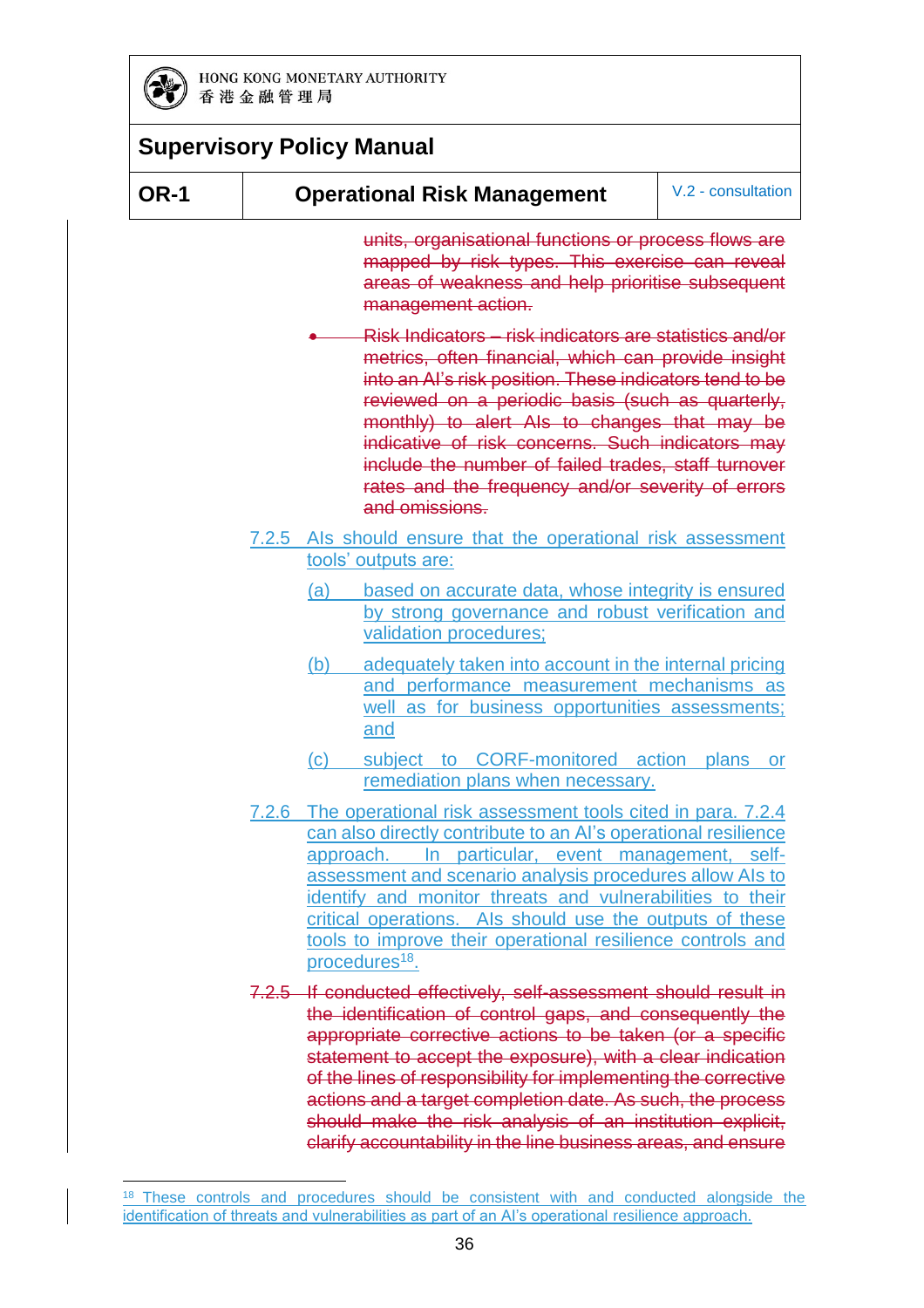

#### **OR-1 Operational Risk Management** V.2 - consultation

oversight by senior management.

- 7.2.6 In order to understand the effects of its operational risk exposures, an AI should continually assess its operational risks, taking into account factors such as:
	- actual operational loss events or events that could have resulted in significant operational losses but were avoided (e.g. near misses or penalties waived by counterparty as a gesture of goodwill);
	- results of internal assessment of risks and controls;
	- the figures or trends shown in risk indicators (i.e. quantitative data which can demonstrate operational efficiency, e.g. settlement failures, staff turnover, system downtime, processing volumes and number of errors, or effectiveness of controls,
	- e.g. audit score or number of audit exceptions, limit excesses);
	- reported external operational losses and exposures; and
	- changes in its business operating environment.
- 7.2.7 Methodologies to quantify operational risk are developing. As an institution aims to become more sophisticated in quantifying operational risks, complete and accurate data on operational loss events (by categories of risk) and potential sources of operational loss need to be collected. An established and complete loss event database can potentially be used for empirical analysis and modelling of operational risk as well as quantification of the associated loss. Its importance is being recognised for more effective measurement and management of operational risk.

#### 7.3 **Risk monitoring and reporting**

7.3.1 AIs should implement a process to monitor their operational risk profiles and material exposures to losses on an on-going basis. The process should include both qualitative and quantitative assessment of an AI's exposure to all types of operational risk, assessing the quality and appropriateness of corrective/mitigation actions, and ensuring that adequate controls and systems are in place to identify and address problems before they become major concerns. It should be appropriate to the scale of risks and activities undertaken by the AI.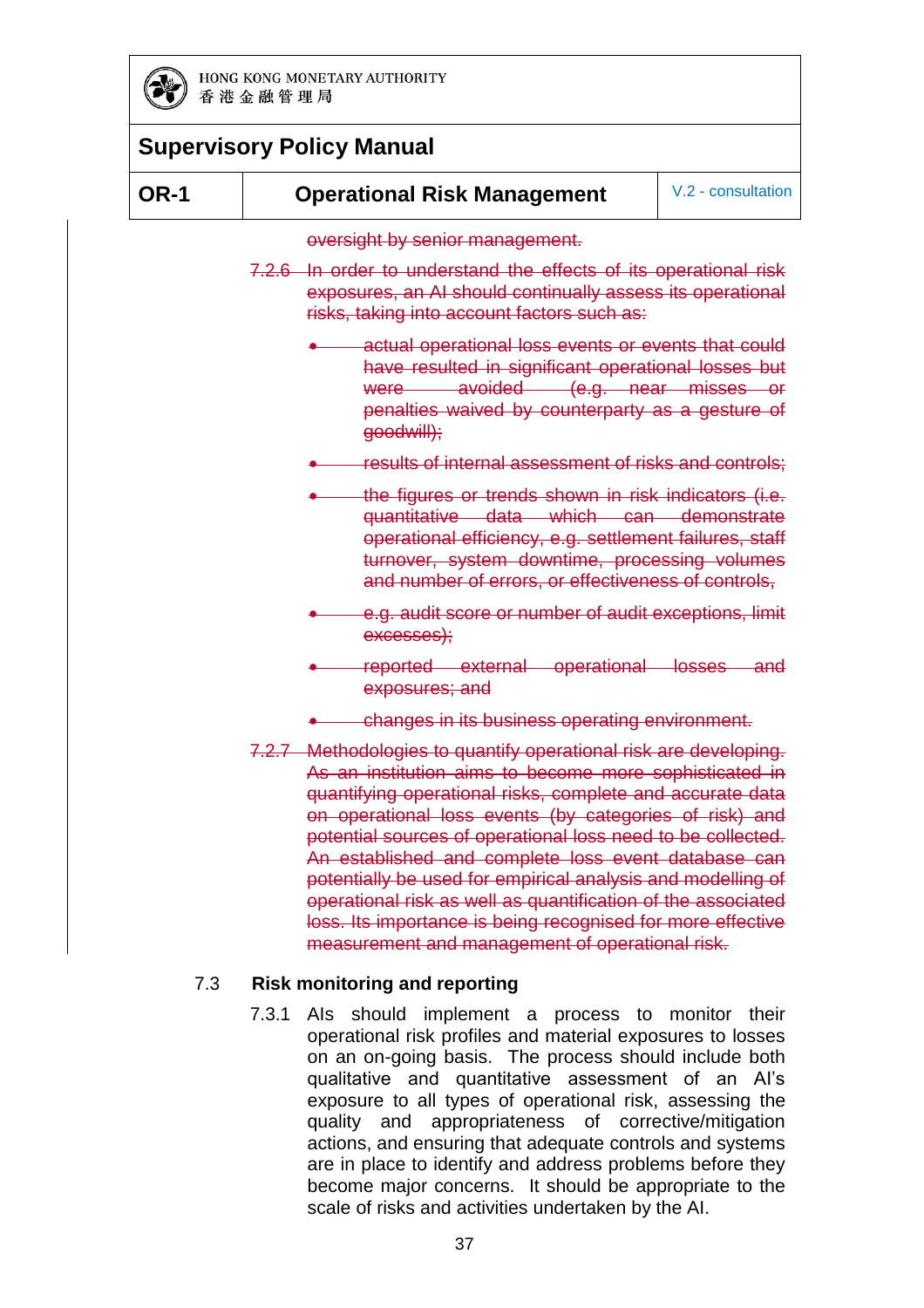

#### **OR-1 Operational Risk Management** V.2 - consultation

- 7.3.2 In monitoring its operational risks, an AI should make use of appropriate metrics (referred to in paragraph 7.2.4(e)). identify or develop appropriate indicators that provide management with early warning of operational risk issues (often referred to as "key risk indicators" (KRIs)). KRIs used by AIs should provide management with predictive information and reflect potential sources of operational risk so that management can act on issues before they become major problems to the institution. KRIs are primarily a selection from a pool of operations/control indicators identified and being tracked by various functions of a bank on a periodic basis, which are considered to be relevant for management tracking and escalation triggering. By setting appropriate "goals or limits" or "escalation triggers" to **KRIsthe metrics, monitoring of the KRIsmetrics can** provide early warning of an increase in operational risk or a breakdown in operational risk management and facilitate communication of potential problems to a higher level of management.
- 7.3.3 Risk monitoring should be an integrated part of an AI's activities, the frequency of which should reflect the risks involved in an AI's activities as well as the pacefrequency and nature of changes in the operating environment.
- 7.3.4 The results of an AI's monitoring activities, assessmentsfindings of the ORMFcompliance reviews performed by internal/external audit and/or the risk management function, management letters issued by external auditors, and reports generated by supervisory authorities, as appropriate, should be included in regular reports to the Board and the senior management to support proactive management.
- 7.3.5 An AI should be able to produce timely reports in both normal and stressed market conditions<sup>19</sup>. The reports should be comprehensive, accurate, consistent and actionable across business units and products. To this end, the first line of defence should ensure reporting on any residual operational risks, covering operational risk events, control deficiencies, process inadequacies, and non-compliance with operational risk tolerances. Reports should be manageable in scope and volume by providing an outlook on the AI's operational risk profile and adherence to the operational risk appetite and tolerance

<sup>-</sup><sup>19</sup> Reporting should be consistent with the BCBS's Principles for effective risk data aggregation and risk reporting [\(https://www.bis.org/publ/bcbs239.pdf\)](https://www.bis.org/publ/bcbs239.pdf).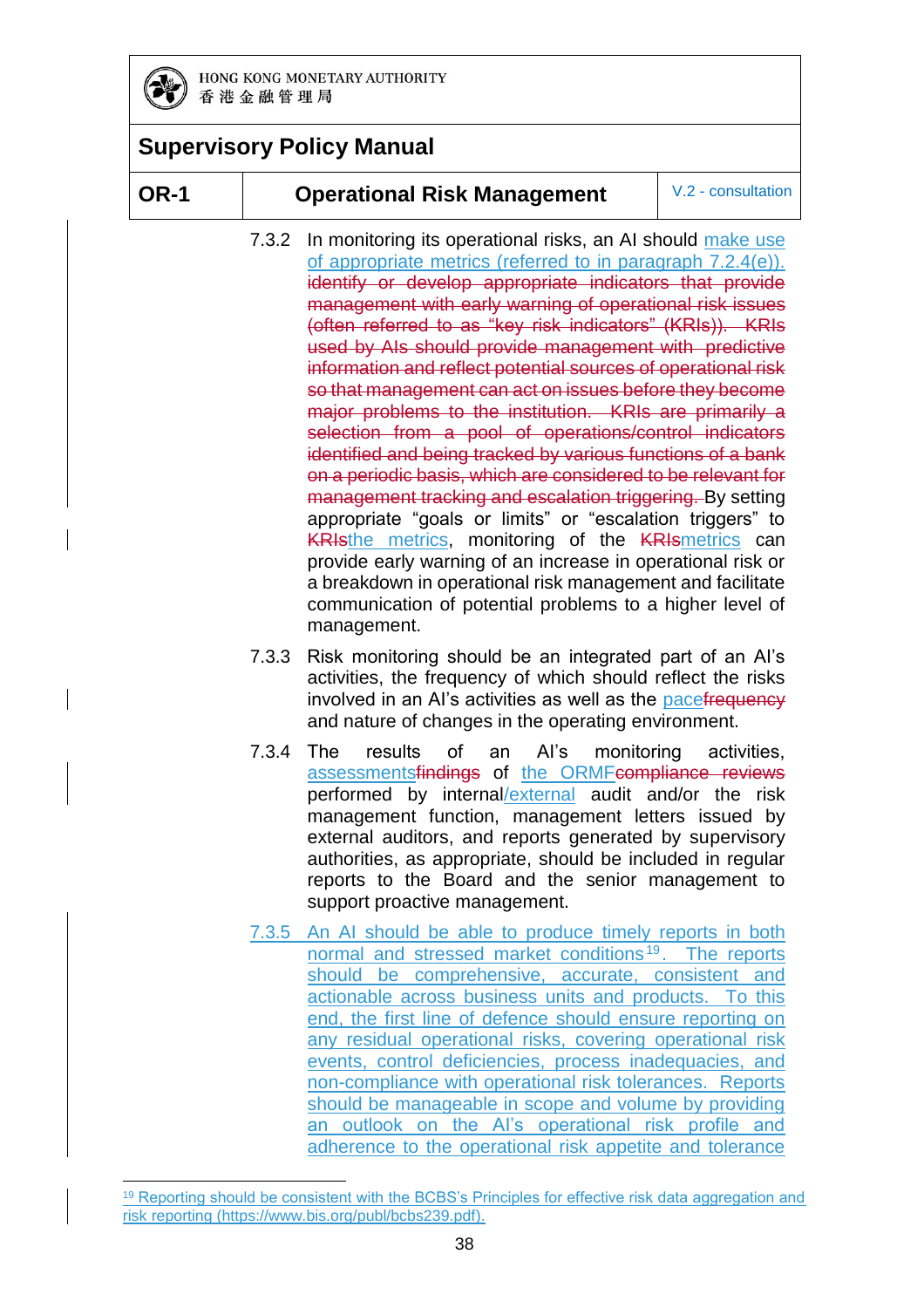

**OR-1 Operational Risk Management** V.2 - consultation

statement. Effective decision-making is impeded by both excessive amounts and paucity of data.

- 7.3.57.3.6 In general, the Board should receive sufficient highlevel information to enable them to understand the AI's overall operational risk profile and focus on the material and strategic implications for the business.
- 7.3.7 Generally, the management reports should describe the operational risk profile of an AI by providing contain relevant internal financial, operational, and compliance indicatorsdata, as well as external market or environmental information about events and conditions that are relevant to decision making. They should aim to provide information such as:
	- (a) the criticalkey and emerging operational risks facing, or potentially facing, the institution (e.g. as shown in **KRIsmetrics** and their trend data, changes in risk and control self-assessments, comments in audit/compliance review reports, etc.);
	- major internal operational risk events/loss experience, issues identified and losses (including root causes, intended remedial actions;
	- (b) the status and/or effectiveness of remedial actions taken); and
	- (c) relevant external events or regulatory changes, and any potential impact on the AI; and
	- $(c)$ (d) exception reporting (covering, among others, authorized and unauthorized deviations from the AI's operational risk policy *(including in terms of risk* appetite and risk tolerance) and likely or actual breaches in predefined thresholds, limits or qualitative requirements for operational exposures and losses).
- 7.3.67.3.8 Data capture and risk reporting processesReports should be analysed periodically with the goal of enhancing riska view to improving existing management performance as well as advancing developing new risk management policies, procedures and practices.
- 7.3.77.3.9 To ensure the usefulness and reliability of the reports received, management should regularly verify the timeliness, accuracy, and relevance of reporting systems and internal controls in general.

7.3.87.3.10 Als may consider keeping track of the information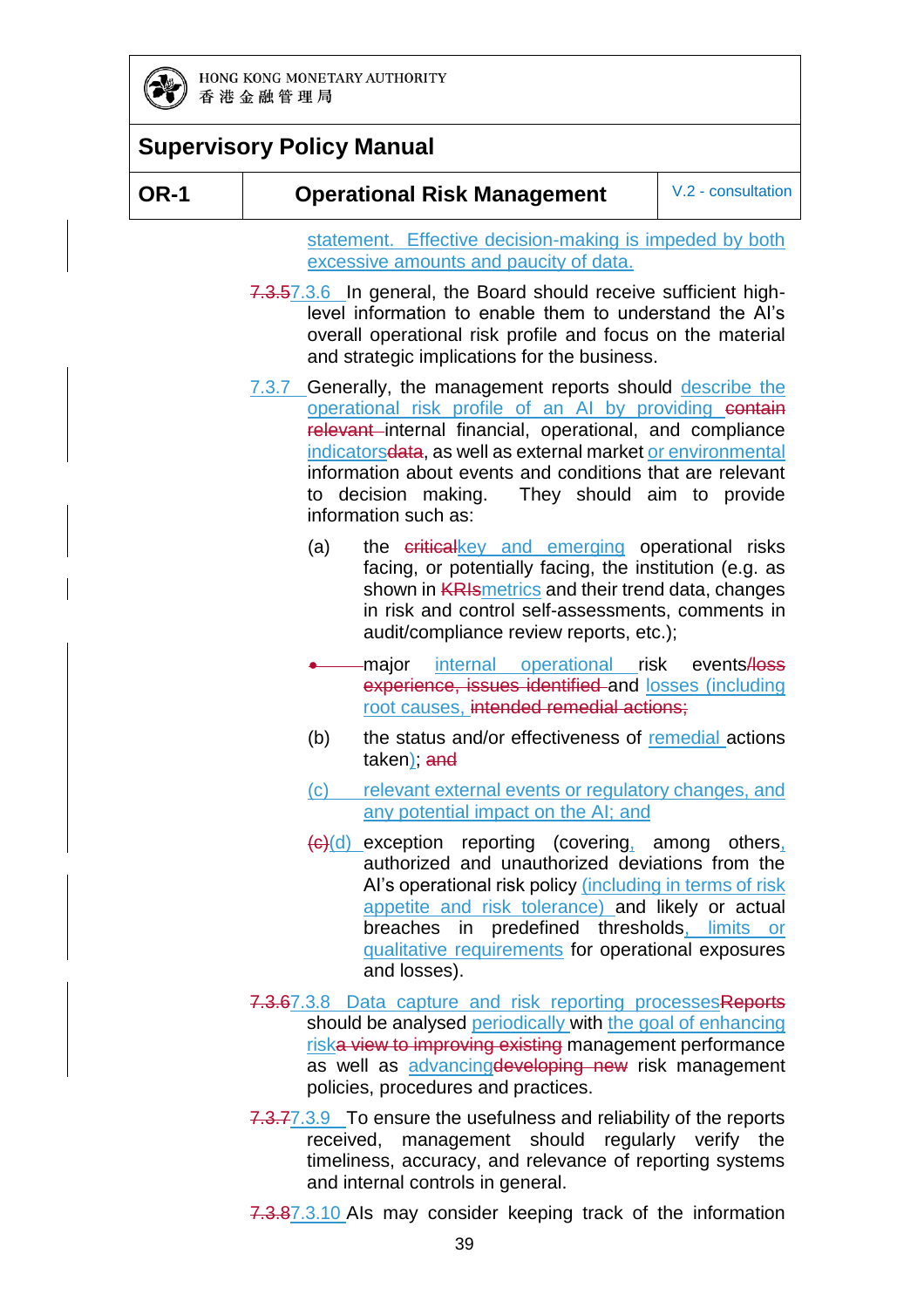

-

#### **OR-1 Operational Risk Management** V.2 - consultation

provided in the reports, particularly the loss data, to establish a framework for systematically tracking and recording the frequency, severity and other relevant information on loss events.

#### 7.4 **Risk control and mitigation**

- 7.4.1 A critical element to an AI's control of operational risk is the existence of a sound internal control system. When properly designed and consistently enforced, a sound internal control system will help management ensure the efficiency and effectiveness of the operations, safeguard the institution's resources, produce reliable financial reports, and comply with laws and regulations. Sound internal controls will also reduce the possibility of significant human errors and irregularities in internal processes and systems, and will assist in their timely detection when they do occur.
- 7.4.2 For all material operational risks that have been identified, the AI should decide whether to use appropriate policies, processes, procedures and systems to control and/or mitigate the risks, or bear the risks. For those risks that cannot be controlled or mitigated, the AI should decide whether to accept these risks, reduce the level of business activity involved, or withdraw from this activity completely.
- 7.4.3 A sound internal control programme consists of risk assessment, activities monitoring and control, communication and information<sup>20</sup>, which are also integral components of the risk management process. Typical practices to control operational risk in an AI include:
	- (a) clearly established authorities and/or processes for approval;
	- (b) segregation of duties  $-$  to avoid a conflict of interest in the responsibilities of individual staff (which can facilitate concealment of losses, errors or inappropriate actions) should be identified, avoided or minimized to the extent possible. Conflict of interest that cannot be avoided in practice should be subject to dual controls (e.g. a process that uses two or more separate entities/persons operating in concert to protect sensitive functions or information) or other countermeasures, independent monitoring

<sup>&</sup>lt;sup>20</sup> Management should make clear the internal control requirements to individual functions, which in turn provide information and feedback to enhance the control requirements on an ongoing basis.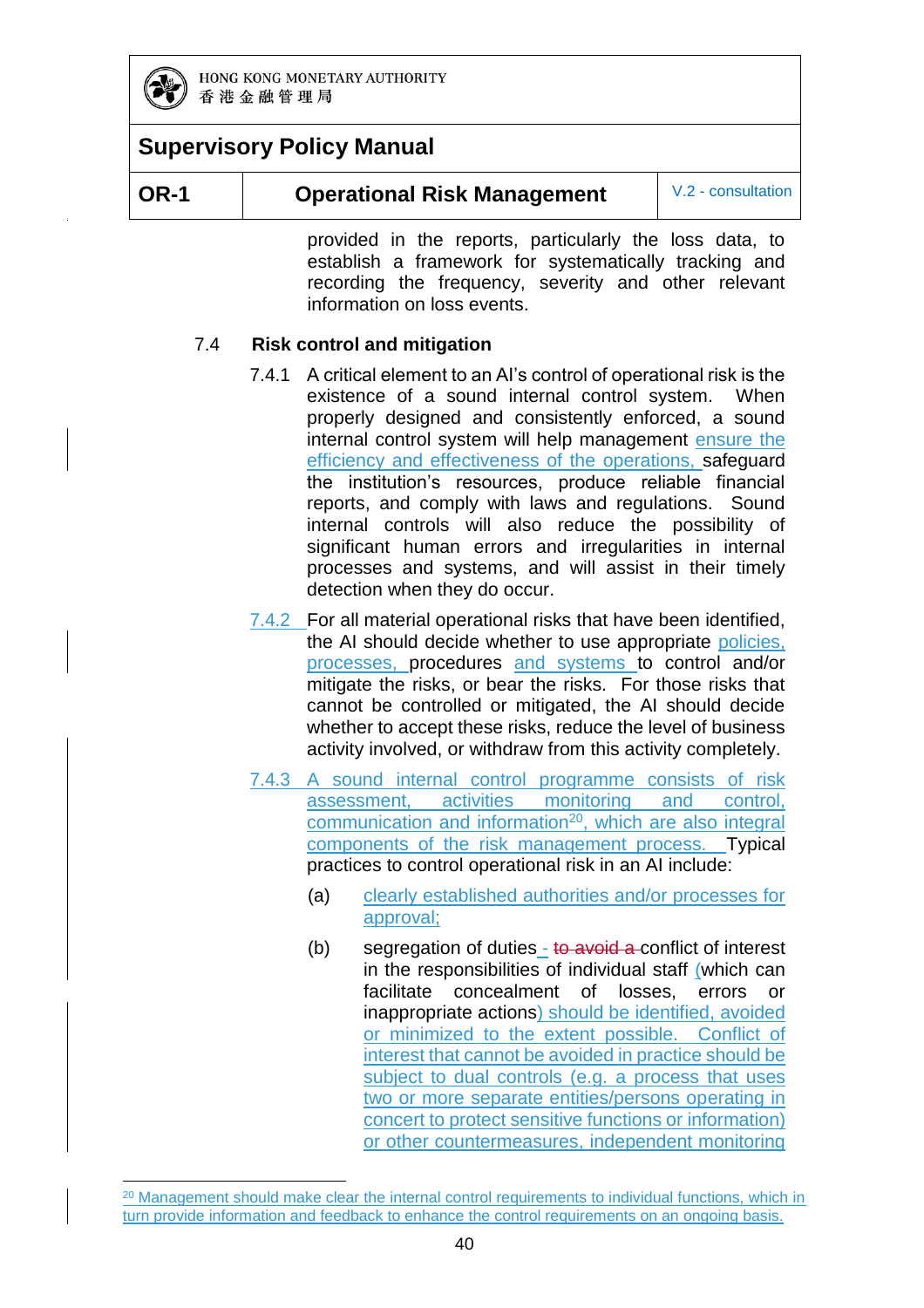

| <b>Supervisory Policy Manual</b> |  |                                                          |                                                                                                                                                                                                                                                                                                                                                                                                                                                                        |                      |
|----------------------------------|--|----------------------------------------------------------|------------------------------------------------------------------------------------------------------------------------------------------------------------------------------------------------------------------------------------------------------------------------------------------------------------------------------------------------------------------------------------------------------------------------------------------------------------------------|----------------------|
| <b>OR-1</b>                      |  | V.2 - consultation<br><b>Operational Risk Management</b> |                                                                                                                                                                                                                                                                                                                                                                                                                                                                        |                      |
|                                  |  |                                                          | and review to guard against concealment of losses,<br>errors or other inappropriate actions;                                                                                                                                                                                                                                                                                                                                                                           |                      |
|                                  |  | (c)                                                      | close monitoring of adherence to assigned risk<br>limits or thresholds and investigation into breaches;                                                                                                                                                                                                                                                                                                                                                                |                      |
|                                  |  | (d)                                                      | maintaining safeguards for access to, and use of,<br>bank assets and records;                                                                                                                                                                                                                                                                                                                                                                                          |                      |
|                                  |  | (e)                                                      | appropriateness of ensuring that staff level have<br>appropriate expertise and training to maintain<br>technical expertise;                                                                                                                                                                                                                                                                                                                                            |                      |
|                                  |  | (f)                                                      | ongoing processes to identifyidentifying business<br>lines or products where returns appear to be out of<br>line with reasonable expectations (e.g. where a<br>supposedly low risk, low margin trading activity<br>generates high returns that could call into question<br>whether such returns have been achieved as a<br>result of an internal control breach); and                                                                                                  |                      |
|                                  |  | (g)                                                      | verification<br>regular<br>and<br>transactions and accounts-; and                                                                                                                                                                                                                                                                                                                                                                                                      | reconciliation<br>of |
|                                  |  | (h)                                                      | vacation policy that provides for officers and<br>employees being absent from their duties for a<br>period of not less than two consecutive weeks, or<br>another period commensurate with the role of the<br>employee and the risk profile / complexity of the AI.                                                                                                                                                                                                     |                      |
|                                  |  |                                                          | 7.4.4 The control processes and procedures should include a<br>system for ensuring compliance with the policies<br>regulations and laws. Als should have policies, processes<br>and procedures to control and/or mitigate operational risks.<br>They should also have a system in place for ensuring<br>compliance with a documented set of internal policies<br>concerning the Als' risk management system. Principle<br>elements of this could include, for example: |                      |
|                                  |  | (a)                                                      | top level reviews of the Al's progress towards the<br>stated objectives;                                                                                                                                                                                                                                                                                                                                                                                               |                      |
|                                  |  | (b)                                                      | verification of checking for compliance<br>management controls;                                                                                                                                                                                                                                                                                                                                                                                                        | with                 |
|                                  |  | (c)                                                      | policies, processes and procedures concerning the<br>review of the, treatment and resolution of instances<br>of non-compliance-issues; and                                                                                                                                                                                                                                                                                                                             |                      |

(d) evaluation of the requireda system of documented approvals and authorizations to ensure accountability to an appropriate level of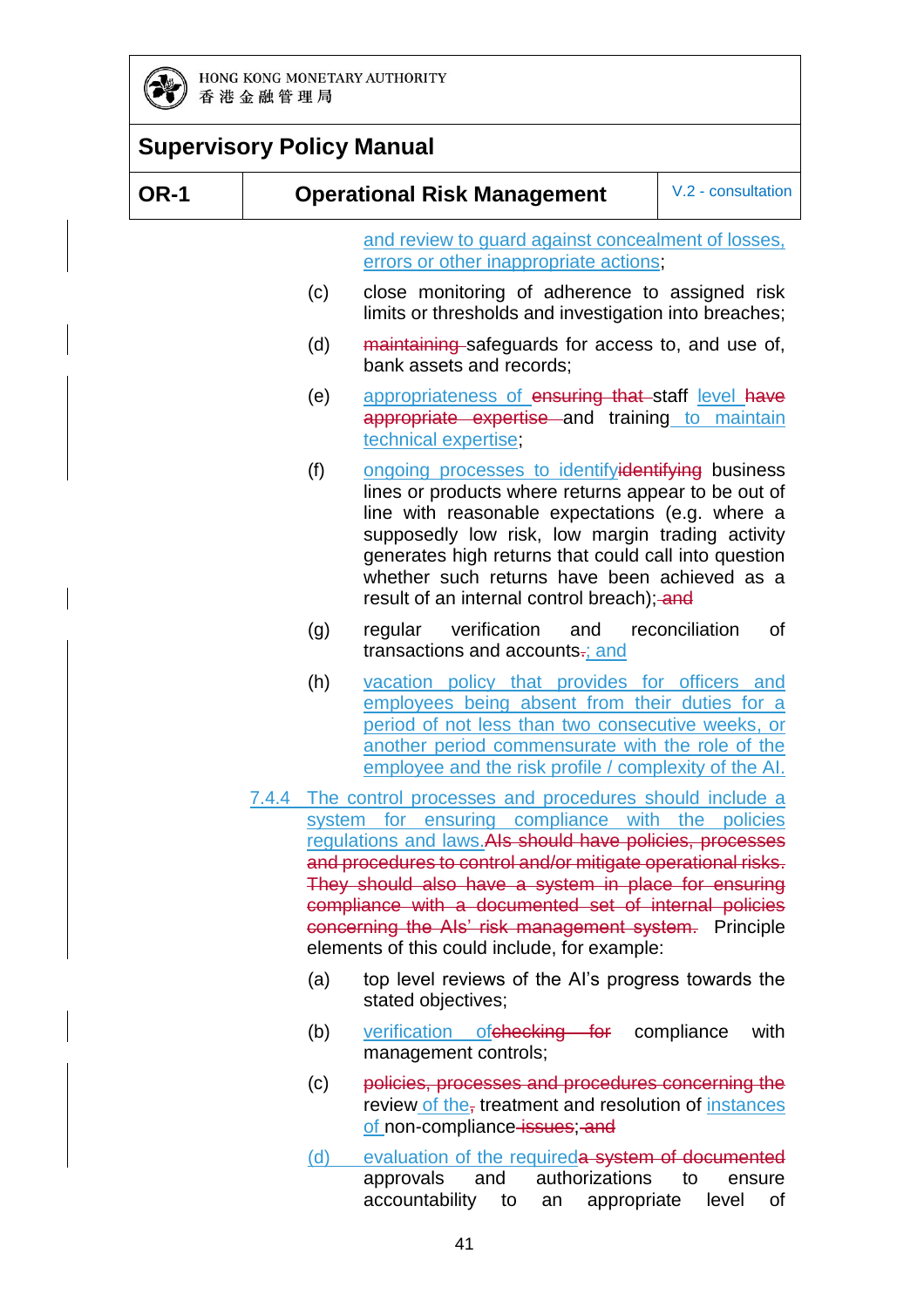

#### **OR-1 Operational Risk Management** V.2 - consultation

management; and.

- (e) tracking of reports for approved exceptions to thresholds or limits, management overrides and other deviations from policy, regulations and laws.
- 7.4.27.4.5 AIs should ensure that the risk management control infrastructure keeps pace with growth or changes in the business activity (e.g. new products, operations in branches/subsidiaries remote from head office, and entry into unfamiliar markets).
- 7.4.6 Control process and procedures should be consistent with the AI's operational resilience approach so that through the due diligence exercised by respective functions (i.e. the three lines of defence), the operational resilience of the AI can be maintained in both normal circumstances and in the event of disruptions.
- 7.4.7 Als' operational risk will particularly be driven by the following factors and therefore AIs should have relevant policies and procedures to control their exposures:

#### (a) **New products and activitiesChange initiatives**

Operational risk can be more pronounced where banks AIs initiate changes, such as engaginge in new activities or developing new products/services, entering into unfamiliar markets/jurisdictions, implementing new or modified business processes or technology systems, and/or engaging in businesses that are geographically distant from the head office. particularly where these activities or products are not consistent with the AI's core business strategies. Therefore, AIs should have policies and procedures defining the process for identifying, managing, challenging, approving and monitoring change, and in place which set out the standards and describinge the roles and responsibilities for parties involved in the change managementthe AIs' new product approval process. The policies should set out objective criteria with respect to the approval of change initiatives.

The purpose is to ensure that new business-change initiatives and changes to the AIs' existing business are introduced in a controlled fashion and that business units and support functions are fully prepared to cope with the proposed new business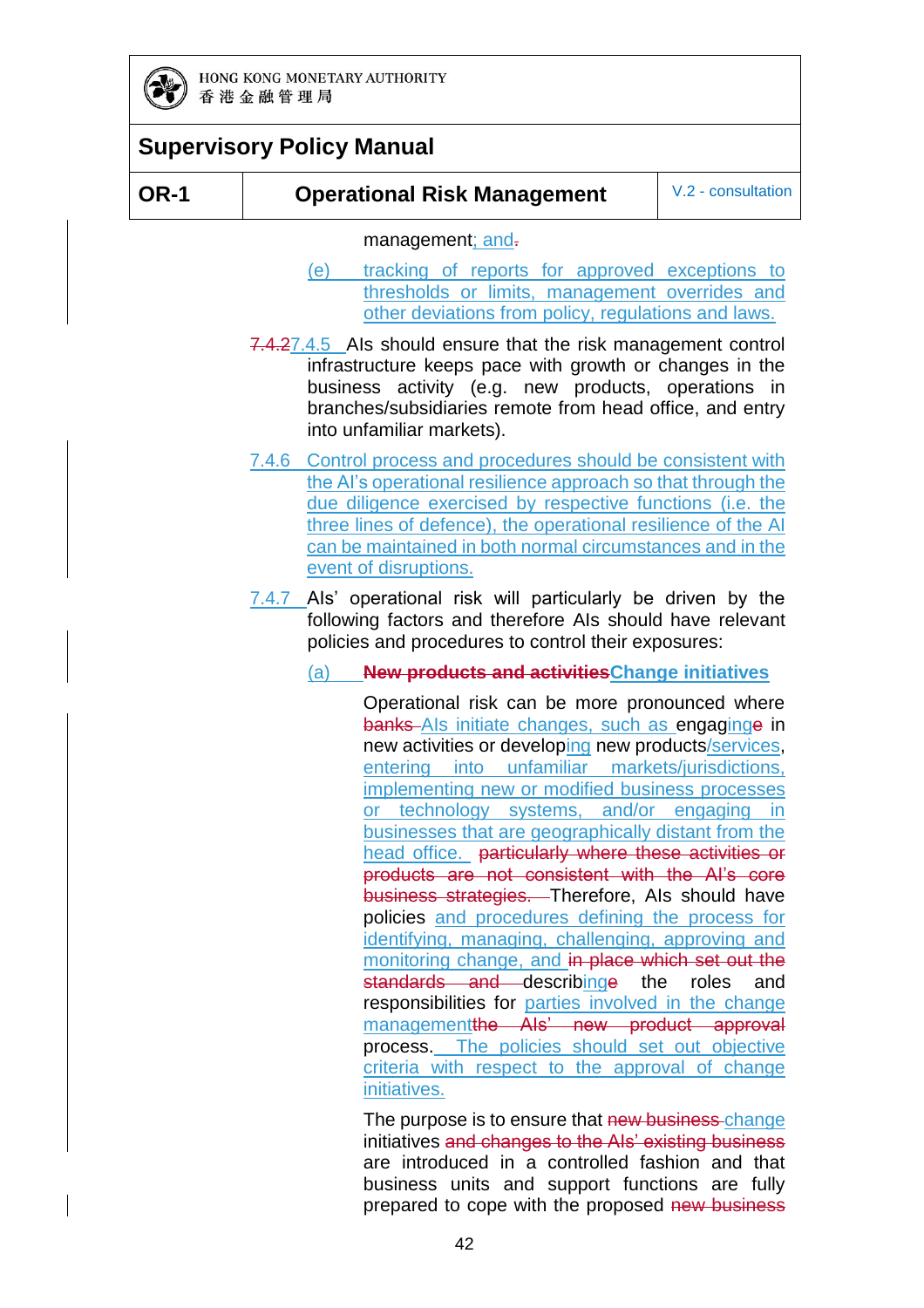

#### **Supervisory Policy Manual OR-1 Operational Risk Management** V.2 - consultation or changes to existing business. In addition, Als should leverage on their change management capability as a way to assess potential effects of planned changes to any underlying components for the delivery of critical operations and on their interconnections and interdependence. See section 8.1 for further guidance on the change management process and section 4.3 of Please see [IC-1](https://www.hkma.gov.hk/media/eng/doc/key-functions/banking-stability/supervisory-policy-manual/IC-1.pdf) "General Risk Management ControlsFramework" for some general guidance on the controls over new products/services. (b) **Use of ICTIT capability and security and change of IT systems, facilities and equipments** The policy should aim to ensure that the high-risks issues in ITassociated with the use of ICT are addressed through adequate ICT governance and  $H$  controls, including security management, system development and change management, information processing, communications network and management of technology service providers. Please refer to **[TM-G-1](https://www.hkma.gov.hk/media/eng/doc/key-functions/banking-stability/supervisory-policy-manual/TM-G-1.pdf)** "General Principles for Technology Risk Management" for guidance on general principles and section 8.2 below for further guidance on which AIs are expected to consider in managing technology-related risksICT risk management. (c) **E-banking services** The risk management of e-banking is an integral part of the AI's technology risk management and should cover controls, among others, related to authentication of customers, confidentiality and integrity of information, application security, internet infrastructure and security monitoring, and customer security such as preventive controls relating to fakefraudulent bank websites, phishing

e-mails or websitessimilar scams. Please refer to [TM-E-1](https://www.hkma.gov.hk/media/eng/doc/key-functions/banking-stability/supervisory-policy-manual/TM-E-1.pdf) "Supervision-Risk Management of Ebanking" for general guidance on general principles for risk -management of e- banking.

#### (d) **OutsourcingThird-party dependencies**

While resorting to entities such as third party service providers can help manage costs, provide expertise, expand product offerings and improve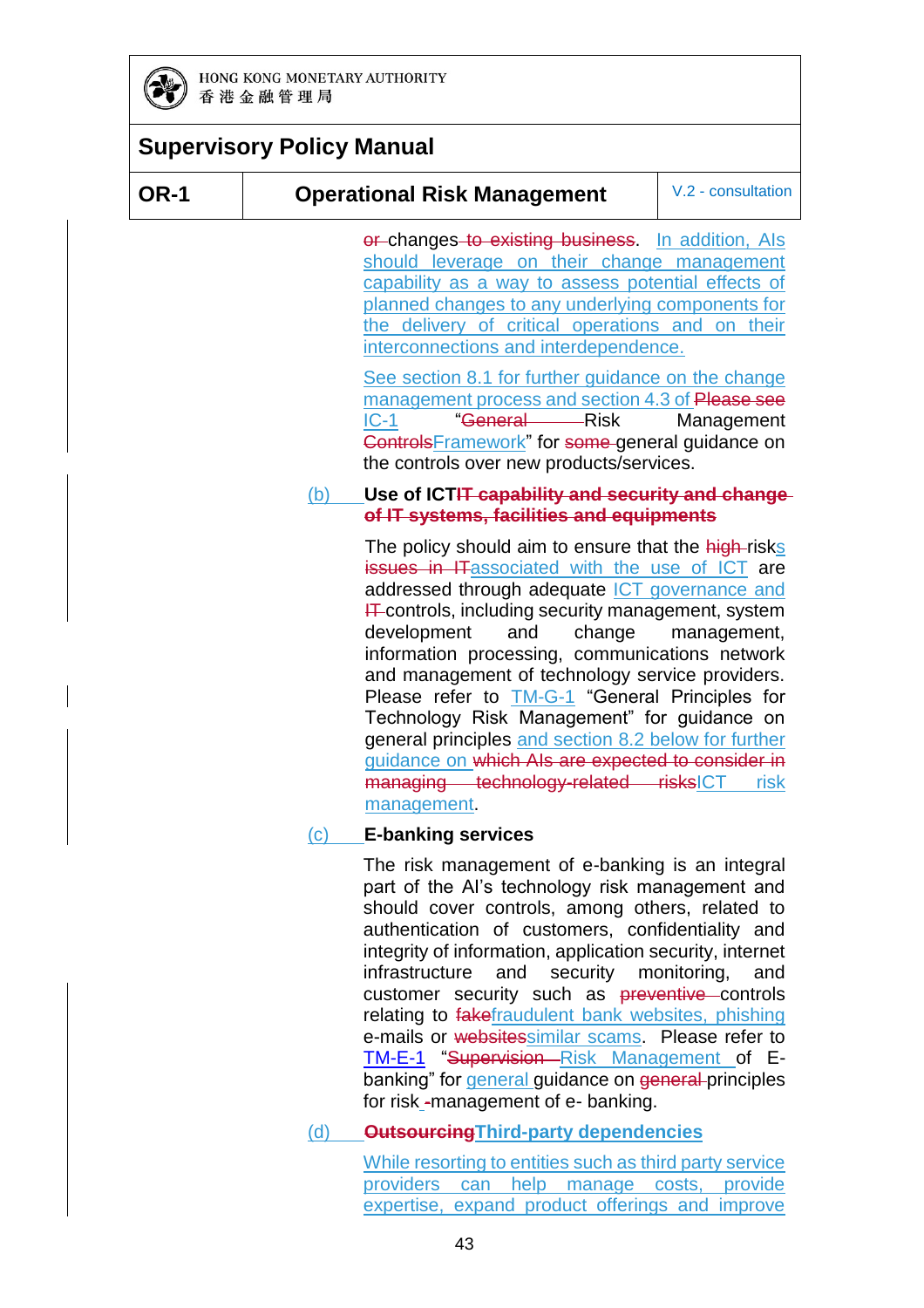

### **Supervisory Policy Manual**

#### **OR-1 Operational Risk Management** V.2 - consultation

services, it also introduces risks. The Board and senior management should understand such risks and ensure that proper policies and procedures are in place to address the risks associated with third party service providers whether there exists an outsourcing arrangement or the AI is otherwise relying on the service providers to carry out its operations. For outsourced activities, t<sub>The risk</sub> management process of outsourcing should cover a comprehensive risk assessment of the proposed outsourcing arrangement in the light of the importance and criticality of the activities to be outsourced, concentration of risk, complexity of the outsourcing, due diligence on the service provider, controls over outsourced activities and contingency planning. Please refer to [SA-2](https://www.hkma.gov.hk/media/eng/doc/key-functions/banking-stability/supervisory-policy-manual/SA-2.pdf) "Outsourcing" on the major points which the HKMA recommends AIs to address when considering to outsourceing their activities. Moreover, an AI should take into account the access right of the resolution authorities in its outsourcing arrangements. The risk management policies and activities of the service providers concerned in outsourcing should be consistent with and conducted alongside the critical operations management and dependency management for operational resilience. For other types of third party dependencies, an AI should consider the need for adopting similar risk management processes as detailed above having regard to the risks involved.

#### (e) **Money laundering**

AIs should have policies, procedures and controls for the fight against money laundering and terrorist financing based on the principles of know your customer, compliance with laws, co-operation with law enforcement agencies, and on-going staff training. Please see [AML-1](https://www.hkma.gov.hk/media/eng/doc/key-functions/banking-stability/supervisory-policy-manual/SPM-AML-1.pdf) "Supervisory Approach on Anti-Money Laundering and Counter-Financing of Terrorism" for guidance on managing money laundering and terrorist financing risks. To give AIs guidance on the basic policies and principles to combat money laundering and terrorist financing, the HKMA has issued the Guideline on Prevention of Money Laundering (revised in 2000), Supplement to the Guideline on Prevention of Money Laundering (revised in 2004) and the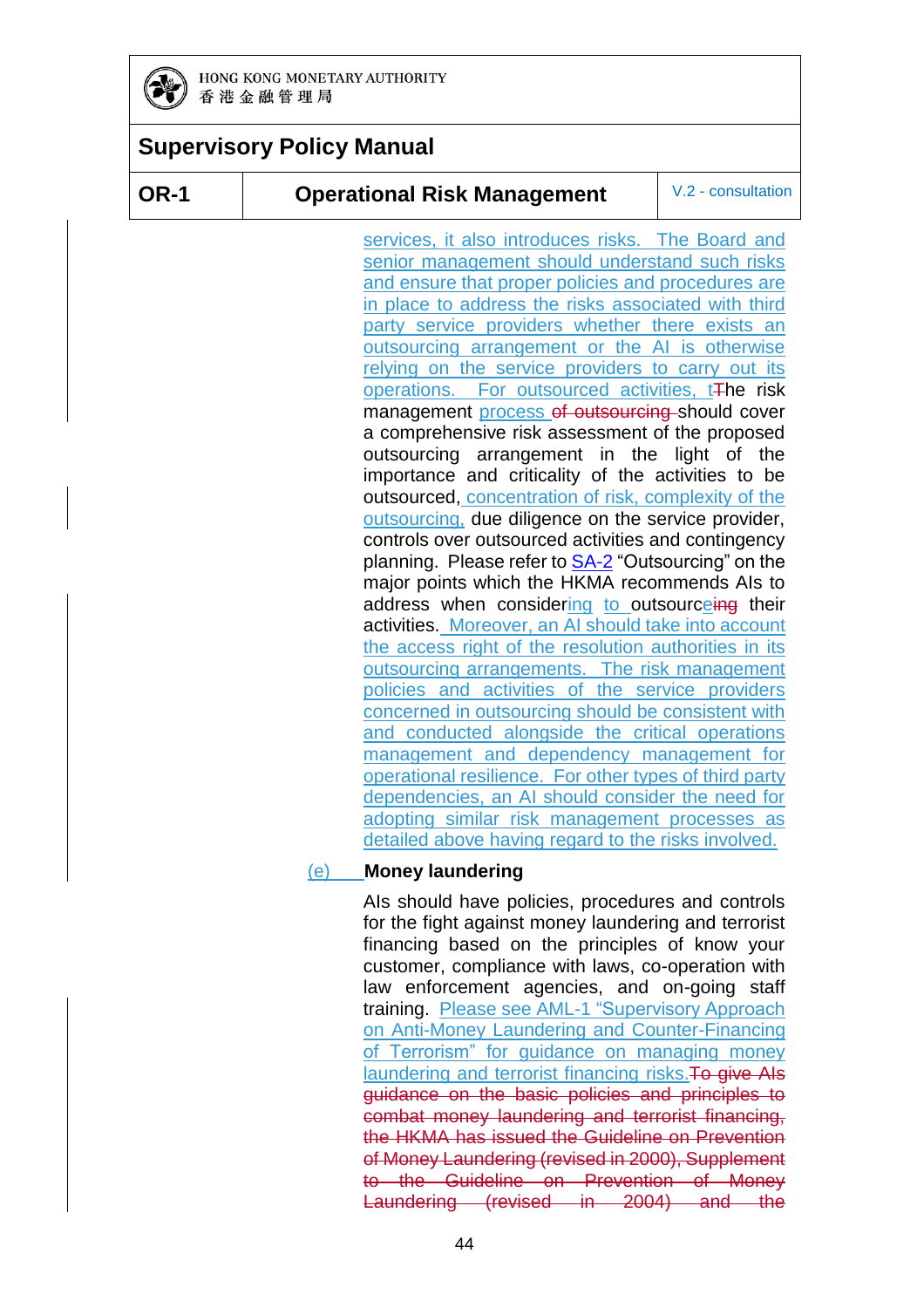

#### **OR-1 Operational Risk Management** V.2 - consultation

accompanying Interpretative Notes.

#### (f) **Suitability of customers**

AIs should have policies and procedures for identifying customers whom they consider suitable for selling certain sophisticated, high risk products. The targeted customers should be considered as capable of understanding and bearing the potential financial risks that may risearise from such products.

#### (g) **Overseas branches/subsidiary offices**

The operating systems and processes of overseas branches or subsidiaries may change the operational risk profile of AIs. Therefore, AIs should understand the impact of any differences in processes and systems at each of their overseas branches and subsidiaries, and develop appropriate controls over their operations.

#### (h) **Customer data privacy**

As stated in the Code of Banking Practice, AIs should comply with the Personal Data (Privacy) Ordinance in the collection, use and holding of customer information. For details of the principles on customer data privacy, please refer to Guideline 3.7 on "Personal Data (Privacy) Ordinance".

#### (i) **External documentation**

External documentation refers to documents that are produced by AIs and provided to customers and counterparties or third parties, e.g. contracts, transaction statements, or advertising brochures. The presence of inappropriate or inaccurate information in these documents can lead to legal risk and operational risk.

AIs should have adequate processes and systems to review external documentation prior to issuance. This may include the consideration of:

- compliance with applicable regulatory and legal requirements;
- the extent to which the documentation uses standard terms or non-standard terms;
- the channels or ways in which the documentation is issued; and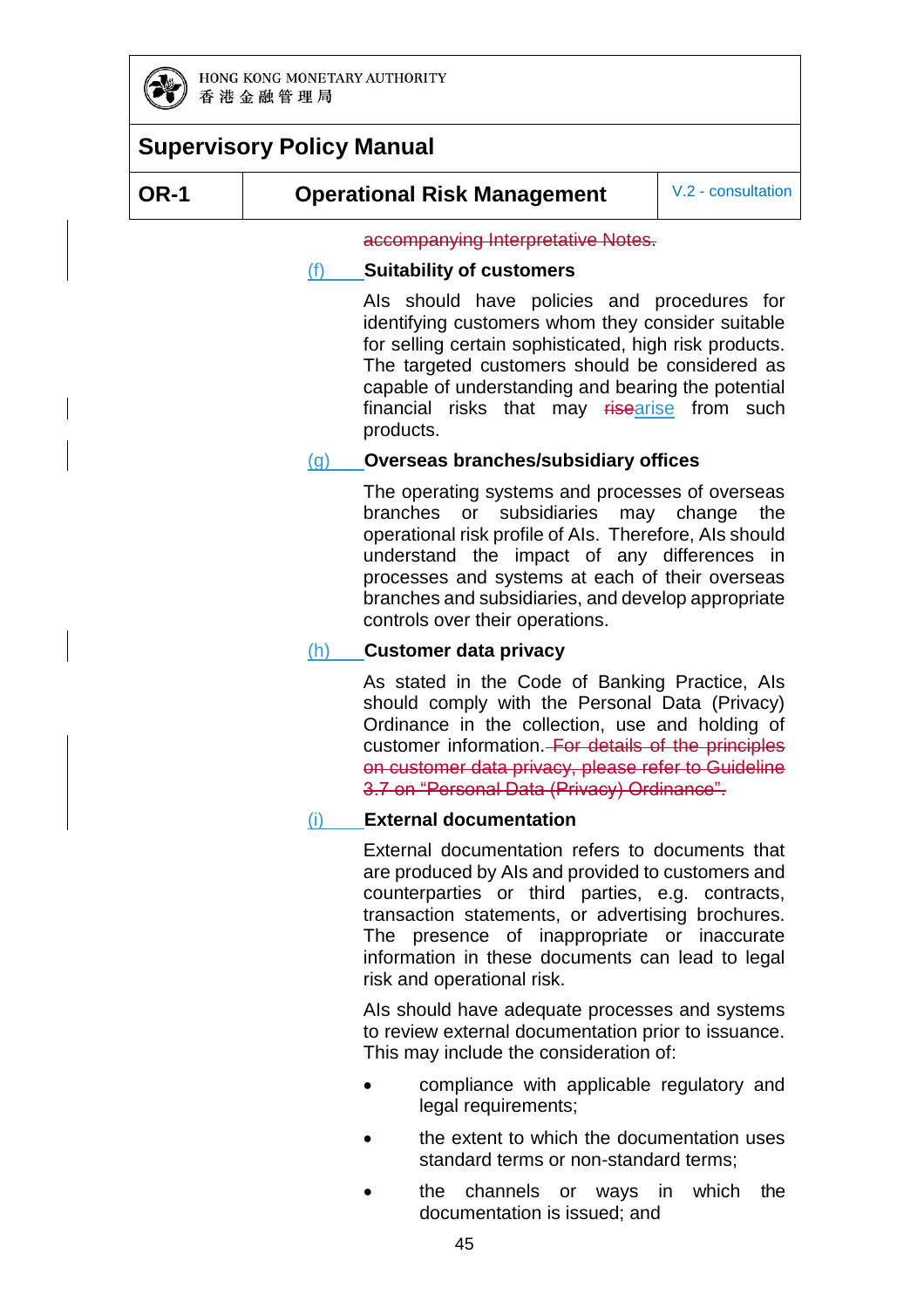

**OR-1 Operational Risk Management** V.2 - consultation

- the extent to which confirmation of acceptance is required.
- 7.4.8 In circumstances where internal controls do not adequately address risks and exiting the risk is not a reasonable option, senior management can complement controls by seeking to transfer the risk to another party AIs can transfer certain level of their operational risks to third parties through risk mitigation products such as insurance. However, AIs should not view risk mitigation tools as a replacement for internal operational risk controls. Careful consideration also needs to be given to the extent to which risk mitigation tools such as insurance truly reduce risk, or transfer the risk to another business sector or area, or even create a new risk (e.g. legal or counterparty risk). The Board should determine the maximum loss exposure the AI is willing and has the financial capacity to assume, and should perform an annual review of the AI's risk and insurance management programme. While the specific insurance or risk transfer needs of an AI should be determined on an individual basis, consideration should always be given to applicable regulatory requirements.

### **8. Specific aspects of operational risk management**

#### 8.1 **Change management**

- 8.1.1 Change management should assess the evolution of the risks associated with the change initiatives of the AI (such as those referred to in para.7.4.7(a)) across time, from inception to termination (e.g. throughout the full life cycle of a product). The policies and procedures on change management should define the process for identifying, managing, challenging, approving and monitoring change on the basis of agreed objective criteria. Change implementation should be monitored by specific oversight controls. Change management policies and procedures should be subject to independent and regular review and update, and clearly allocate roles and responsibilities in accordance with the three lines of defence model, in particular:
	- (a) the first line of defence should perform operational risk and control assessments of new products, activities, processes and systems, including the identification and evaluation of the required change through the decision-making and planning phases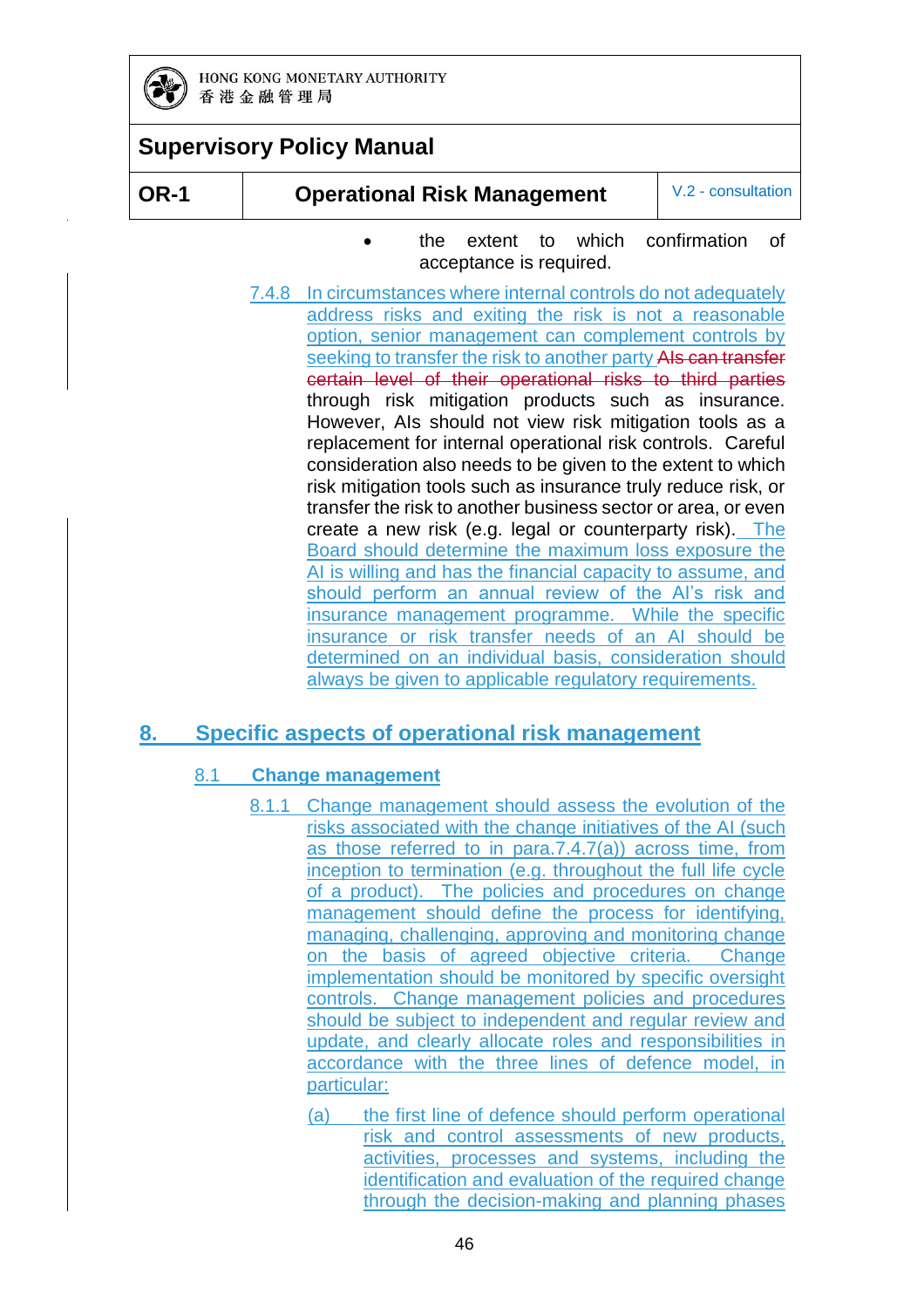

|             | <b>Supervisory Policy Manual</b>                                                                                                                                                                                                                                                                                                                                                                                                                                                                                                                                                                                                         |                    |
|-------------|------------------------------------------------------------------------------------------------------------------------------------------------------------------------------------------------------------------------------------------------------------------------------------------------------------------------------------------------------------------------------------------------------------------------------------------------------------------------------------------------------------------------------------------------------------------------------------------------------------------------------------------|--------------------|
| <b>OR-1</b> | <b>Operational Risk Management</b>                                                                                                                                                                                                                                                                                                                                                                                                                                                                                                                                                                                                       | V.2 - consultation |
|             | to the implementation and post-implementation<br>review.                                                                                                                                                                                                                                                                                                                                                                                                                                                                                                                                                                                 |                    |
|             | the second line of defence (i.e. CORF) should<br>(b)<br>challenge the operational risk<br>assessments of first line of defence, as well as<br>monitor the implementation of appropriate controls<br>or remediation actions. CORF should cover all<br>phases of this process. In addition, CORF should<br>ensure that all relevant control groups (e.g. finance,<br>compliance, legal, business, ICT, risk management)<br>are involved as appropriate.                                                                                                                                                                                    | and<br>control     |
|             | 8.1.2 An AI should have policies and procedures for the review<br>and approval of its change initiatives, covering:                                                                                                                                                                                                                                                                                                                                                                                                                                                                                                                      |                    |
|             | inherent risks including legal, ICT and model risks<br>(a)<br>(especially when outsourcing is involved);                                                                                                                                                                                                                                                                                                                                                                                                                                                                                                                                 |                    |
|             | changes to the Al's operational risk profile, appetite<br>(b)<br>and tolerance, including changes to the risk of<br>existing products or activities;                                                                                                                                                                                                                                                                                                                                                                                                                                                                                     |                    |
|             | (c)<br>necessary controls, risk management processes<br>and risk mitigation strategies;                                                                                                                                                                                                                                                                                                                                                                                                                                                                                                                                                  |                    |
|             | (d)<br>residual risk;                                                                                                                                                                                                                                                                                                                                                                                                                                                                                                                                                                                                                    |                    |
|             | changes to relevant risk management thresholds or<br><u>(e)</u><br>limits; and                                                                                                                                                                                                                                                                                                                                                                                                                                                                                                                                                           |                    |
|             | the procedures and metrics to assess, monitor and<br>(f)<br>manage risks.                                                                                                                                                                                                                                                                                                                                                                                                                                                                                                                                                                |                    |
|             | 8.1.3 The review and approval process should include ensuring<br>that appropriate investment has been made for human<br>resources and technology infrastructure before changes<br>are introduced. Changes should be monitored, during and<br>after their implementation, to identify any material<br>differences to the expected operational risk profile and<br>manage any unexpected risks. Controls and procedures<br>for identifying and assessing threats/vulnerabilities and<br>operational risk should be assessed to ensure that they<br>remain effective after a change to any underlying<br>components of critical operations. |                    |
|             | 8.1.4 To facilitate the monitoring of changes, Als should maintain<br>a central record of their products and services (including<br>outsourced functions or activities) to the extent possible.                                                                                                                                                                                                                                                                                                                                                                                                                                          |                    |

8.1.5 AIs should also see section 4.3 of [IC-1](https://www.hkma.gov.hk/media/eng/doc/key-functions/banking-stability/supervisory-policy-manual/IC-1.pdf) "Risk Management Framework" for general guidance on risk management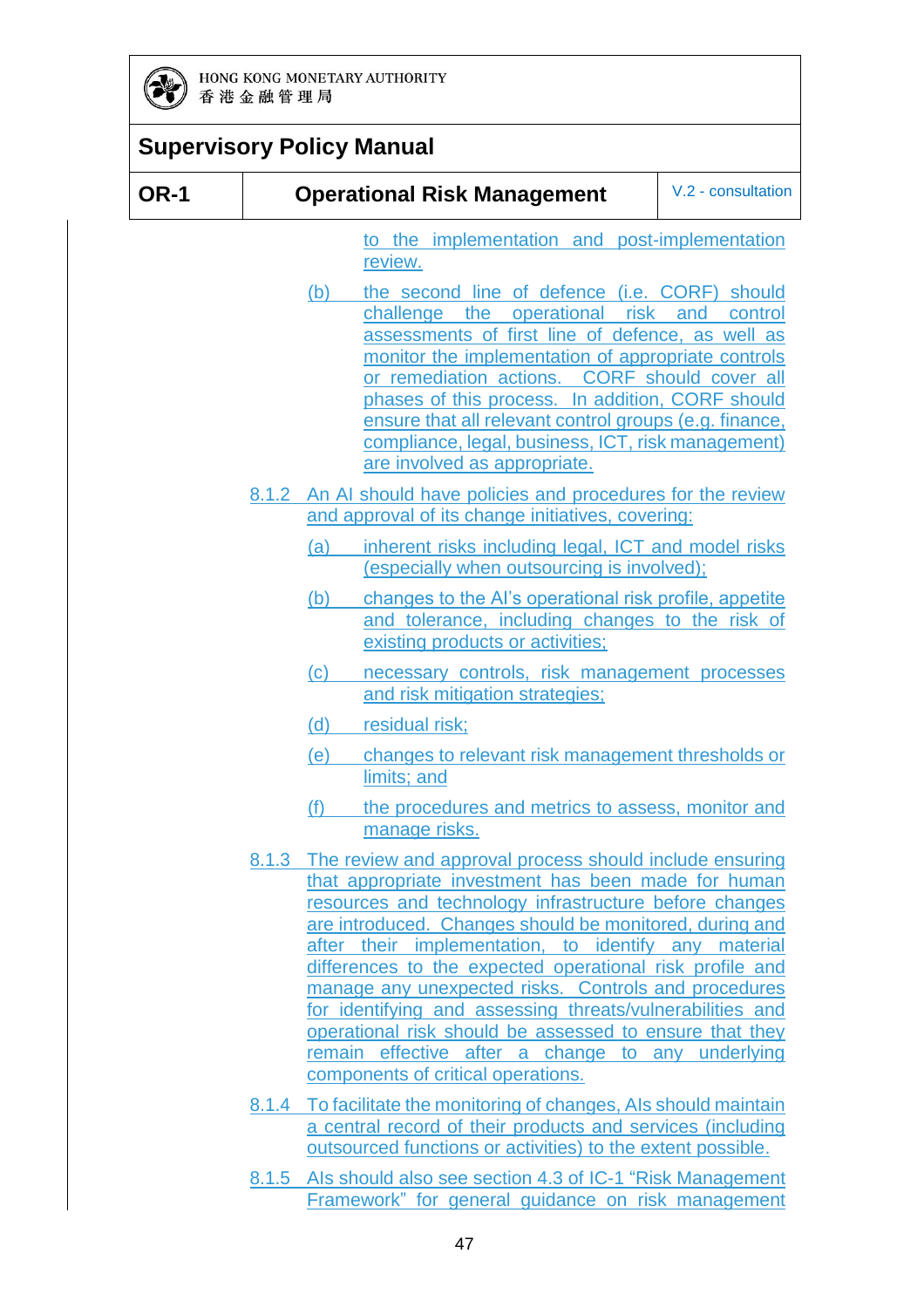

#### **OR-1 Operational Risk Management** V.2 - consultation

relating to new products and services.

#### 8.2 **Information Communication and Technology**

- 8.2.1 There are inherent risks and benefits in the application of ICT in the operations of AIs. While automated processes are less prone to error than manual processes, they introduce risks that must be addressed through sound technology governance and infrastructure risk management programmes. In addition, the use of technology related products, activities, processes and delivery channels exposes an AI to operational risk and possibility of material financial loss. Consequently, AIs should have an integrated approach to ICT risk management under their ORMF. ICT risk management should ensure effective ICT performance and ICT security, contributing to an effective operating and control environment essential for achieving the AIs' strategic objectives. Sound ICT risk management reduces AIs' operational risk exposure to direct losses, legal claims, reputational damage, ICT disruption and misuse of technology in alignment with its risk appetite and tolerance statement.
- 8.2.2 To ensure the confidentiality, integrity and availability of data and system, the Board should regularly oversee the effectiveness of the AI's ICT risk management and senior management should routinely evaluate the design, implementation and effectiveness of the AI's ICT risk management. This requires regular alignment of the business, risk management and ICT strategies to ensure consistency with the AI's risk appetite and tolerance statement as well as with privacy and other applicable laws.
- 8.2.3 Effective ICT risk management should include the following processes:
	- (a) defining ICT risk;
	- (b) identifying the operations which are exposed to ICT risk and assessing the magnitude of the risk exposure (e.g. high, medium, low);
	- (c) implementing ICT risk mitigation measures consistent with the assessed risk level. Common measures include cybersecurity, response and recovery programmes, ICT change management processes, ICT incident management processes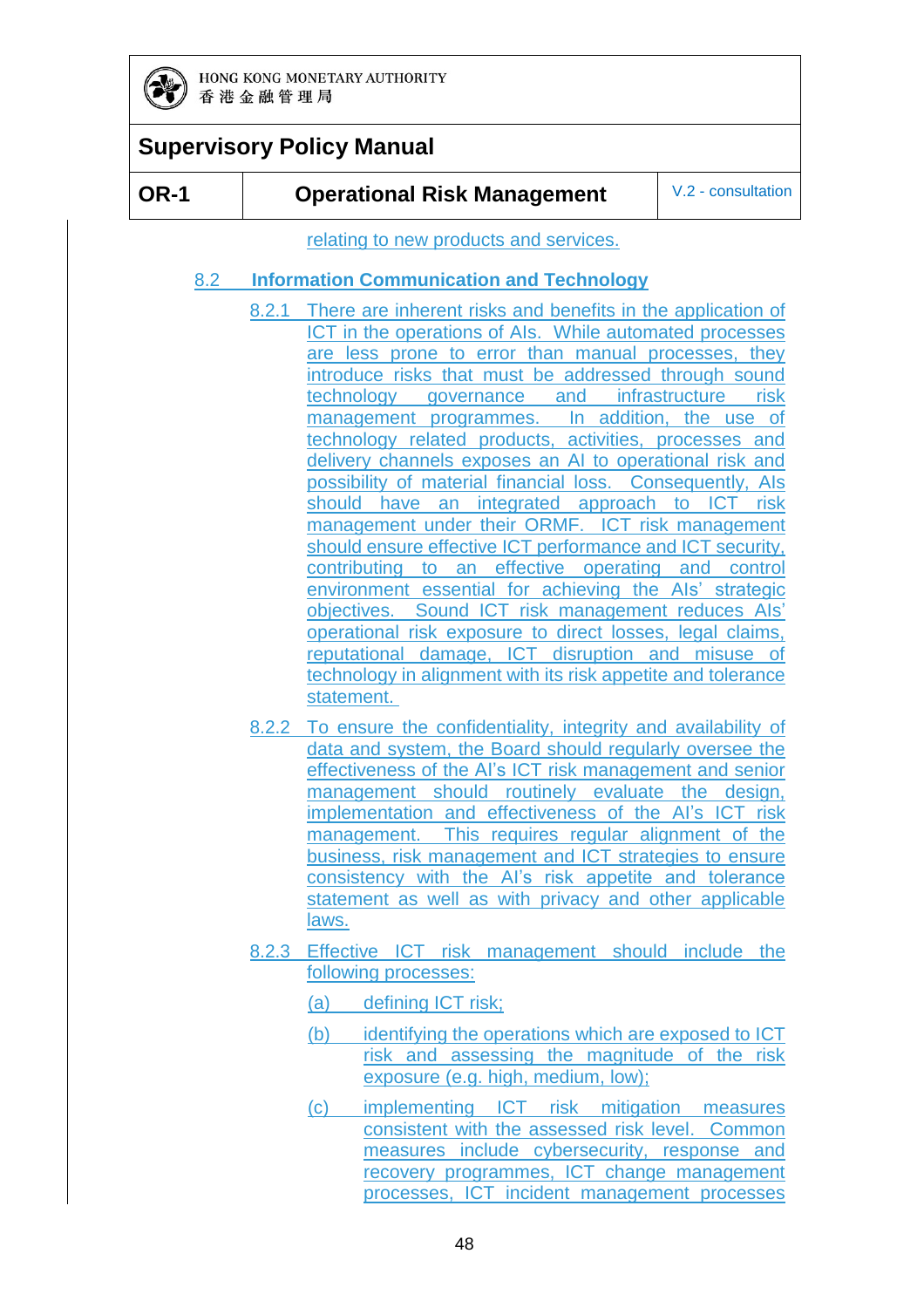

|             | <b>Supervisory Policy Manual</b>                                                                                                                                                                                                                                                                                                                                                                 |                        |
|-------------|--------------------------------------------------------------------------------------------------------------------------------------------------------------------------------------------------------------------------------------------------------------------------------------------------------------------------------------------------------------------------------------------------|------------------------|
| <b>OR-1</b> | <b>Operational Risk Management</b>                                                                                                                                                                                                                                                                                                                                                               | V.2 - consultation     |
|             | (including relevant information transmission to<br>users on a timely basis);<br>monitoring the effectiveness of mitigation measures<br>(d)                                                                                                                                                                                                                                                       |                        |
|             | (including regular tests);<br>regular reporting of ICT risks, controls and events to<br>(e)<br>senior management.                                                                                                                                                                                                                                                                                |                        |
|             | 8.2.4 ICT risk management together with complementing<br>processes set by Als should:                                                                                                                                                                                                                                                                                                            |                        |
|             | be reviewed on a regular basis for completeness<br>(a)<br>against relevant industry standards and<br>practices as well as against evolving threats (e.g.<br>cyber) and evolving or new technologies;                                                                                                                                                                                             | best                   |
|             | be regularly tested to identify gaps against stated<br>(b)<br>risk tolerance objectives and facilitate improvement<br>of the ICT risk identification, protection, detection<br>and event management; and                                                                                                                                                                                         |                        |
|             | (c)<br>make use of actionable intelligence to continuously<br>enhance their situational<br>vulnerabilities to ICT systems, networks and<br>applications and facilitate effective decision making<br>in risk or change management.                                                                                                                                                                | awareness<br><b>of</b> |
|             | 8.2.5 Als should develop approaches to ICT readiness for<br>stressed scenarios from disruptive external events, such<br>as the need to facilitate the implementation of wide-scale<br>remote-access, rapid deployment of physical assets and/or<br>significant expansion of bandwidth to support remote user<br>connections and customer data protection.<br>connection, Als should ensure that: | In this                |
|             | (a)<br>appropriate risk mitigation strategies are developed<br>for potential risks associated with a disruption or<br>compromise of ICT systems, networks and<br>applications. Als should evaluate whether the risks,<br>taken together with these strategies, fall within their<br>risk appetite and risk tolerance;                                                                            |                        |
|             | well defined processes for the management of<br>(b)<br>privileged users and application development are in<br>place; and                                                                                                                                                                                                                                                                         |                        |
|             | regular updates are made to ICT including cyber<br>$\left( \mathrm{c}\right)$<br>security in order to maintain an appropriate security<br>posture.                                                                                                                                                                                                                                               |                        |
|             | 8.2.6 Please also refer to TM-E-1 "Risk Management of E-                                                                                                                                                                                                                                                                                                                                         |                        |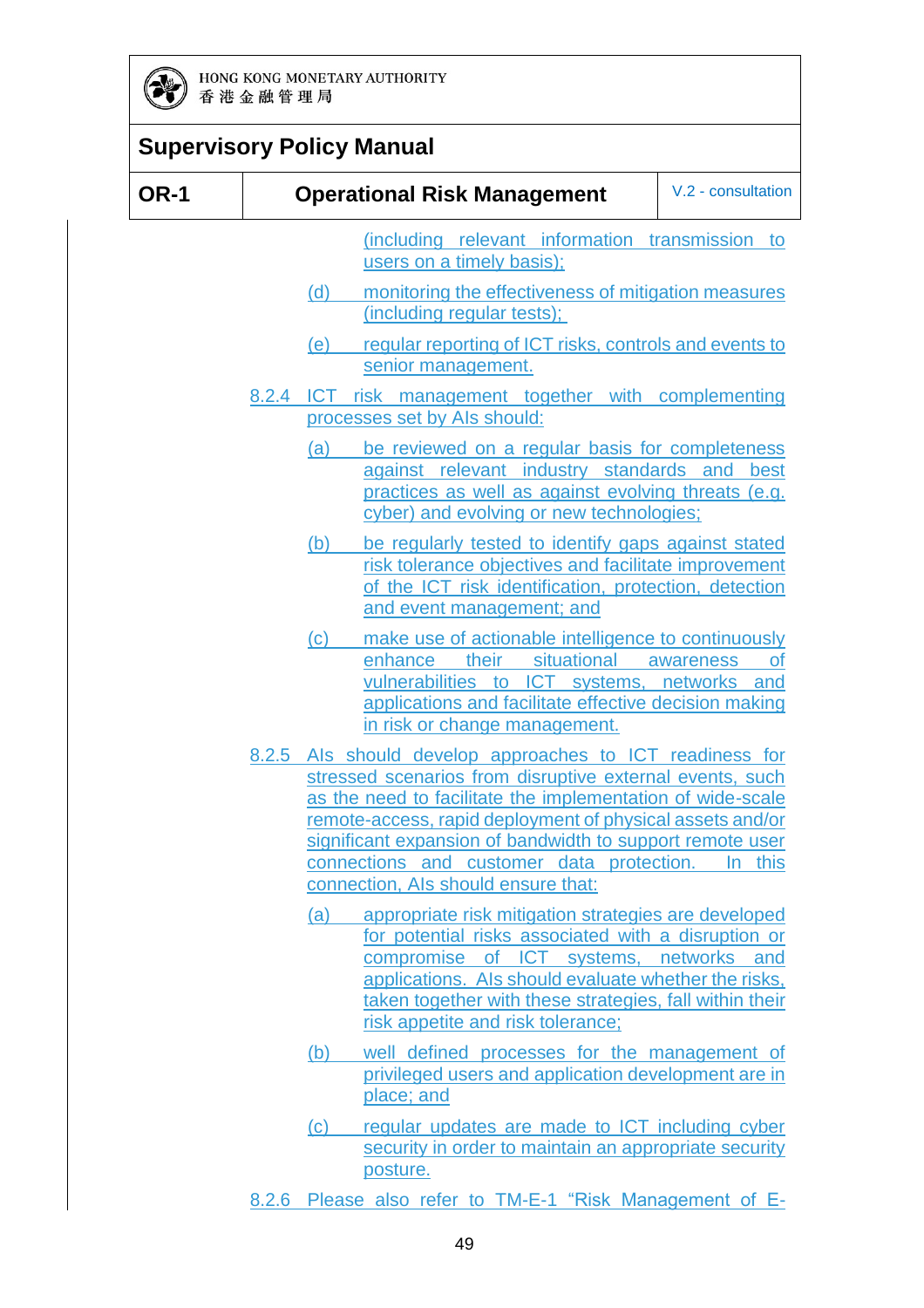

-

### **Supervisory Policy Manual**

**OR-1 Operational Risk Management** V.2 - consultation

banking" and [TM-G-1](https://www.hkma.gov.hk/media/eng/doc/key-functions/banking-stability/supervisory-policy-manual/TM-G-1.pdf) "General Principles for Technology Risk Management" for relevant guidance.

#### 8.3 **Business continuity management and disaster recovery plan**

- 8.3.1 All AIs should have in place formal contingency and business continuity plans  $(BCP)^{21}$  to ensure their ability to operate on an ongoing basis and limit losses in the event of severe business disruption. The management should periodically review these plans so that they are consistent with the AI's current operations and business strategies. Moreover, these plans should be tested periodically to ensure that the AI would be able to execute the plans in the unlikely event of a severe business disruption. The approval and subsequent reviews of the BCP by the Board should ensure that contingency strategies remain consistent with current operations, risks and threats and the AI's ORMF. A sound BCP requires the commitment of the first and second lines of defence to its design, strong involvement of senior management and business unit leaders in its implementation and regular review by the third line of defence.
- 8.3.2 Moreover, the BCP should be forward looking in the disruption scenarios, with relevant impact assessments and recovery procedures:
	- (a) the BCP should be based on scenario analyses of potential disruptions to the AI's operations. For the purpose of the analyses, all business units as well as critical service providers and major third parties (e.g. central banks, clearing house) of the AI should be covered, and critical business operations and key internal and external dependencies be identified and categorised;
	- (b) each scenario should be subject to a quantitative and qualitative impact assessment or business impact analysis with regard to its financial, operational, legal and reputational consequences; and
	- (c) disruption scenarios should be subject to thresholds or limits (such as maximum tolerable outage) for the activation of business continuity procedures. These procedures should address resumption aspects, set

<sup>&</sup>lt;sup>21</sup> Business continuity planning should be consistent with and conducted alongside the same and the testing of critical operations as specified in the relevant guidance set out in OR-2.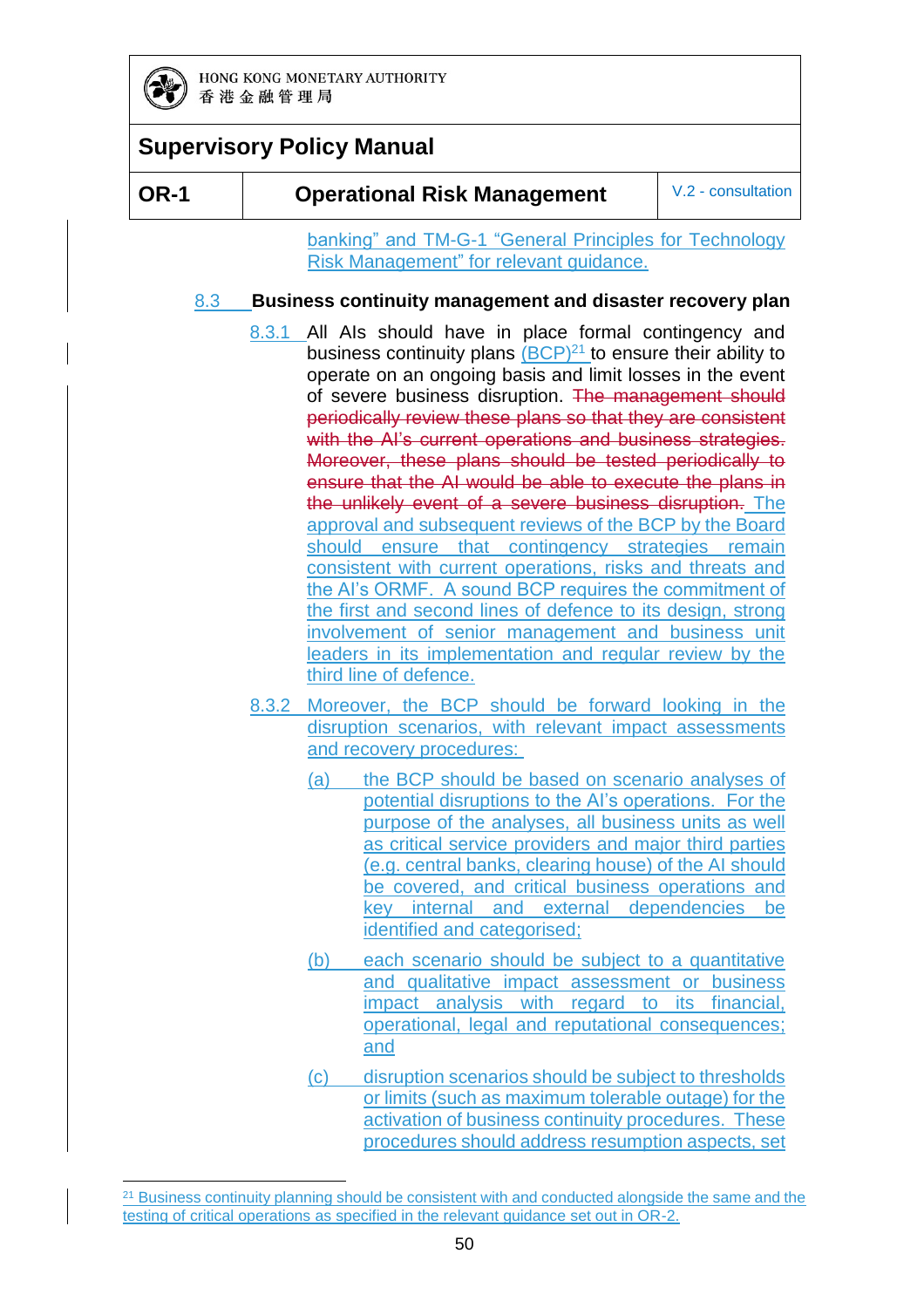

### **Supervisory Policy Manual**

#### **OR-1 Operational Risk Management** V.2 - consultation

recovery time objectives and recovery point objectives as well as communication guidelines for informing management, employees, regulatory authorities, customers, suppliers and where appropriate, civil authorities.

- 8.3.3 An AI should provide customised training and awareness programmes to its staff based on their specific roles to ensure that they can effectively execute contingency plans. Business continuity procedures should be tested periodically to ensure that recovery and resumption objectives and timeframes can be met in the unlikely event of a severe business disruption. Where possible, an AI should participate in business continuity testing with key service providers. Results of formal testing and review activities should be reported to senior management and the Board.
- 8.3.4 Please also refer to [TM-G-2](https://www.hkma.gov.hk/media/eng/doc/key-functions/banking-stability/supervisory-policy-manual/TM-G-2.pdf) "Business Continuity Planning" for the sound practices which the HKMA expects Als to takeadopt in their business continuity planning.

### **9. Disclosure**

-

- 9.1 The regulatory disclosure requirements (including in relation to operational risk exposures and operational risk management) that AIs are required to comply with are specified in the Banking (Disclosure) Rules (Cap 155M). These Rules are supplemented by interpretative guidance contained in [CA-D-1](https://www.hkma.gov.hk/media/eng/doc/key-functions/banking-stability/supervisory-policy-manual/CA-D-1.pdf) "Guideline on the Application of the Banking (Disclosure) Rules".
- 9.2 Outlined below are a few general principles that AIs are expected to follow in particular to enable its stakeholders to assess its approach to operational risk management and its operational risk exposure:
	- (a) an AI should publicly disclose information on its operational risk management. The amount and type of disclosure should be commensurate with the size, risk profile and complexity of the AI's operations, and should take into account evolving industry practices;
	- (b) an AI should also disclose relevant operational risk exposure information to its stakeholders (including significant operational loss events<sup>22</sup>) while not creating operational risk through this disclosure (e.g. description of unaddressed control vulnerabilities). An AI should disclose its ORMF in a

<sup>&</sup>lt;sup>22</sup> The recommendation to disclose significant operational loss events does not include disclosure of confidential and proprietary information, including information about legal reserves.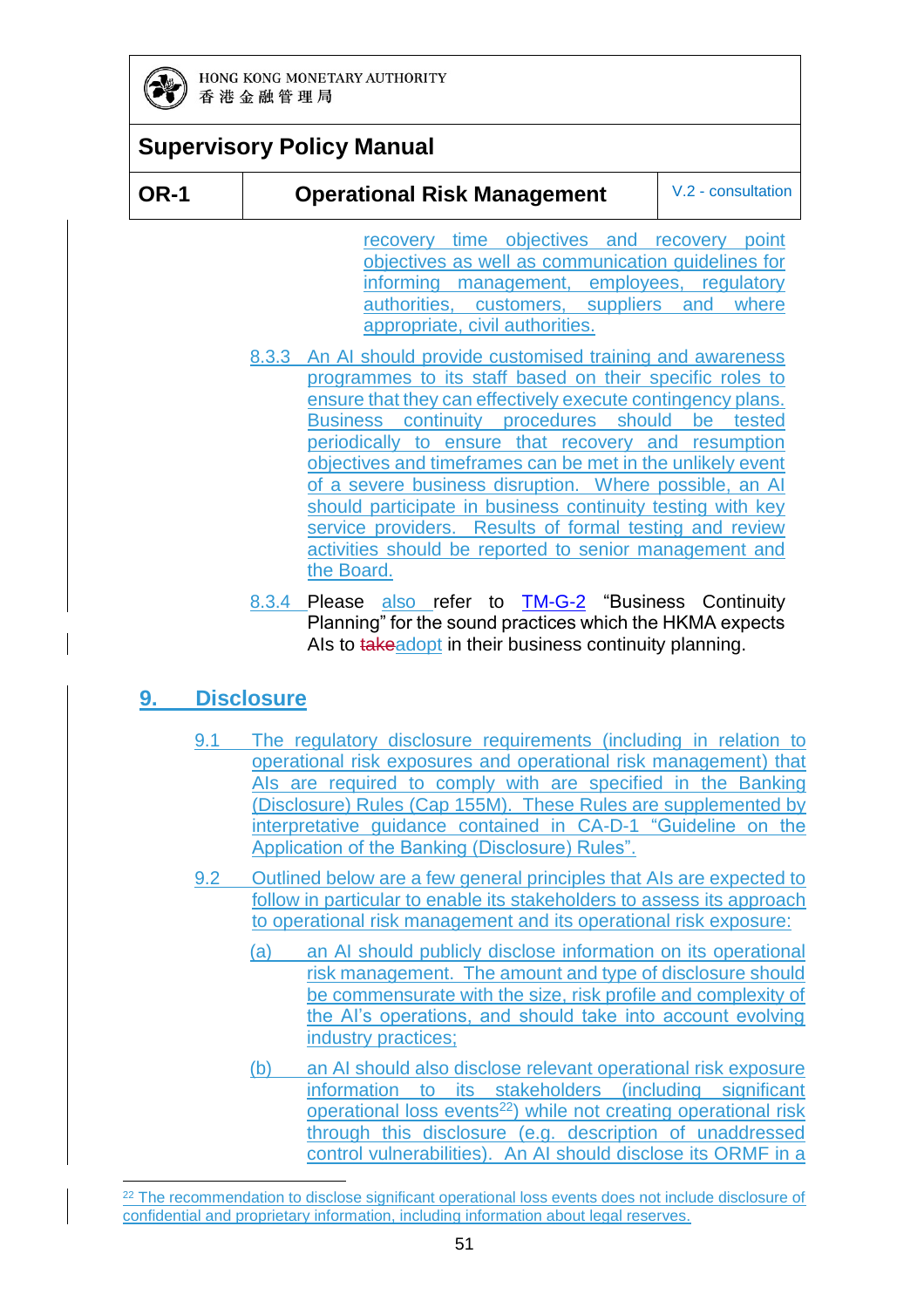

### **Supervisory Policy Manual**

| <b>OR-1</b> |                            | V.2 - consultation<br><b>Operational Risk Management</b>                                                                                                  |
|-------------|----------------------------|-----------------------------------------------------------------------------------------------------------------------------------------------------------|
|             |                            | manner that allows stakeholders to determine whether the AI<br>identifies, assesses, monitors and controls/mitigates<br>operational risk effectively; and |
|             | $\left( \mathrm{c}\right)$ | an AI should have a formal disclosure policy that is subject to<br>regular and independent review and approval by the senior                              |
|             |                            | management and the Board. The policy should set out the<br>approach for determining what operational risk<br>Als'                                         |

disclosures they will make and the internal controls over the disclosure process. In addition, AIs should implement a process for assessing the appropriateness of their disclosures and disclosure policy.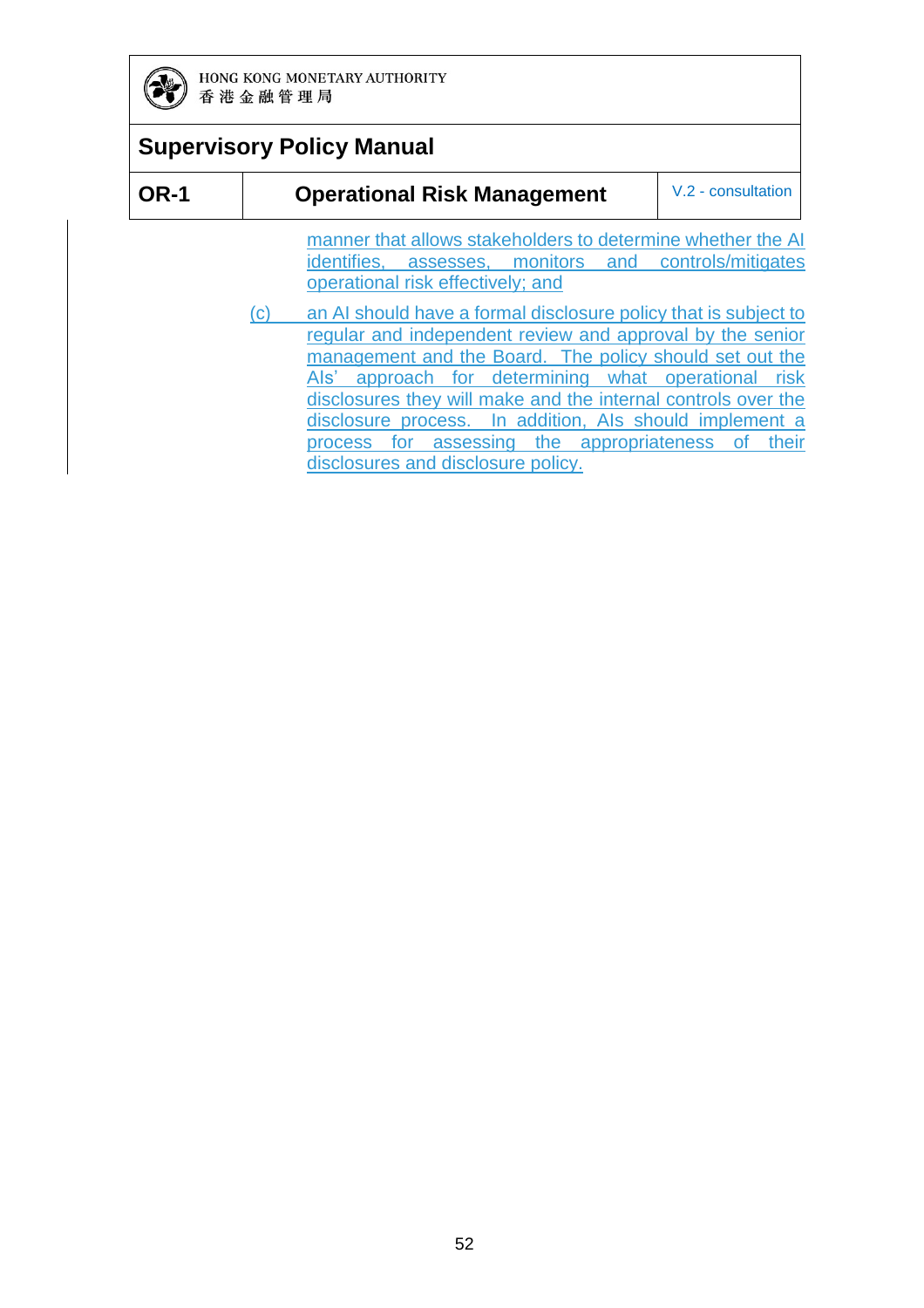

### **Supervisory Policy Manual**

### **OR-1 Operational Risk Management** V.2 - consultation

### **Annex: Detailed loss event type classification**

| <b>Event-type</b><br>category<br>(Level 1) | <b>Definition</b>                                                                                                                                                                                                                                                   | <b>Categories</b><br>(Level 2)                     | <b>Activity examples</b><br>(Level 3)                                                                                                                                                                                                                                                                                                                                                                                                                                                                                                                                                                                                                                                                                        |
|--------------------------------------------|---------------------------------------------------------------------------------------------------------------------------------------------------------------------------------------------------------------------------------------------------------------------|----------------------------------------------------|------------------------------------------------------------------------------------------------------------------------------------------------------------------------------------------------------------------------------------------------------------------------------------------------------------------------------------------------------------------------------------------------------------------------------------------------------------------------------------------------------------------------------------------------------------------------------------------------------------------------------------------------------------------------------------------------------------------------------|
| Internal<br>fraud                          | Losses due to<br>acts of a type<br>intended to<br>defraud,<br>misappropriate<br>property or<br>circumvent<br>regulations, the<br>law or company<br>policy, excluding<br>diversity/<br>discrimination<br>events, which<br>involves at least<br>one internal<br>party | <b>Unauthorised</b><br>activity<br>Theft and fraud | <b>Transactions not</b><br>$\bullet$<br>reported (intentional)<br><b>Transaction type</b><br>$\bullet$<br>unauthorised (with<br>monetary loss)<br><b>Mismarking of position</b><br>$\bullet$<br>(intentional)<br>Fraud / credit fraud /<br>$\bullet$<br>worthless deposits<br>Theft / extortion /<br>$\bullet$<br>embezzlement / robbery<br>Misappropriation of<br>$\bullet$<br>assets<br>Malicious destruction of<br>$\bullet$<br>assets<br><b>Forgery</b><br><b>Check kiting</b><br>$\bullet$<br><b>Smuggling</b><br>$\bullet$<br>Account takeover /<br>$\bullet$<br>impersonation etc<br>Tax non-compliance /<br>evasion (wilful)<br><b>Bribes / kickbacks</b><br>Insider trading (not on<br>$\bullet$<br>firm's account) |
| <b>External</b><br>fraud                   | Losses due to<br>acts of a type<br>intended to<br>defraud,<br>misappropriate<br>property or<br>circumvent the<br>law, by a third<br>party                                                                                                                           | Theft and fraud<br><b>Systems</b><br>security      | Theft / robbery<br>$\bullet$<br><b>Forgery</b><br>$\bullet$<br><b>Check kiting</b><br>$\bullet$<br>Hacking damage<br>$\bullet$<br>Theft of information<br>$\bullet$<br>(with monetary loss)                                                                                                                                                                                                                                                                                                                                                                                                                                                                                                                                  |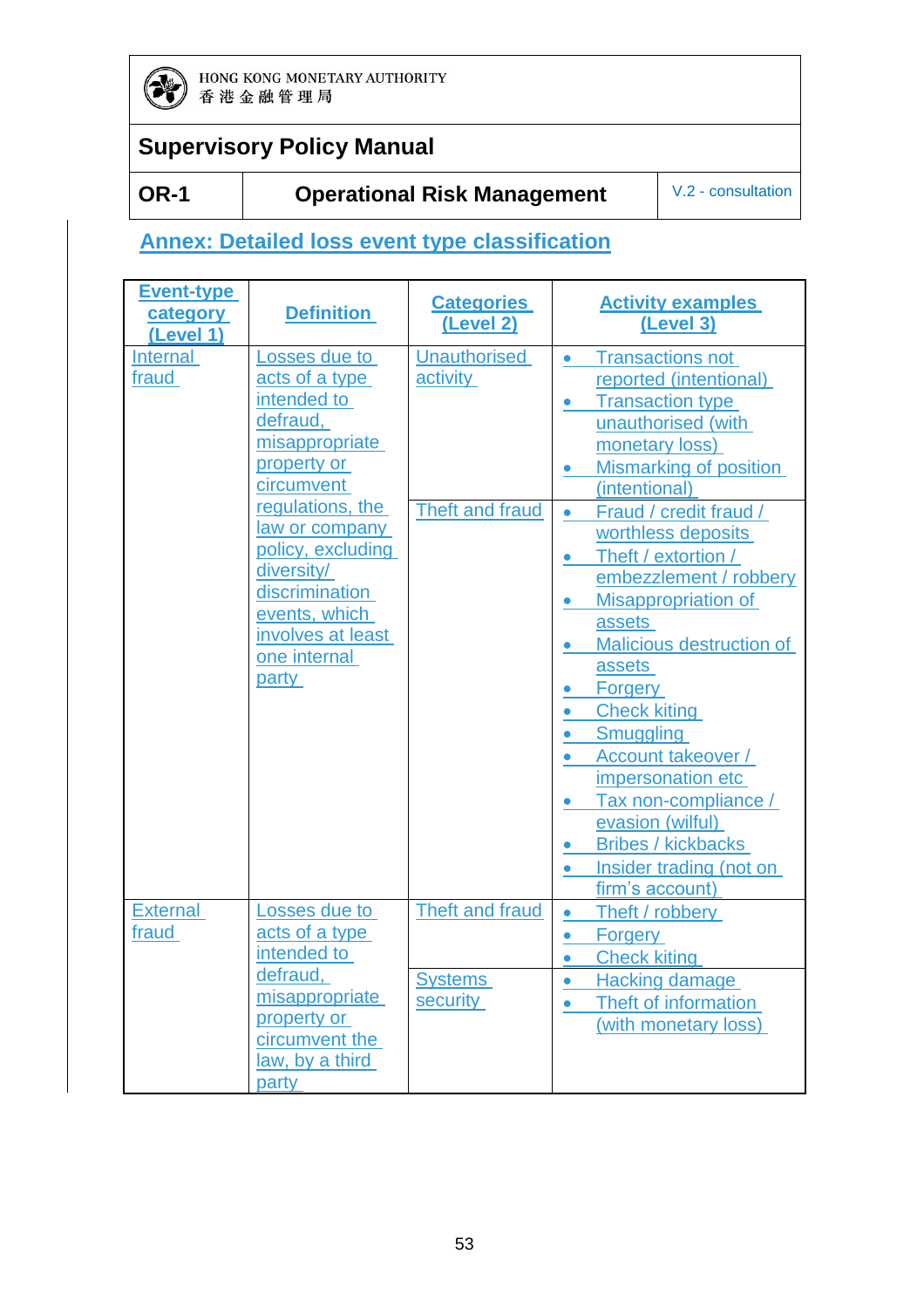

## **Supervisory Policy Manual**

### **OR-1 Operational Risk Management** V.2 - consultation

| <b>Event-type</b><br>category<br>(Level 1)               | <b>Definition</b>                                                                                                                                                                                                                    | <b>Categories</b><br>(Level 2)                                                                                                    | <b>Activity examples</b><br>(Level 3)                                                                                                                                                                                                                                                                                                                                 |
|----------------------------------------------------------|--------------------------------------------------------------------------------------------------------------------------------------------------------------------------------------------------------------------------------------|-----------------------------------------------------------------------------------------------------------------------------------|-----------------------------------------------------------------------------------------------------------------------------------------------------------------------------------------------------------------------------------------------------------------------------------------------------------------------------------------------------------------------|
| <b>Employment</b><br>practices<br>and<br>workplace       | <b>Losses arising</b><br>from acts<br>inconsistent with<br>employment,                                                                                                                                                               | <b>Employee</b><br>relations                                                                                                      | Compensation, benefit,<br>$\bullet$<br>termination issues<br><b>Organised labour</b><br>activity                                                                                                                                                                                                                                                                      |
| safety                                                   | health or safety<br>laws or<br>agreements,<br>from payment of<br>personal injury<br>claims, or from<br>diversity /<br>discrimination                                                                                                 | Safe<br>environment<br>Diversity and<br>discrimination                                                                            | <b>General liability (slip</b><br>and fall etc)<br><b>Employee health and</b><br>safety rules events<br><b>Workers compensation</b><br>All discrimination types<br>$\bullet$                                                                                                                                                                                          |
| Clients,<br>products and<br><b>business</b><br>practices | events<br>Losses arising<br>from an<br>unintentional or<br>negligent failure<br>to meet a<br>professional<br>obligation to<br>specific clients<br>(including<br>fiduciary and<br>suitability<br>requirements), or<br>from the nature | Suitability,<br>disclosure and<br>fiduciary                                                                                       | Fiduciary breaches /<br>guideline violations<br>Suitability / disclosure<br>$\bullet$<br>issues (know-your-<br>customer etc)<br>Retail customer<br>disclosure violations<br><b>Breach of privacy</b><br><b>Aggressive sales</b><br>$\bullet$<br><b>Account churning</b><br>$\bullet$<br>Misuse of confidential<br>information<br><b>Lender liability</b><br>$\bullet$ |
|                                                          | or design of a<br>product                                                                                                                                                                                                            | <u>Improper</u><br>business or<br>market<br><b>practices</b><br><b>Product flaws</b><br>Selection,<br>sponsorship<br>and exposure | Antitrust<br>$\bullet$<br>Improper trade / market<br>practices<br><b>Market manipulation</b><br>Insider trading (on firm's<br>account)<br>Unlicensed activity<br><b>Money laundering</b><br><b>Product defects</b><br>(unauthorised etc)<br><b>Model errors</b><br>Failure to investigate<br>client per guidelines<br><b>Exceeding client</b><br>exposure limits      |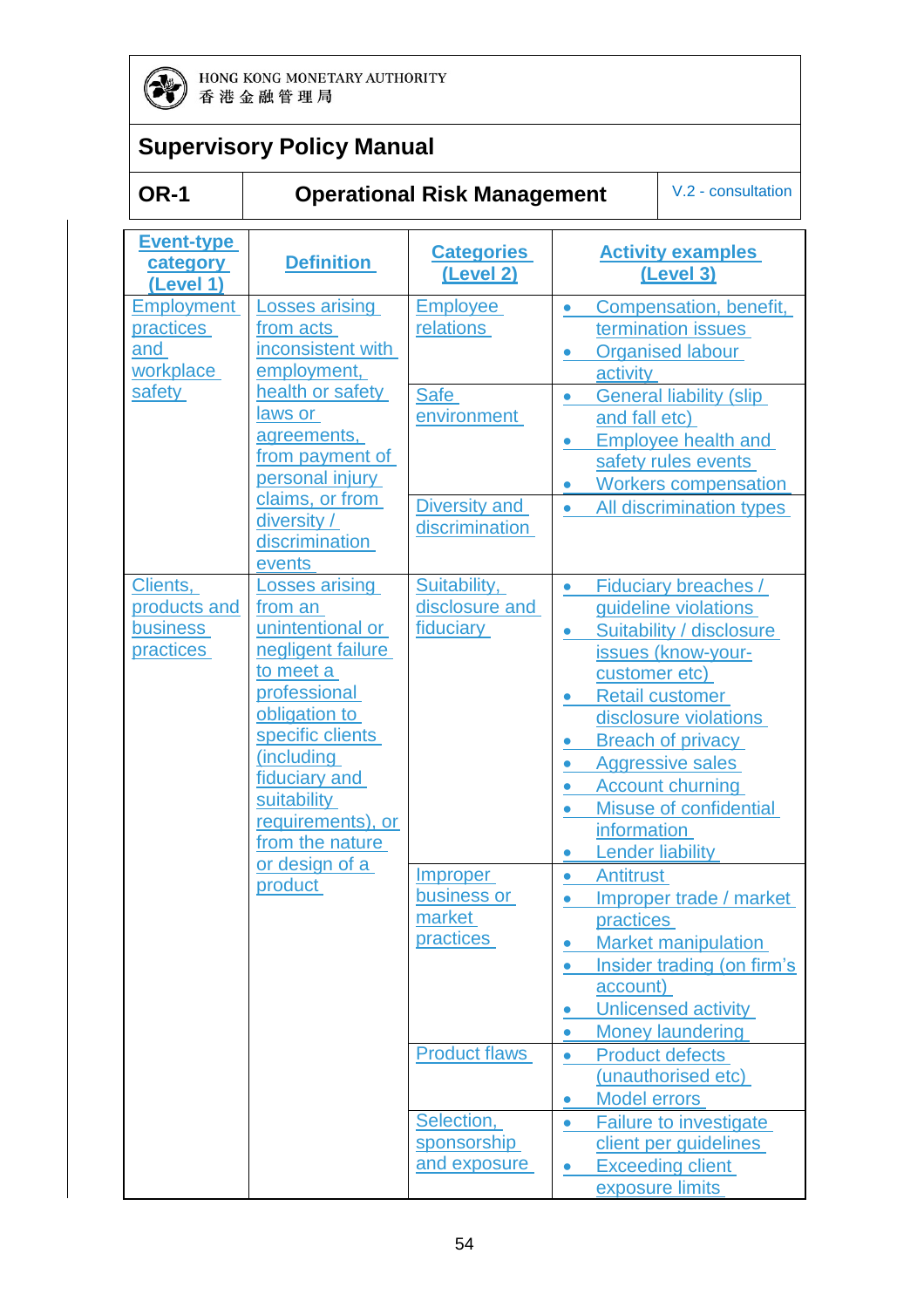

## **Supervisory Policy Manual**

### **Operational Risk Management** V.2 - consultation

| <b>Event-type</b><br>category<br>(Level 1)              | <b>Definition</b>                                                                                                                             | <b>Categories</b><br>(Level 2)                                      | <b>Activity examples</b><br>(Level 3)                                                                                                                                                                                                                                                                                                                                                            |
|---------------------------------------------------------|-----------------------------------------------------------------------------------------------------------------------------------------------|---------------------------------------------------------------------|--------------------------------------------------------------------------------------------------------------------------------------------------------------------------------------------------------------------------------------------------------------------------------------------------------------------------------------------------------------------------------------------------|
|                                                         |                                                                                                                                               | <b>Advisory</b><br><b>activities</b>                                | Disputes over<br>$\bullet$<br>performance of advisory<br><b>activities</b>                                                                                                                                                                                                                                                                                                                       |
| Damage to<br>physical<br>assets                         | <b>Losses arising</b><br>from loss or<br>damage to<br>physical assets<br>from natural<br>disaster or other<br>events                          | <b>Disasters and</b><br>other events                                | <b>Natural disaster losses</b><br>$\bullet$<br>Human losses from<br>$\bullet$<br>external sources<br>(terrorism, vandalism)                                                                                                                                                                                                                                                                      |
| <b>Business</b><br>disruption<br>and system<br>failures | <b>Losses arising</b><br>from disruption<br>of business or<br>system failures                                                                 | <b>Systems</b>                                                      | <b>Hardware</b><br>$\bullet$<br><b>Software</b><br><b>Telecommunications</b><br>Utility outage /<br>disruptions                                                                                                                                                                                                                                                                                  |
| Execution,<br>delivery and<br>process<br>management     | Losses from<br>failed transaction<br>processing or<br>process<br>management,<br>from relations<br>with trade<br>counterparties<br>and vendors | <b>Transaction</b><br>capture,<br>execution and<br>maintenance      | <b>Miscommunication</b><br>$\bullet$<br>Data entry,<br>$\bullet$<br>maintenance or loading<br>error<br>Missed deadline or<br>responsibility<br>Model / system<br>$\bullet$<br>misoperation<br>Accounting error / entity<br>attribution error<br>Other task<br>$\bullet$<br>misperformance<br><b>Delivery failure</b><br><b>Collateral management</b><br>failure<br>Reference data<br>maintenance |
|                                                         |                                                                                                                                               | <b>Monitoring and</b><br>reporting<br><b>Customer</b><br>intake and | <b>Failed mandatory</b><br>reporting obligation<br>Inaccurate external<br>report (loss incurred)<br>Client permissions /<br>disclaimers missing                                                                                                                                                                                                                                                  |
|                                                         |                                                                                                                                               | documentation<br>Customer /<br>client account                       | <b>Legal documents</b><br>$\bullet$<br>missing / incomplete<br><b>Unapproved access</b><br>given to accounts                                                                                                                                                                                                                                                                                     |